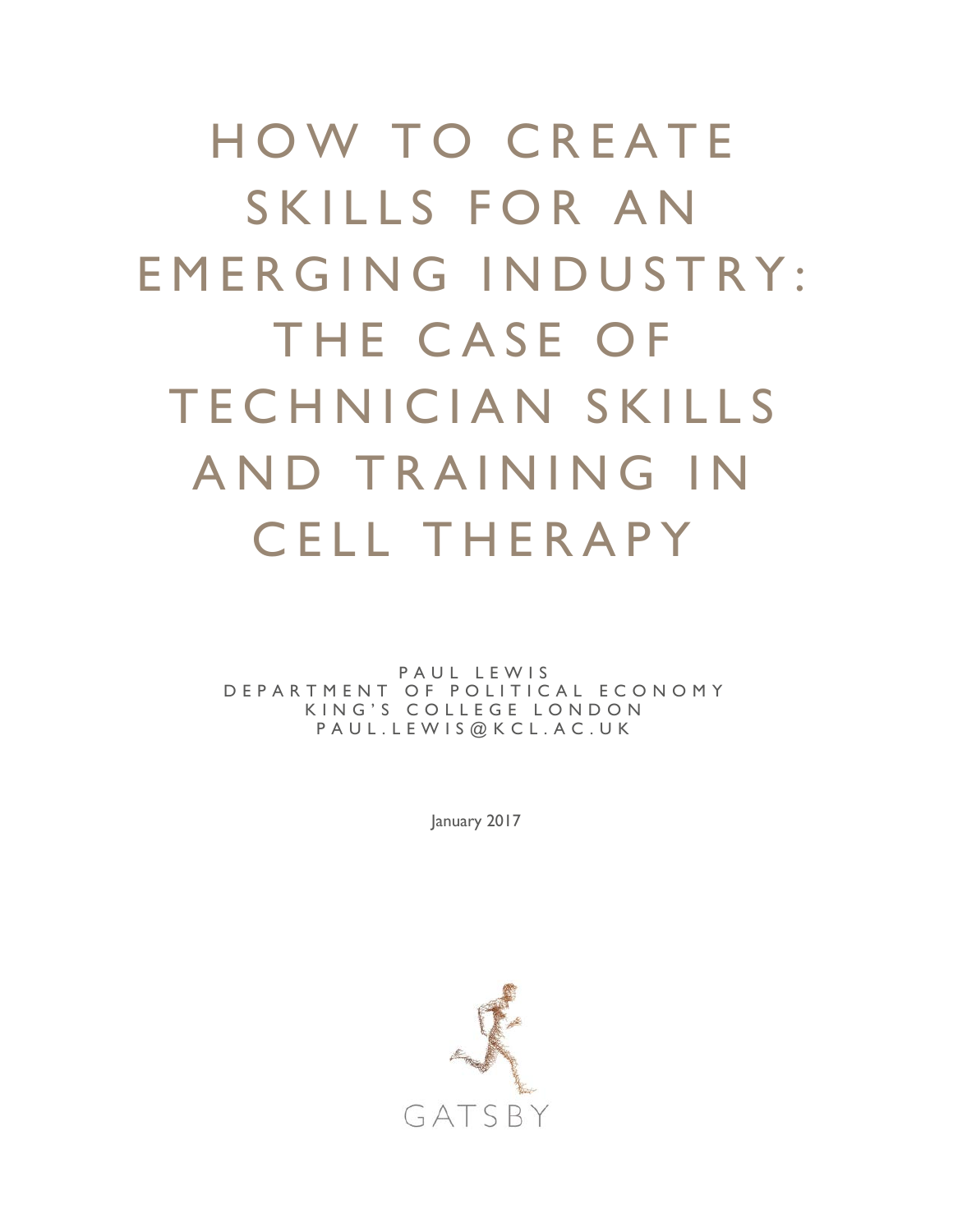#### **1. INTRODUCTION[1](#page-1-0)**

j

Regenerative medicine is a set of methods within medicine that involves the replacement or regeneration of human cells, tissues or organs, in order to restore or establish normal bodily functioning. It encompasses three main approaches, namely: the transplantation of cells, tissues and organs; stimulation of the body's own self-repair mechanisms; and the development of biomaterials for structural repairs. Regenerative medicine is regarded as a potentially important, emerging part of the UK life sciences sector. The UK has a strong research base, which affords the potential not only to develop treatments for a variety of current illnesses but also to generate significant economic benefit. The value of the world regenerative medicine market passed \$1 billion in 2012, and is predicted to grow strongly, so the economic benefits to be had from capturing a sizeable share of the global market are significant (BIS 2011a; MRC 2012; Regenerative Medicine Expert Group 2015).

This report focuses on one of the principal approaches used in regenerative medicine, namely cell therapy. In cell therapy, living cells – as distinct from drug-based therapies – are administered to the patient in order to help deal with illnesses. Examples of cell therapies include the use of stem cell transplants to treat various forms of cancer, such as lymphoma and leukaemia, bone marrow cells being used to build new tracheas, and the use of cells to restore eyesight after corneal damage.

The significance of the choice of cell therapy as the focus on the research reported here is threefold. First, while the rebalancing of the economy desired by policy-makers will of course require the growth of more established industries, such as automotive and aerospace, it will also depend upon the development of innovative technologies and products that can lead to the creation of new markets and new industries. Cell therapy and regenerative medicine is a case in point, along with industrial biotechnology, the space industry, nano-technology, and advanced materials. In considering cell therapy, therefore, the report focuses on the very kind of emerging industry that must develop and flourish if UK manufacturing is to enjoy some sort of revival (Willetts 2013: 35-37).

Second, perhaps because the majority of organisations involved in cell therapy are in the early stages of development, and so have not yet reached the point at which they engage in full-scale manufacturing, policy-makers have tended hitherto to focus on issues relating the supply of high-level skills, such as doctoral training centres and MSc programmes; while there have been allusions to the need to train technicians for industries in the life sciences, such as cell therapy, at least as far back as 2003 (DTI 2003: 95-96), and while similar observations have been repeated more recently (BIS 2011a: 42-43, 2011b: 22- 23, HM Government 2012: 7, 34-35), the references to technicians contained in these documents are

<span id="page-1-0"></span> $^1$  The research upon which this report is based was funded by the Gatsby Foundation. I am grateful to the Foundation and, in particular, Daniel Sandford Smith, for their support. I am also extremely grateful to all of the interviewees, who generously gave up their time to speak to me and were unfailingly patient and helpful in answering my questions, often over more than one interview. I am also indebted to the late Richard Archer, Jenny Clucas, Jo Counsell, John Holton, James Murdock, Jane Pritchard, and Hannah Stanwix for comments, advice and assistance. Any errors and omissions are solely my responsibility.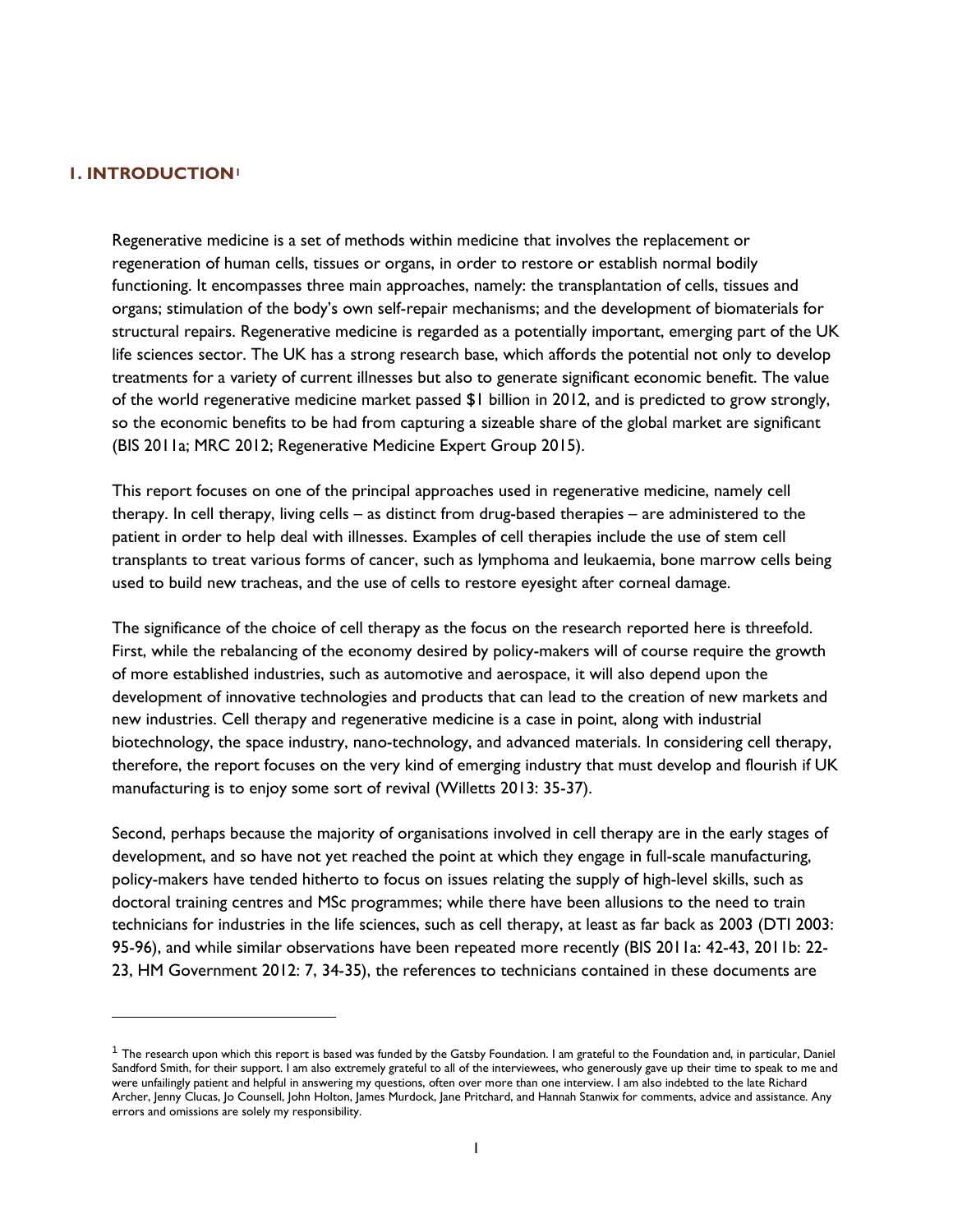largely nugatory. This report aims to remedy that lacuna by considering the use made of technicians in cell therapy, and their skills and training needs.

Third, emerging industries such as cell therapy pose distinctive challenge for policy-makers and others seeking to ensure that there is an adequate supply of technician skills. The challenge arises from the relative youth of the industry in question, and has two aspects. First, even if there already exist curricula and apprenticeship training frameworks that might be used to train technicians for the industry, the pace of change in methods of production may render them obsolete. There is a need, therefore, to ensure that education and training for people in the industry in question keeps pace with the rate of technological change. Second, although the industries in question are growing rapidly, organisations are typically small in absolute terms, and so want only small numbers of apprentices. This may make it difficult to persuade training providers to offer the training required, because they may well find it more lucrative to offer training for the greater number of apprentices on more established training programmes. Moreover, waiting until the industry grows before starting training apprentices, so that there is more time both to ascertain what the content of the relevant training programmes should be, and also for the demand for apprentices to increase so that it reaches a 'critical mass', may itself cause problems. The reason is that the time taken to train technicians to an adequate standard through apprenticeship programmes implies that if today's emerging industries are to have skilled workers in 3-5 years time, then it is necessary that they be trained now, in the emergent technologies they will be required to use once they have qualified. Waiting to start training will therefore imply that the technicians will not be ready when the industry needs them. A consideration of cell therapy therefore raises interesting issues for those interested in increasing the number of apprentices and technicians in the UK economy.

The goal of the research described in this report is to inform efforts to ensure that employers in cell therapy in the UK are able to acquire the skilled technicians they will need as the move towards fullscale manufacturing, by examining not only how technicians are currently used and acquired but also how they are likely to be used in the future. More specifically, the paper seeks to answer five sets of questions:

- First, are technician roles currently found in organisations involved in cell therapy? If so, how are those roles filled?
- Second, is the incidence of technician roles likely to increase in the future? If so, in what kinds of roles are technicians likely to be used? What kinds and levels of skills and qualification do those technicians need?
- Third, how do employers in cell therapy intend to fill those emergent technician roles?
- Fourth, what problems are likely to arise in the ensuring that cell therapy organisations are able successfully to fill technician roles?
- Fifth, what if anything can be done to help employers in cell therapy in their efforts to acquire skilled technicians?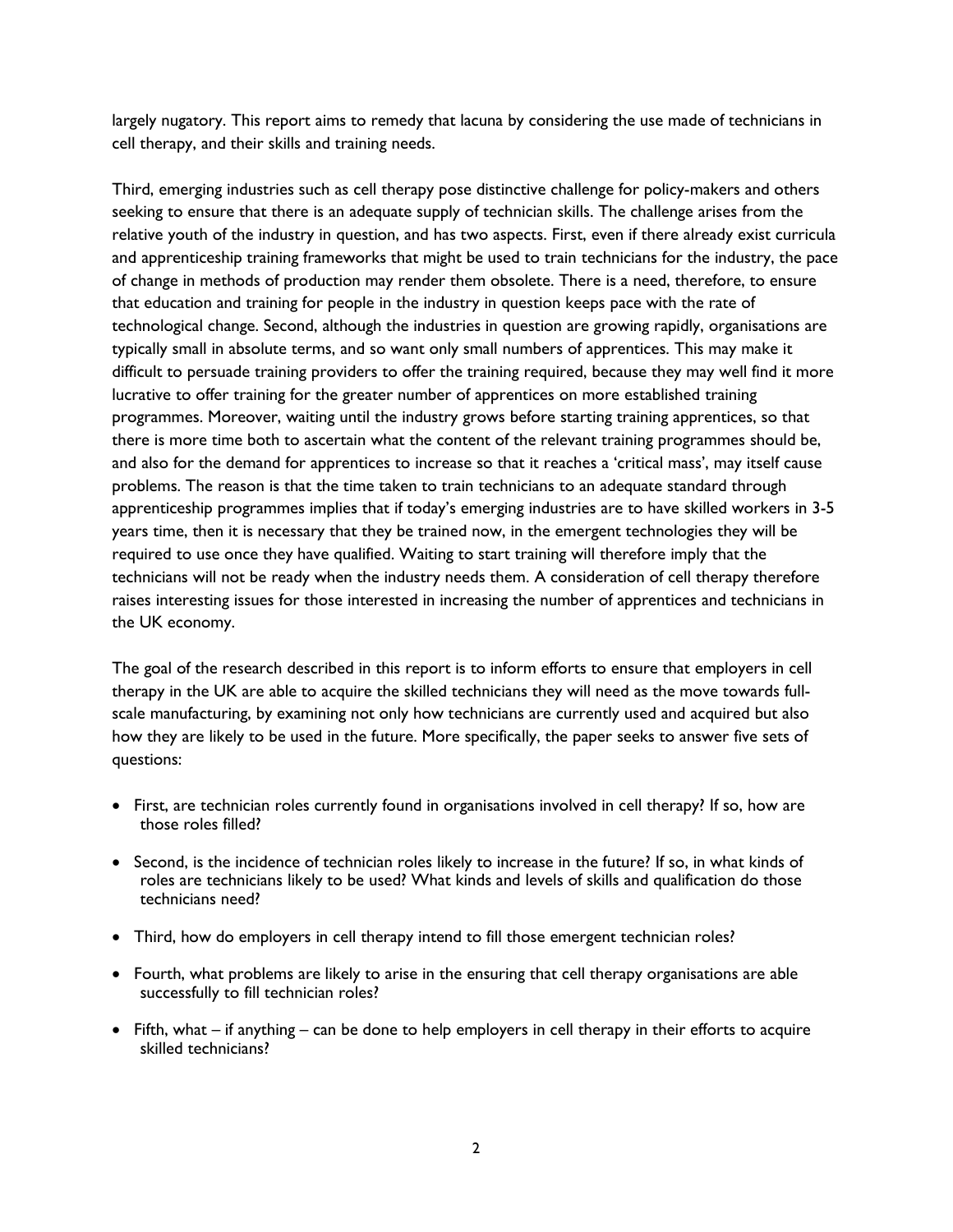The structure of the report is as follows. Section 2 outlines the research methodology used in this study and describes the set of case study organisations. Section 3 begins the presentation of the study's findings, by examining whether there are any technician roles in cell therapy organisations and, if there are, how those roles are filled. Section 4 continues with the presentation of the results, but shifts attention towards the future, by examining how the use of technician roles seems likely to change as the industry develops from one focusing primarily on research and development to one where many more organisations focus on manufacturing. Section 5 considers some of the institutional issues that will need to be addressed if employers in cell therapy who wish to make use of technicians in the future are to be able to do so successfully. Section 6 summarises the discussion.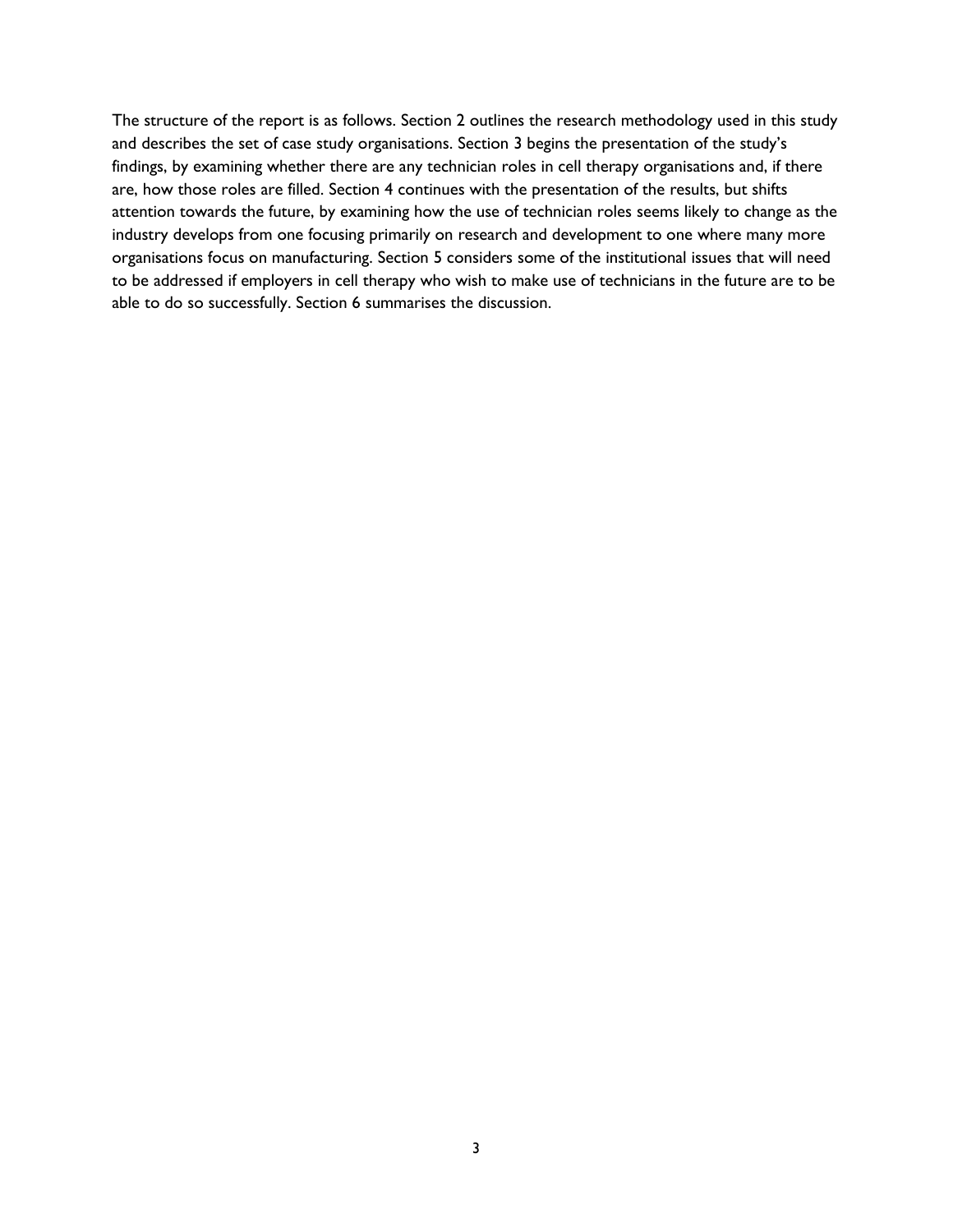## **2. RESEARCH METHODOLOGY AND OVERVIEW OF CASE STUDY ORGANISATIONS**

In the absence of a large data set concerning the skills and training of technicians in cell therapy, a case study method was adopted. This has the benefit of making it possible to explore employers decisions how about to obtain and use technicians in considerable contextualised detail.

The process of data collection had two main stages. The first involved a series of 9 interviews with 17 representatives of 9 sector-level organisations, including government departments and various agencies and working parties focusing on skills in the relevant industry, and sector skills councils. These interviews, along with secondary sources such as reports and policy documents concerning the UK cell therapy and regenerative medicine industry, and also attendance at a government-sponsored workshop on skills for cell therapy and regenerative medicine, were used both to acquire information about key issues associated with the industry's use of technicians and also to inform the choice of case study organisations.

The second stage of the project involved the collection of data about technician duties, skills, recruitment, and training from a total of 12 current employers. Information was collected from them via 17 semi-structured interviews with a total of 13 interviewees, whose ranks included: chief operating officers; heads of manufacturing; manufacturing managers; operations managers; heads of research and development; and directors of laboratories. The organisations visited can loosely be divided up according to whether their current focus is primarily on research and development activities (9 cases) or whether they are engage in commercial manufacturing (3 cases). The cases, which were drawn from England, Scotland and Wales, are summarised in Table 1:

| Type of organisation    | Number<br>of cases | Average<br>number of<br>employees | Average<br>share of<br>technician<br>roles in<br>the total<br>workforce <sup>a</sup> |
|-------------------------|--------------------|-----------------------------------|--------------------------------------------------------------------------------------|
| R&D/process development | 9                  | 29                                | 8%                                                                                   |
| Manufacturing           | 3                  | 37                                | 15%                                                                                  |

## TABLE 1: SUMMARY OF CASE STUDY ORGANISATIONS

#### **Notes**

a: Technician roles may be filled by over-qualified graduates.

Unsurprisingly, given the relative youth of the industry, the largest group of organisations concentrates principally upon research and development (that is, on devising new therapies and on new methods of manufacturing therapies). While all of these organisations do manufacture cells, they do not do so on a commercial scale. Consequently, they all reported that the duties associated with the vast majority of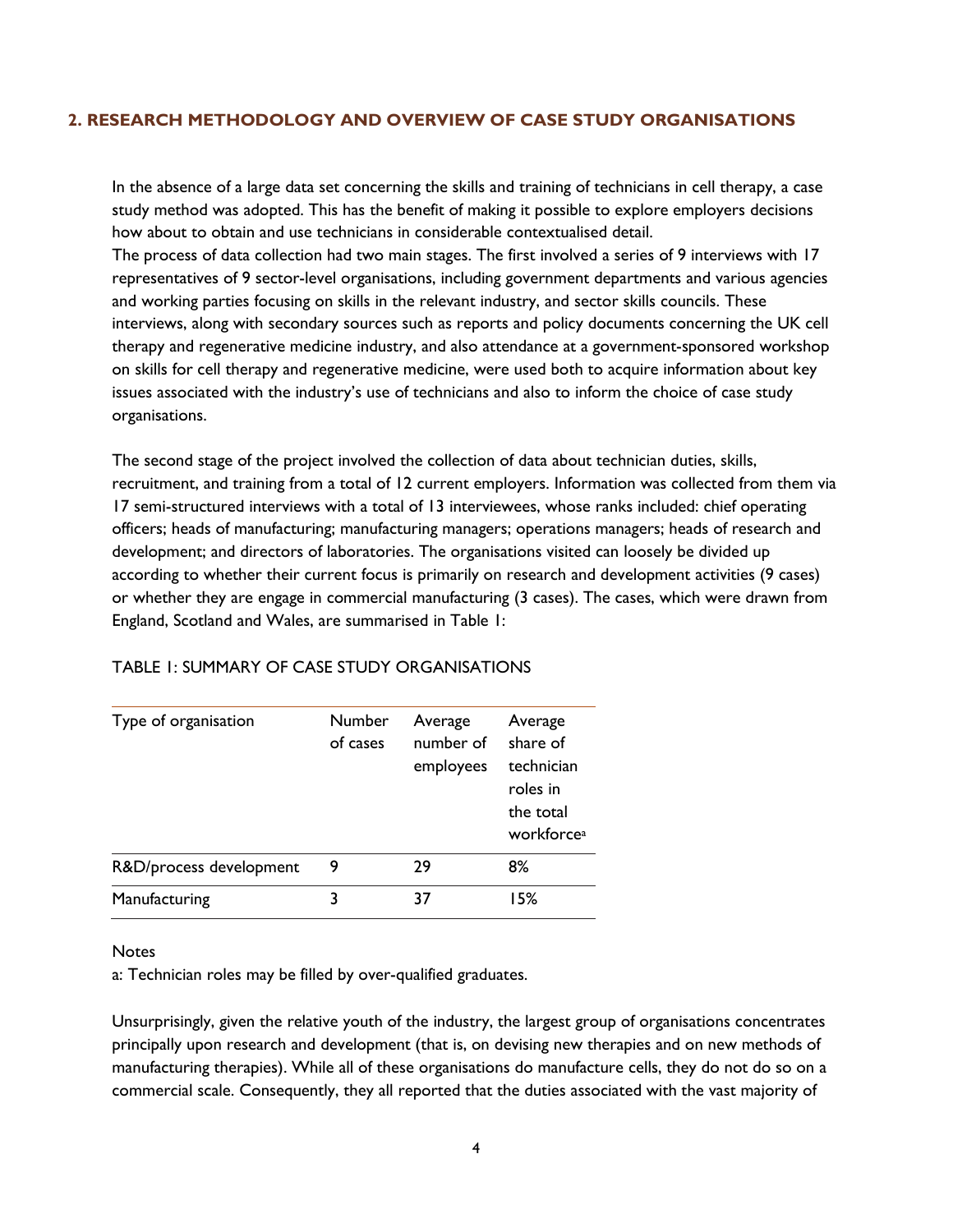STEM roles in their organisations require people to be qualified to degree level or higher, with only a small number of technician roles (usually, as discussed in more detail below, laboratory technician positions). Only just under 8% of the positions in these organisations would be suitable for technicians (that is, for people with intermediate-level qualifications). Moreover, as we shall also see, such technician roles are typically filled, not by genuine technicians, but by over-qualified graduates.

The second, smaller group of organisations engages in manufacturing on a larger scale, for commercial purposes. These organisations tend both to be a little larger than those in the first category (though still small in absolute terms), and also to contain a significantly higher percentage of technician roles in their workforce (around 15%). Again, however, as we shall see, many of these roles are currently filled by over-qualified graduates.

The picture presented by these data is, however, only a snapshot in time, of a rapidly changing industry. As illustrated by the sample of organisations visited for this study, seven of which are expanding (most very rapidly), the industry is growing at an impressive rate.<sup>[2](#page-5-0)</sup> Moreover, as shown by 3 of the case study organisations in particular, more and more firms are increasing not only the scale but also the scope of their activities, shifting from an exclusive focus on R&D and process development towards full-scale commercial manufacturing. As they do so, they are carrying out more and more routine manufacturing, up to the point at which it is now worthwhile for them to create specialist manufacturing roles. The consequences of this change will be discussed in more detail below. For the moment, it suffices to note that, as the organisations in question move towards commercial manufacturing, the nature of the work they undertake will change, with less emphasis on the development of new products and processes and more on the implementation of established methods of production (cell cultivation) that have been reduced to standard operating procedures (SOPs). This will be accompanied by a corresponding shift in the balance of roles, and associated skills and knowledge, required by the employers in question. In particular, as we shall see, there are likely to be more roles – both in absolute terms and as a share of the total workforce – devoted to routine manufacturing. Correspondingly, there will also be more of an emphasis on employing people who possess the tacit or practical knowledge, and the discipline, to behave in accordance with a set of SOPs and to follow them effectively in the workplace. As we shall see, employers believe that such people are more likely to have been trained via a work-based (apprenticeship) route, and to have intermediate-level qualifications, than via an undergraduate degree. That is to say, they are more likely to be technicians than graduates.

<span id="page-5-0"></span><sup>&</sup>lt;sup>2</sup> For corroboration of this finding, see Cell and Gene Therapy Catapult (2016: 8-10).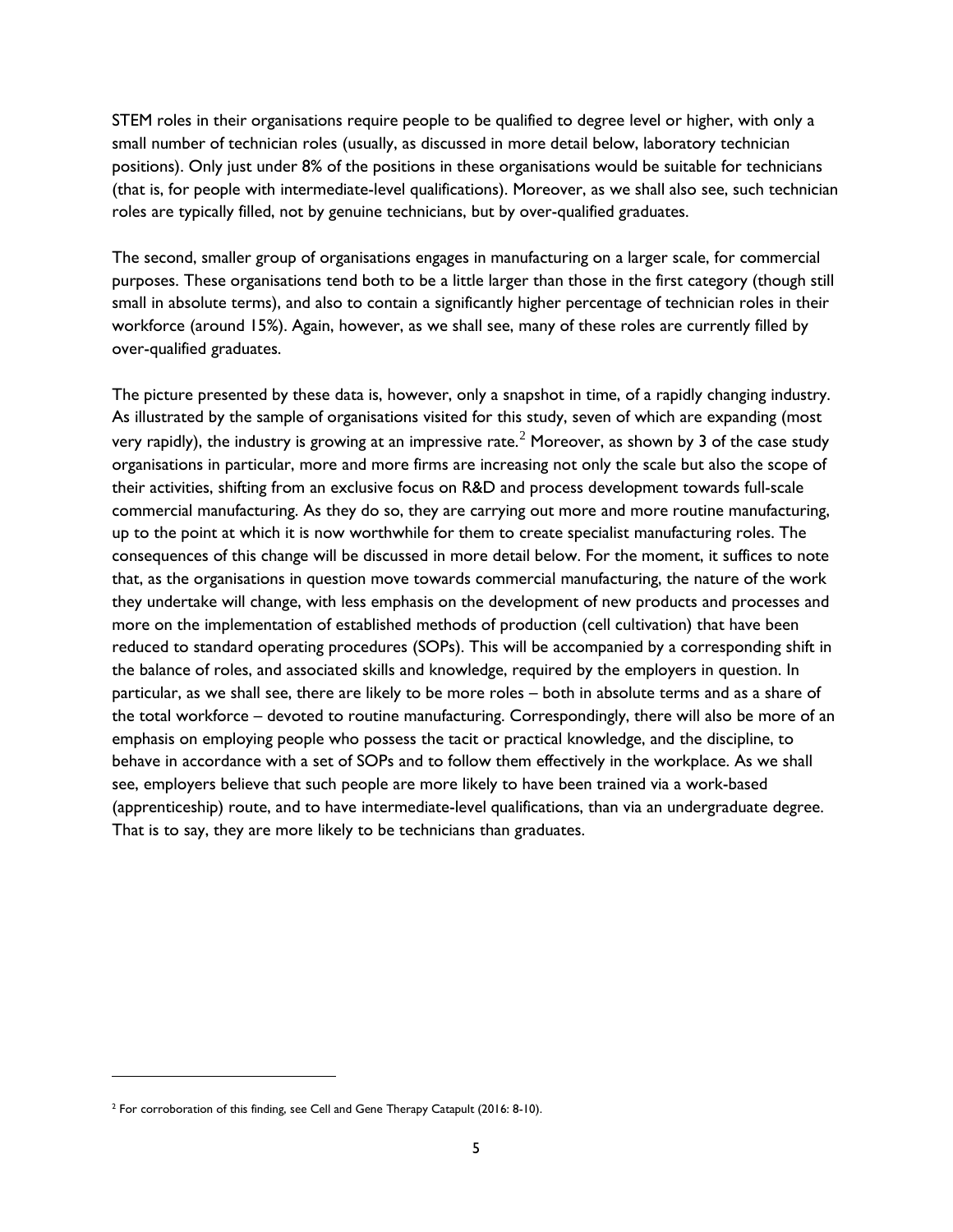### **3. CURRENT TECHNICIAN ROLES IN CELL THERAPY**

#### **3.1 Current Technician Roles: The Laboratory and Quality Control Technician**

The most common technician role currently found in organisations involved in cell therapy is that of a laboratory and quality control technician. As is typically true of technician work, laboratory technicians facilitate and support the work of other, more highly qualified people (most notably in this case, research scientists) (Barley and Bechky 1994: 88-92, 115-16; Lewis and Gospel 2011: 16-20). More specifically, the kinds of tasks carried out by such technicians are typically threefold: the first centres on obtaining and preparing the materials and equipment used in practical scientific work carried out in their laboratory; the second involves various kinds of sampling and testing; the third involves helping to ensure, and documenting, the organisation's compliance with the regulatory and quality control procedures that govern cell therapy and regenerative medicine in the United Kingdom.

The preparatory activities, all of which will be done in line with work instructions set out by more senior staff, involve the technician performing stock checks and, where required, ordering equipment and consumables in order to ensure that there that there are sufficient materials, reagents, and so forth, in the laboratory; carrying out routine calibration and maintenance of laboratory equipment; undertaking risk assessments and documenting compliance with health and safety regulations; maintaining the cleanliness of the laboratory to appropriate standards; preparing micro-biological media, buffer solutions, reagents and analytical standards; monitoring the storage tanks where frozen cells are kept; thawing out cells; and carrying out the safe disposal of laboratory waste. It is worth observing that the extremely stringent regulatory regime governing work in cell therapy implies that even apparently mundane-sounding activities such as ensuring that the laboratory has a sufficient stock of the appropriate chemicals and reagents, and that the facilities have been cleaned to an appropriate standard, are in fact rather complex activities, for which significant training is required. It is also important to note that many of these activities must take place in clean rooms, so technicians need to know how to use gowns and gloves correctly and how to move about, and work in, a clean room). Such 'clean room discipline' is also important for some of the activities involved in the second of duties fulfilled by laboratory and quality control technicians.

This second set of duties sees technicians play a role in collecting and preparing samples for testing. The tests in question will involve taking samples from raw materials purchased for the lab, in order to confirm that they have the requisite properties; from the final product, in order to ensure that it is fit to be released to the patient; and also from the production facilities themselves, by using swabs, active air samplers, and contact and settle plates to check for the presence of contaminants in clean room). The sampling must be done aseptically, so that neither the samples nor the production facility becomes contaminated. Technicians may also carry out some of the (relatively simple) tests themselves, in line with standardised procedures. They will not, however, be involved in interpreting and analysing the results of the tasks, which task will be carried out by more senior scientists.

Third, laboratory and quality control technicians will help to ensure that all activity in the organisation takes place in accordance with the requirements of the various regulatory bodies that govern cell therapy and regenerative medicine in the United Kingdom, and also in documenting such compliance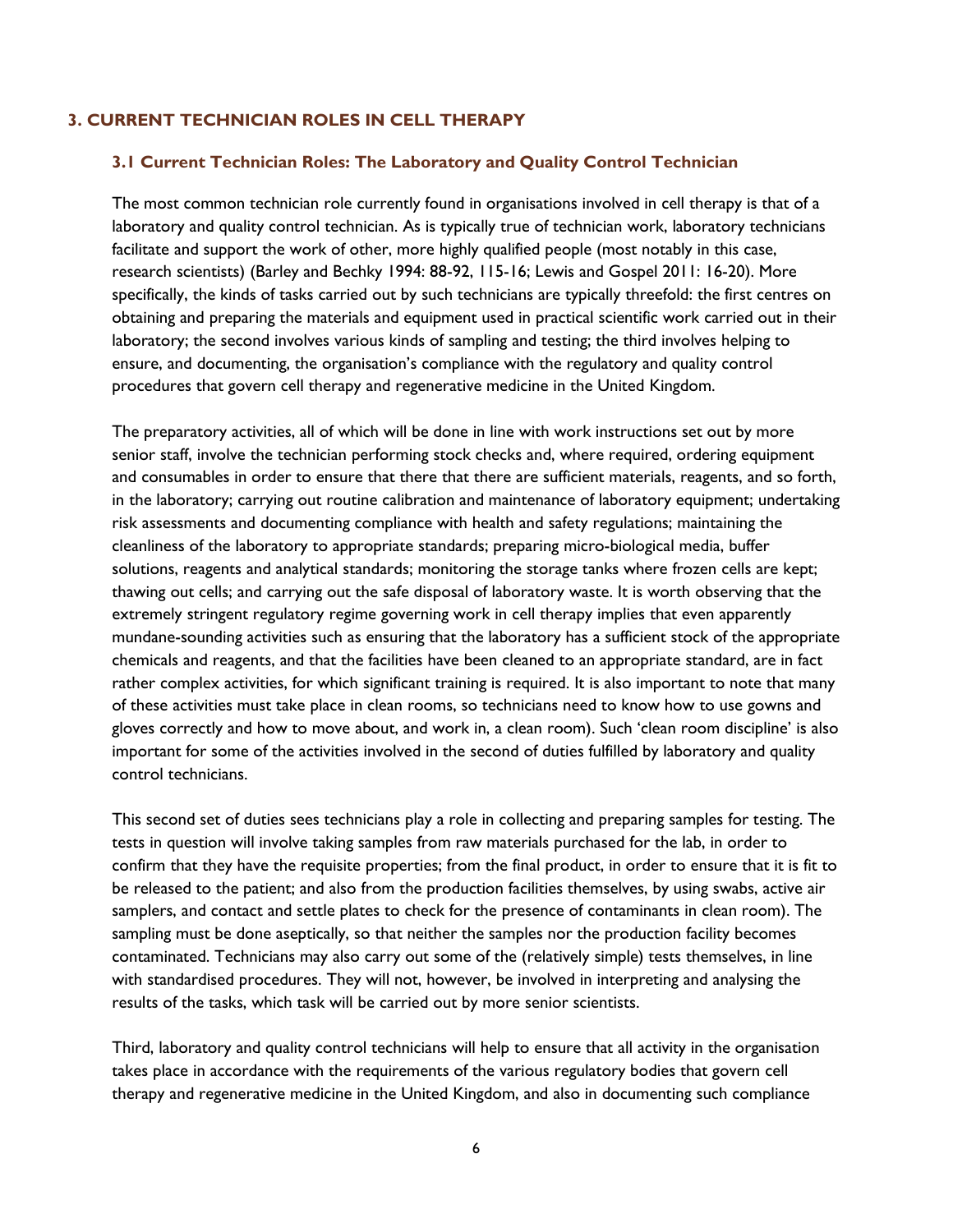(e.g. cGMP, MHRA, HTAJ).<sup>[3](#page-7-0)</sup> For example, technicians are likely to be involved in the 'verification process', whereby everything that is done in the course of cultivating cells must be witnessed and signed off by a trained observer, in completing the batch records that are used to record what procedures were carried out on cells, at what time, what reagents were used, and so forth, and also in documenting how the 'chain of custody' is maintained when cells that have been produced are transferred to the patient.[4](#page-7-1)

#### **3.2 Who currently fills laboratory and quality control technician roles?**

Rank-and-file laboratory and quality control technicians typically require level 3 skills and knowledge to carry out their duties. However, while the duties associated with such roles can be discharged by people with intermediate-level qualifications, the evidence suggests that in practice the roles in question filled by graduates. Of the 10 organisations that have such positions, 9 reported that some or all of them are filled by people who are qualified to degree level or above. Those cases exemplify what is known as *overqualification*; the level of formal qualifications possessed by the relevant workers exceeds that required to perform their duties effectively (Wolf 2011: 29). As the head of one manufacturing facility put it, "There are lots of technician roles filled by graduates … There's a real mismatch."

This arguably reflects the impact of the considerable expansion of higher education in the UK over the past two decades. A majority of the organisations visited as part of this study reported that advertisements for technician positions generate many applications from people qualified to degree level or higher. In the words of one interviewee, "There are lots of graduates out there," which makes it easy and cheap for employers to hire them to fill positions that would in the past have been occupied by people with intermediate-level qualifications. Alison Wolf has explained the broader significance of this state of affairs as follows:

*Higher education subsidies mean that employers are often able to displace a sizeable part of the training they used to do on to higher education institutions. Even if the training is less specific to their needs, and even without the work the apprentice does, they are often at least as well off as under apprenticeship, if not better off … [so] employers will inevitably recruit as far as possible from graduates* (2009: 96; also see Mason 2012: 15-19, 27; Keep and James 2011: 59-60; Wolf 2015a: 73-74).

j

<span id="page-7-0"></span><sup>3</sup> The term 'cGMP' refers to current 'Good Manufacturing Practices'. These are the practices that the regulatory agencies controlling the authorisation and licensing of pharmaceutical products stipulate must be followed by pharmaceutical companies in order to ensure that the products being made are of high quality and do not pose any risk to the public. The Medicines and Healthcare Regulatory Authority (MHRA) is the supervisory authority for UK manufacturers or importers of centrally authorised Advanced Therapeutic Medicinal Products (including (including gene and cell therapy-based regenerative medicine). The Human Tissue Authority (HTA) is the UK's regulator that supports public confidence by licensing organisations that store and use human tissue for purposes such as research, patient treatment, post-mortem examination, teaching and public exhibitions. See BIS (2011a: 33-35) for details.

<span id="page-7-1"></span><sup>4</sup> The interested reader can compare the descriptions of the duties normally carried out by laboratory and quality control technicians in cell therapy organisations with the more abstract statement of the competences required of a qualified laboratory technician working in the life and industrial sciences by examining the relevant Trailblazer standard, which is reproduced as Appendix 1 of this report.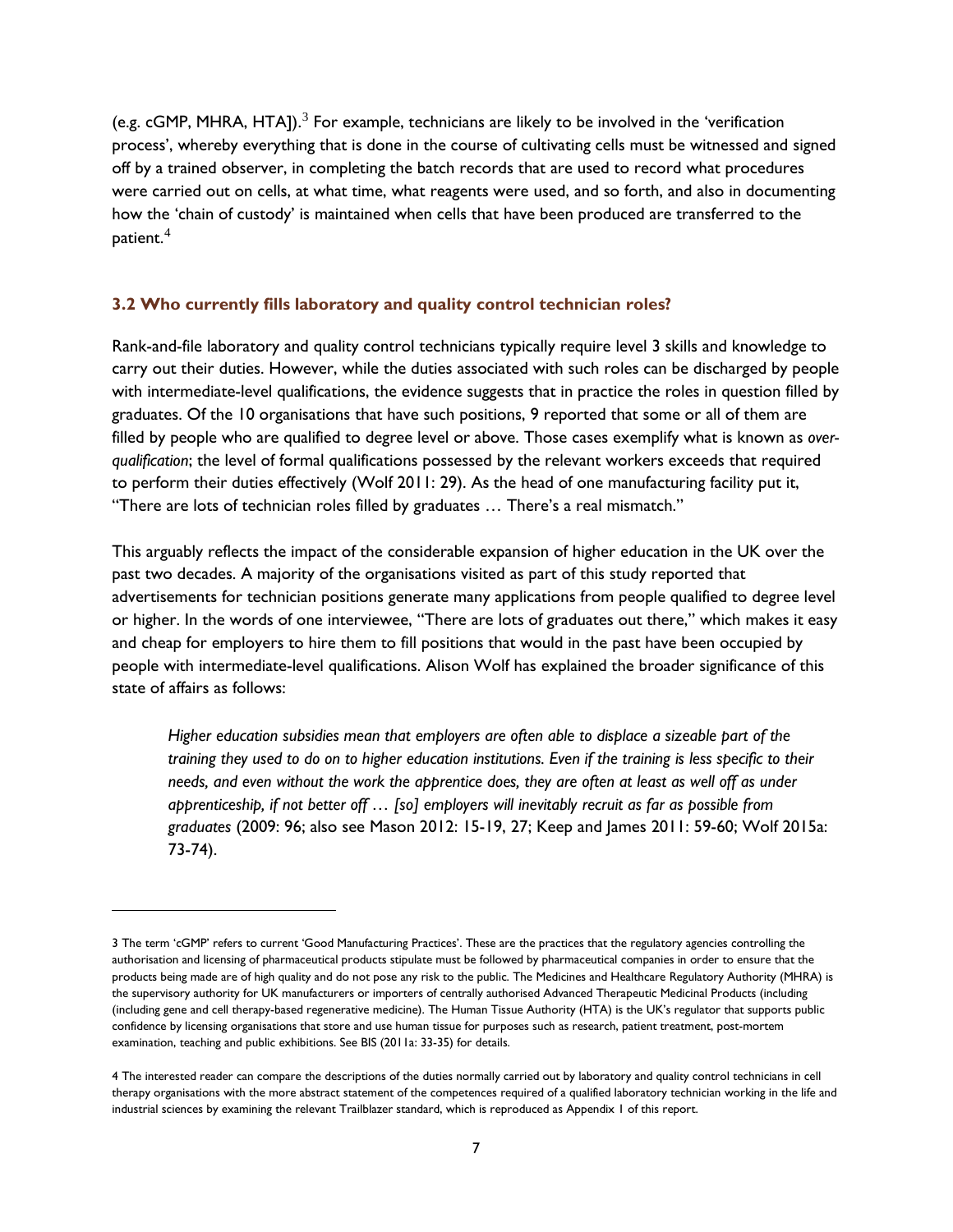The abundant supply of graduates implies, then, that they can be hired at relatively low wages, and without the firms having to incur the costs of apprenticeship training, encouraging employers to rely on graduates rather than vocationally-educated technicians to fill technician roles. $5$ 

In the course of discussing the use of over-qualified graduates to fill technician roles, several employers also spoke about the status currently accorded to technicians in the UK. According to one interviewee, while it is true that "technicians keep the world running", they are often not accorded the respect they deserve, the reason being that, "there's a tendency in the UK not to value you if you don't have a degree." Two interviewees who had worked abroad both commented that technicians were held in much higher esteem on the continent. In Germany, an interviewee commented, "technician posts are seen as ones of prestige, that someone takes after a 3 year training programmes ... So technician posts are highly prized and sought after.["6](#page-8-1) A related theme, mentioned by several interviewees, concerned the fact that, "There aren't good, obvious career paths." In the words of another interviewee, "It would be very desirable to have appropriate career structures and a path for technicians … [but] both are absent." At root, the low status and esteem in which technicians are often held arguably reflects the fact that their work stands at the interface between manual and mental labour. The danger is that, if the more knowledge-related aspects are not acknowledged, then technicians' work is associated only with physical effort and is therefore accorded low status. Moreover, because their role is to support and facilitate the work of another, more 'eminent' occupation, which is also widely seen to exercise authority over them, technicians' contribution to research tends to remain invisible, with the result that technicians' standing is not commensurate with the true significance of their work (Shapin 1989; Barley and Bechky 1994, 91, 116). Two interviewees mentioned professional registration as a possible means of bolstering the standing of technicians and of signaling the possibility of a route for career profession, up the ladder of professional designations.

### **3.3 Problems with the use of graduates to fill technician roles**

Employers' reliance on graduates to fill laboratory technician roles is, however, commonly regarded as a mixed blessing: as just noted, it yields short-term benefits in the form of cheap labour; but it also generates two kinds of problem in the longer term. The first arises from the fact that the graduates in question often become dissatisfied with such roles, not only because of the relatively low wages they are paid but also because the mundane, routine, and repetitive nature of their duties leaves them feeling frustrated about not being able to make full use of the knowledge they acquired during the course of their degree. As the head of one research unit put it, there is a "major problem" with expectations management in the case of graduates, who often become dissatisfied with the "arduous, repetitive nature of the job" which "doesn't satisfy their expectation of [their own] development [and] of using scientific knowledge." The upshot is that such graduates often move on quickly in order to find better

<span id="page-8-0"></span><sup>&</sup>lt;sup>5</sup> The problem of over-qualification appears to be significant beyond cell therapy with somewhere in the region of one quarter and one third of UK employees falling into that category (Chevalier and Lindley 2009; Green and Zhou 2010; UKCES 2015: 7, 57). Moreover, evidence indicates that the scale of the problem is worse in the UK than in most other European nations (Holmes and Mayhew 2015: 25-28).

<span id="page-8-1"></span><sup>6</sup> For similar findings in the case of industrial biotechnology, see Lewis (2016).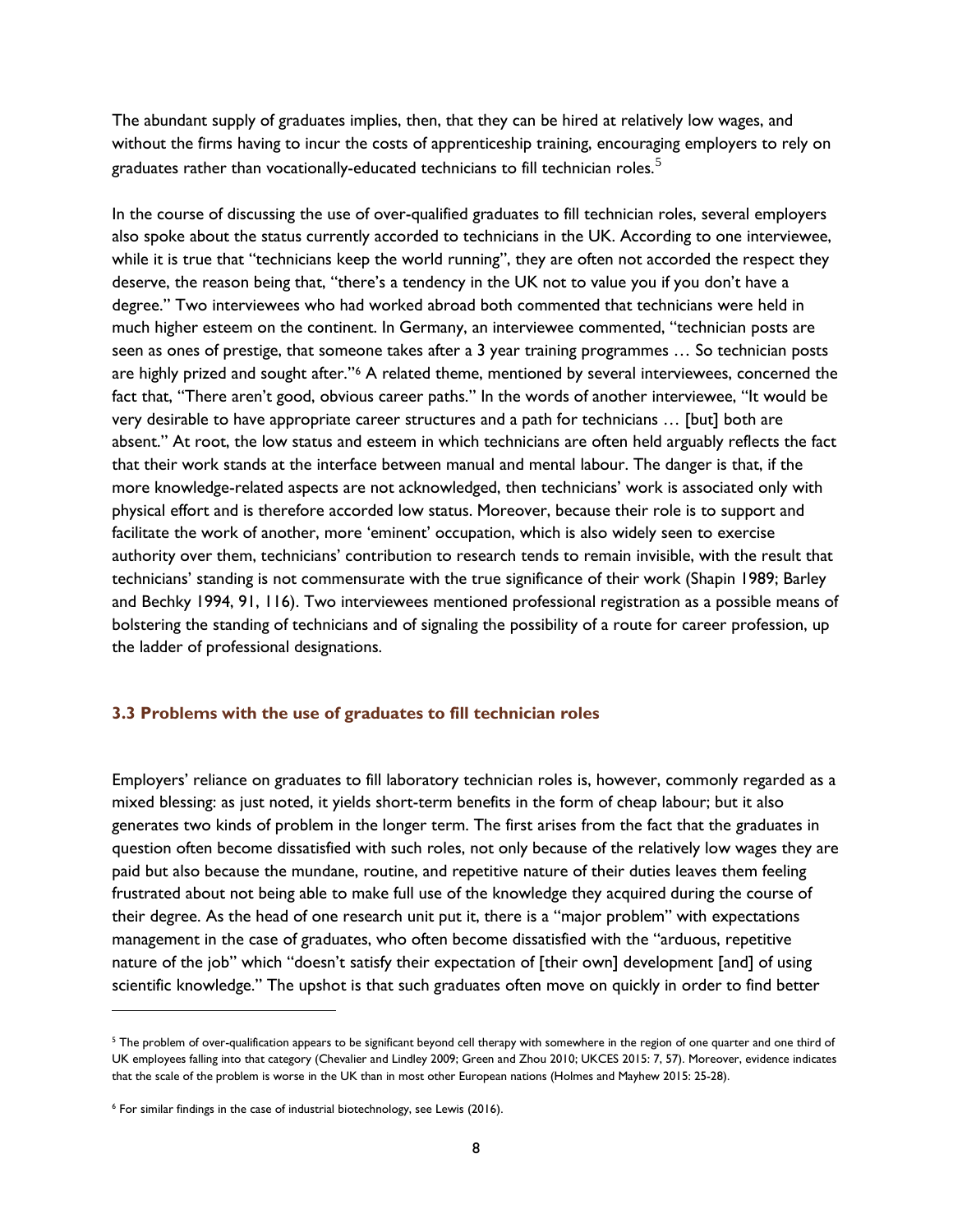paid, more challenging work, leading to higher turnover than would be the case if those roles were occupied by genuine technicians. Eight organisations firms mentioned this as a problem in the context of technician roles. "Moving on is more likely with a graduate than with a [genuine] technician," the manager one manufacturing facility stated. An interviewee from a cell therapy manufacturer elaborated by explaining that, "Graduates don't understand that they're coming in at entry level and are too quick to want to move on." On this view, while bringing short-run benefits, the strategy of using over-qualified graduates is problematic, because it leads to higher labour turnover and a more frequent need to incur the costs of recruiting, inducting, and – as we shall see – training new staff.<sup>[7](#page-9-0)</sup>

The second problem with employing graduates to fill technician roles stems from the fact, mentioned by 6 employers, that many graduates lack practical skills and so cannot put their theoretical knowledge to good use in the workplace. As the manager of one facility explained, "Many graduates are over-confident and don't have the practical skills … to back up what they expect themselves to be able to do what roles they expect themselves to be able to fill … They can't use them properly in a practical setting." This deficiency was attributed by 5 employers to the relatively small volume of practical work involved in undergraduate science degrees. "There is," the head of one manufacturing unit argued, "too little hands-on technical work" in undergraduate degrees, with techniques all too often being demonstrated to students rather than actually being carried out by them. The head of one research and manufacturing facility stated that the emerging regenerative medicine sector is currently "very badly served by the current academic set-up in the UK" due to "the lack of practical … training" received by undergraduates and consequent "vanishing practical skills" possessed by graduates. On this view, while graduates are often over-qualified for technician roles in the sense that they possess more theoretical knowledge than is required to do the job well, they may nonetheless also be under-skilled, because they lack the requisite practical skills.

The combination of the two problems just described—namely, a lack of practical skills, which implies that graduates require on-the-job training in practical skills, and a high labour turnover amongst the graduates who occupy technician roles—can be especially frustrating for employers. The reason is that, having invested time and effort training graduates in practical tasks in order to make good the deficiency of their undergraduate training and thereby render them fit for a technician role, employers often then lose the graduates in question to another organisation, to which they move in search of better wages and/or a more stretching role, before their first employer has enjoyed a return on its investment. As one interviewee lamented of over-qualified, but under-skilled graduates, "They stay around for two years and then leave … You've just got them good and then they go." Similar frustrations were mentioned by several other organisations, whose views might be summarised by the point made by one operations manager: "Recruitment of graduates is expensive and it's frustrating when it doesn't come off."

<span id="page-9-0"></span> $^7$  For similar findings in the case of industrial biotechnology, see Lewis (2016). Such findings are consistent with the work of Green and Zhou (2010) who, using evidence drawn from national skills surveys, find that where over-qualification is associated with a genuine under-utilisation of the skills of graduates, as is the case with the laboratory technicians described in the main text, substantial job dissatisfaction results on the part of the employees. However, some (3) employers in the current study suggested that, while real, such problems are not insurmountable. More specifically, they can, it was argued, be dealt with by a careful selection procedure, designed to identify more practically-inclined and less intellectually-focused graduates who are "only good enough for technician jobs", coupled with efforts to manage their expectations about the kind of work they are doing, about how much they have to learn, and about how quickly – or, perhaps more accurately, how slowly – they are likely to progress.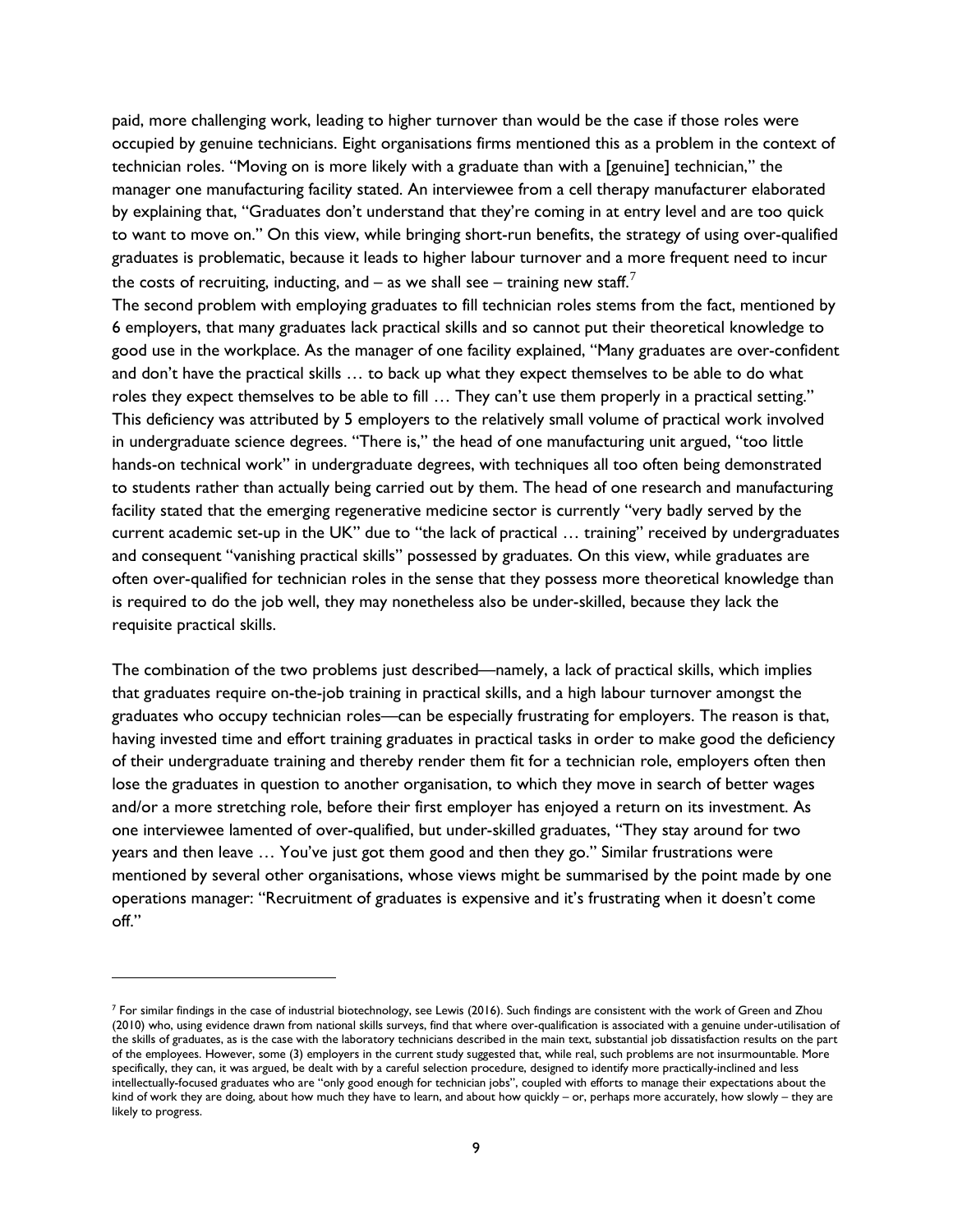The laboratory and quality control technician roles in cell therapy appears, therefore, to illustrate what one recent study of over-qualification describes as a "possibility which tends to get overlooked—that graduates are less capable in some occupations than the non-graduates they are displacing" (Holmes and Mayhew 2015: 12). As a recent UKCES report has put it, "Formal qualifications only serve as an imperfect proxy for skills. Many of the most pressing workplace skill shortages relate to practical skills, and so it's possible to be formally overqualified while still not being fully competent for a role" (UKCES 2015: 46). The key point is of course that practical skills are often more effectively acquired through workplace learning, rather than in an academic environment. $8$ 

Interviewees reported that similar problems, arising from the attitudes, expectations and practical skills of graduates, are beginning to arise in the case of another role in cell therapy. The role in question centres on the manufacture of cells and is one that, until recently, did not exist in many organisations and, where it did, was occupied by graduates rather than by people with intermediate-level qualifications. However, for reasons documented below, the vast majority of interviewees argued that more and more organisations in cell therapy will develop specialist manufacturing technician roles. And it is to the nature of, and rationale for, this emerging technician that role that we now turn our attention.

<span id="page-10-0"></span><sup>&</sup>lt;sup>8</sup> Similar dissatisfaction on the part of employers in the UK chemical sector, and in industrial biotechnology, is reported in Lewis (2013a: 16-18) and Lewis (2016) respectively. Also see Mason (2012: 25-27). An expression of the government's concern about the variable quality of practical training provided by biology degrees can be found in BIS (2011b: 20).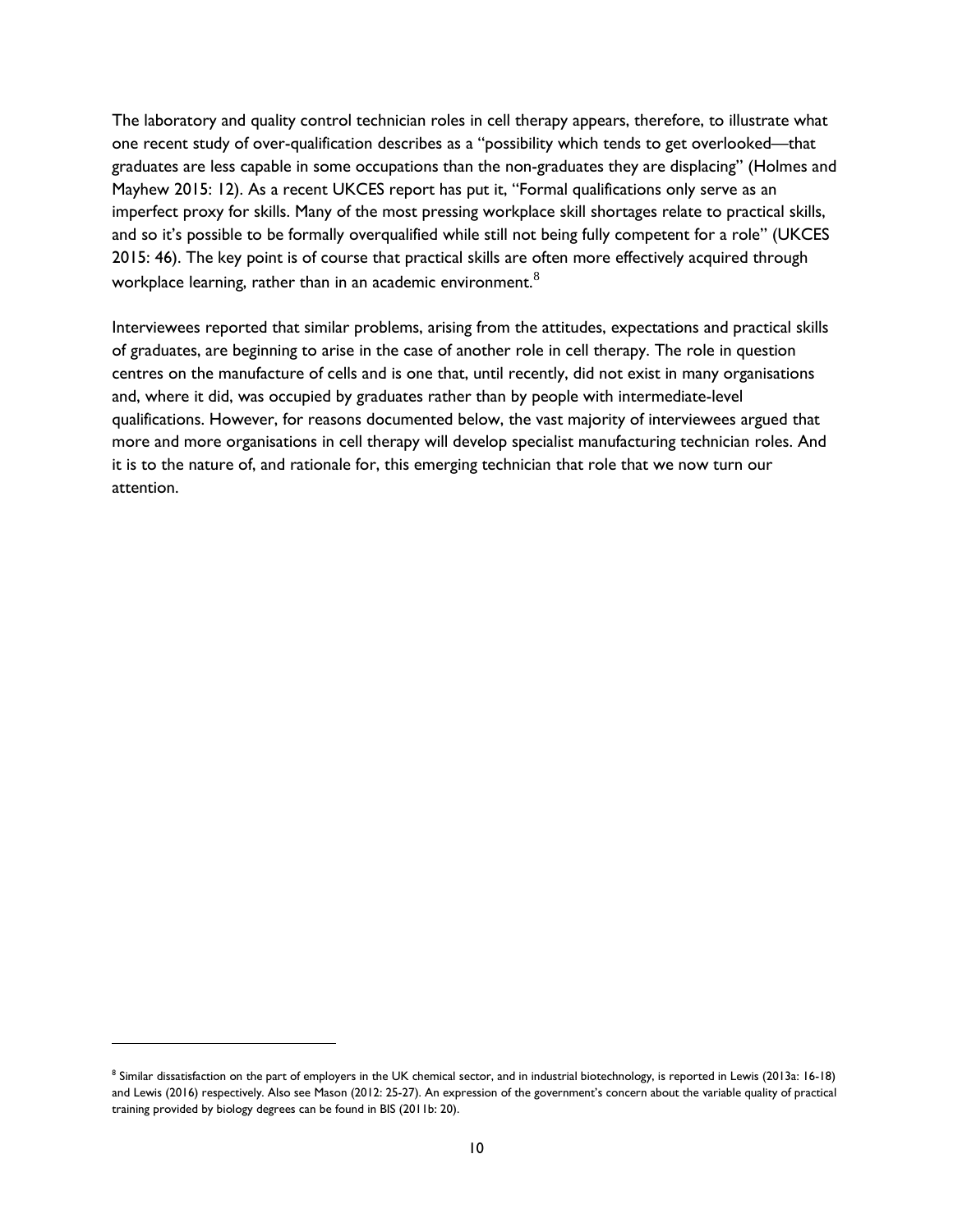#### **4. FUTURE TECHNICIAN ROLES IN CELL THERAPY**

j

#### **4.1 Emergent technician roles in cell therapy: The Manufacturing Technician**

In general, manufacturing technicians operate the systems and equipment involved in routine, day-to-day production. That involves them preparing, starting-up, operating, monitoring, controlling, and closing down the equipment used in manufacturing. In carrying out those duties, they will usually be guided by the standard operating procedures or work instructions set out by more highly qualified scientists and engineers.[9](#page-11-0)

Specialist technician roles of this kind are currently rare in cell therapy. The reason is that most organisations involved in cell therapy currently focus on research and development, including process development, rather than full-scale, commercial manufacturing. This has two implications, both of which militate against the widespread use of manufacturing technicians. First, because the organisations in question are not yet involved in commercial production, there is often too little manufacturing taking place to warrant the creation of specialist manufacturing roles. Rather, such work is carried out by the research scientists themselves, as just one part of a broader array of duties they must discharge. In this way, organisations in cell therapy have exemplified one of the oldest principles of economics, first described in Adam Smith's celebrated book The Wealth of Nations (1776), namely that the scope for organisations to create specialist roles dedicated to particular parts of the production process is limited by the overall volume of output that must be produced. As the manager of one research laboratory put it, the limited volume of work currently being undertaken implies that research scientists "pretty much have to do a bit of everything," including manufacturing and relatively mundane quality control work, with graduate- and technician-level work being packaged together into one job role. Second, and relatedly, because the organisations are typically involved in researching and developing new therapies, the relevant methods of production are often still in their infancy. As a result, most of the production processes in question have not, until recently, been well enough developed that they can be been reduced to, or specified in terms of, a set of standard operating procedures – governing when the media in which the cells are grown should be changed, when glucose and other nutrients should be added to enable the cells to grow, how various reagents should be added,  $etc. - of$  the kind that could be used to inform and guide technicians. Both of these factors have militated against the creation of specialist manufacturing technician roles in the past.

However, interviewees averred, this is set to change, for two reasons. First, more and more firms are increasing not only the scale but also the scope of their activities, moving on from an exclusive focus on R&D and process development towards full-scale commercial manufacturing. As they do so, they are carrying out more and more routine manufacturing, up to the point at which it is now worthwhile for them to create specialist manufacturing roles. Second, and relatedly, as they have increased their scale of production these organisations have also developed a set of standard operating procedures that set out, in terms intelligible to someone without a degree in biological science, how to manufacture the cells in

<span id="page-11-0"></span><sup>9</sup> Descriptions of manufacturing technician roles in the chemical industry, and in industrial biotechnology, can be found in Lewis (2013a, 2016). The Trailblazer standard that sets out the competences displayed by a manufacturing technician working in the life and industrial sciences can be found in Appendix 2 of this report.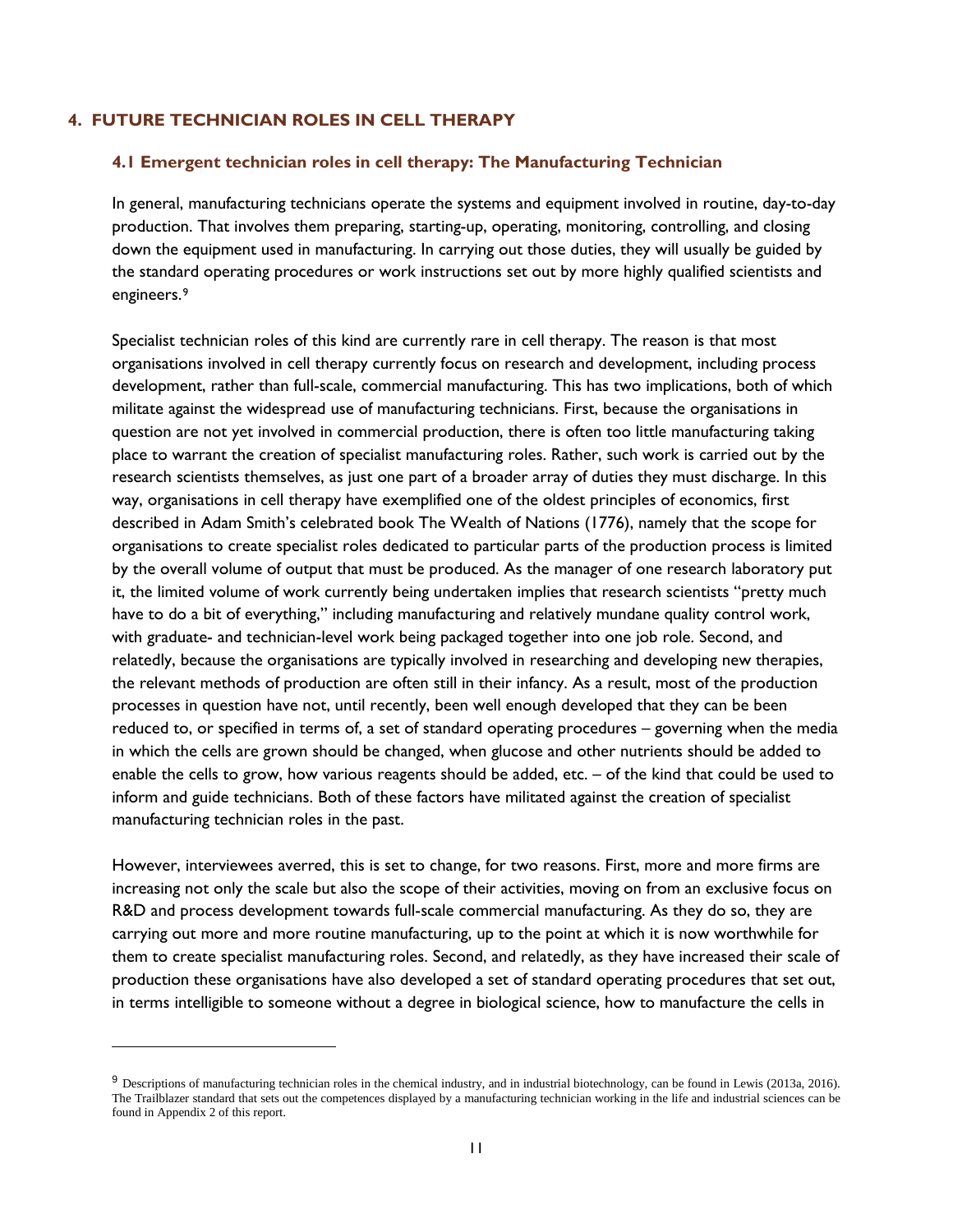question, so that production can be carried out by someone with intermediate level qualifications. The chief operating officer of one organisation that is increasingly engaged in manufacturing has described this process, and its implications for the organisation's workforce, as follows:

As the manufacturing side grows, and as manufacturing becomes a more routine process, roles will *evolve so that we have more distinct roles … [and] we will have specialist cell culture technicians trained in GMP manufacturing ... The scientists will always be in the room but they won't actually need to do the manufacturing.*

Similar views were expressed by another manufacturing manager, who described her organisation as having "made the manufacturing process more industrial", so that balance of activities had shifted away from process development and towards routine manufacturing carried out in accordance with robust standard operating procedures. In her view, the organisation is "about to get to the point" where a more elaborate division of labour is possible, involving (she expected) teams of three manufacturing technicians working under the supervision of a graduate-level scientist. Finally, another head of manufacturing described his organisation as being about to enter a phase of its development where there is "less creative stuff and a more operational bent to the work." He expects this transition from research and development to manufacturing to lead to a change in the organisation's employment profile, with more specialist manufacturing technicians being employed both in absolute terms and as a share of the total workforce. Similar views were expressed by 7 of the other 8 organisations visited as part of this study other organisations, in addition to the 3 just mentioned.

There was, then, a strong consensus amongst the employers visited for this study that, because more and more organisations are increasing their scale of production, and using methods expressible in terms of standard operating procedures, there is an emergent need to create a cadre of dedicated manufacturing technicians. Interviewees reported that the principal duties associated with the role of a cell therapy manufacturing technician would be to carry out the cultivation of the cells required for various therapies, in line with standard operating procedures and in accordance with the requirements of the relevant regulatory bodies. Accordingly, in addition to learning the relevant techniques for cell cultivation (including being able to perform them aseptically, so as to avoid contamination), interviewees maintained that such technicians would need to be skilled at working in clean rooms, well versed in the requirements of cGMP manufacturing, and equipped with a knowledge of cell biology, microbiology and chemistry sufficient to enable them both to understand the rationale for, and exercise the judgement required successfully to implement, the relevant standard operating procedures. A more detailed statement of the competences associated with the role of cell therapy manufacturing technicians, produced via several rounds of discussion with interviewees, can be found as Appendix 3 of this report.

#### **4.2 How to fill manufacturing technician roles**

The vast majority of interviewees were also conscious of the pitfalls of filling putative manufacturing technician roles with over-qualified, but under-skilled, graduates. The reasons are very similar to those mentioned by the interviewees who recounted the shortcomings of using graduates to fill laboratory and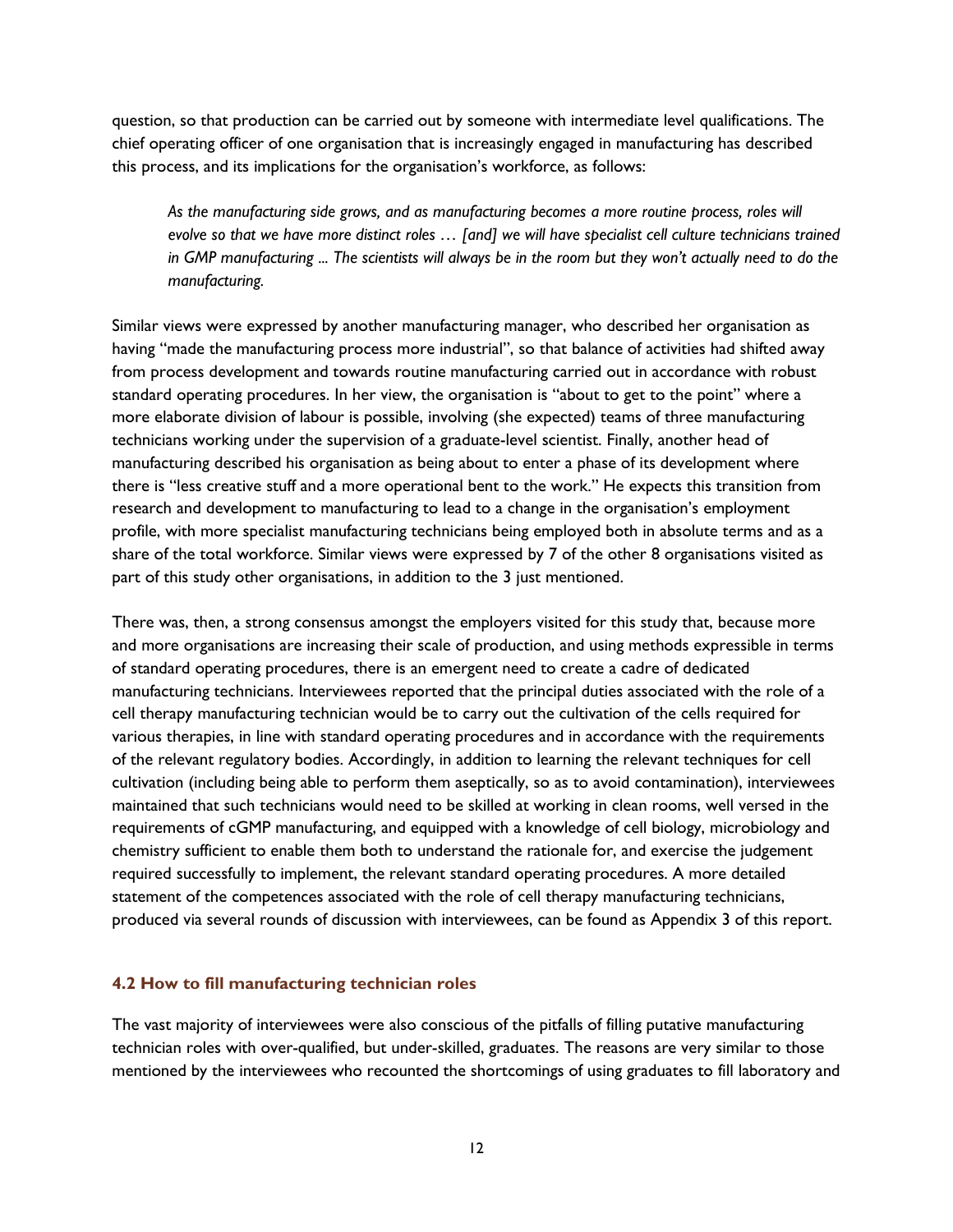quality control technician positions, namely inconsistency between the demands of the role and both the attitude/expectations and also the deficient practical skills of graduates.

Several interviewees noted that the role of a cell manufacturing technician is one that often fails to meet graduates' expectations of what their job will involve. The reason is that once standard operating procedures have been established and commercial manufacturing has commenced, cell cultivation becomes a rather dull, repetitive activity that requires little intellectual input of the kind graduates have been educated to provide and instead places a premium on practical skills of the kind best acquired through work-based learning. As one interviewee explained, "all the intellectual, scientific questions are asked in the course of process development; once the process has been decided upon and manufacturing has started, then the focus is no longer on scientific issues about how to develop the therapy better, but on making the therapy in exactly the same way, in order to keep within the method approved by the regulators and, in the case of clinical trials, to ensure comparability with earlier stages of the trial." The need to adhere with the utmost rigour to standard operating procedures implies that the actual work of manufacturing cell lines is rather repetitive and dull. As one interviewee who oversees a cGMP manufacturing facility said of the staff who undertake manufacturing in his organisation, "They have to park their brain outside the lab and become someone who does everything mechanically." Moreover, in addition to having to adhere rigidly to standard procedures, the people who carry out manufacturing often need to spend long periods of time in quite uncomfortable conditions: the clean rooms where they work are usually noisy, due to the operation of the fans that circulate air in order to help prevent contamination; while the need to wear a set of gowns and masks, which it might take up to 30 minutes to put on properly, makes working hot and uncomfortable. Overall, therefore, in the words of one interviewee who oversees manufacturing in his organisation, "Production is tough … immensely boring, with a lack of variety … I need them to do quite a dull, uncomfortable job."

Consistent with this, when discussing the attributes that someone occupying a manufacturing technician role would ideally possess, interviewees tended to emphasise the importance of two things: their practical skills; and their attitude. So far as the former is concerned, interviewees were concerned to emphasise that, notwithstanding the use of standard operating procedures, manufacturing technicians must still possess considerable manual dexterity and practical skill if production is to go well. The reason is that, while the instructions may tell a worker what procedure needs to be performed at each stage of the manufacturing process, they do not specify in complete detail how that procedure is to be carried out. Carrying out the procedures well, interviewees maintained, requires considerable tacit knowledge or know-how, as it is sometimes termed. A rough but telling analogy between cookery and cell cultivation may help to clarify the point. In both cases, the person undertaking the work has a set of instructions specifying what they are supposed to do, either in the form of a recipe (in the case of cooking) or a standard operating procedures (in the case of cell therapy). However, taken on its own, the explicit knowledge provided by the instructions about what need to be done is unlikely to be enough to produce a good outcome, because the person in question must possess the practical or tacit knowledge of how to carry out the instructions properly and to good effect. For example, in order to produce a delicious dish, a cook needs to have more than an explicit knowledge of the instructions contained in the recipe (which might, for example, state that certain ingredients need to be stirred together). The cook must also know how to carry out the instructions found in the recipe properly – for example, how long, and in what way, the ingredients must be stirred together – so that the dish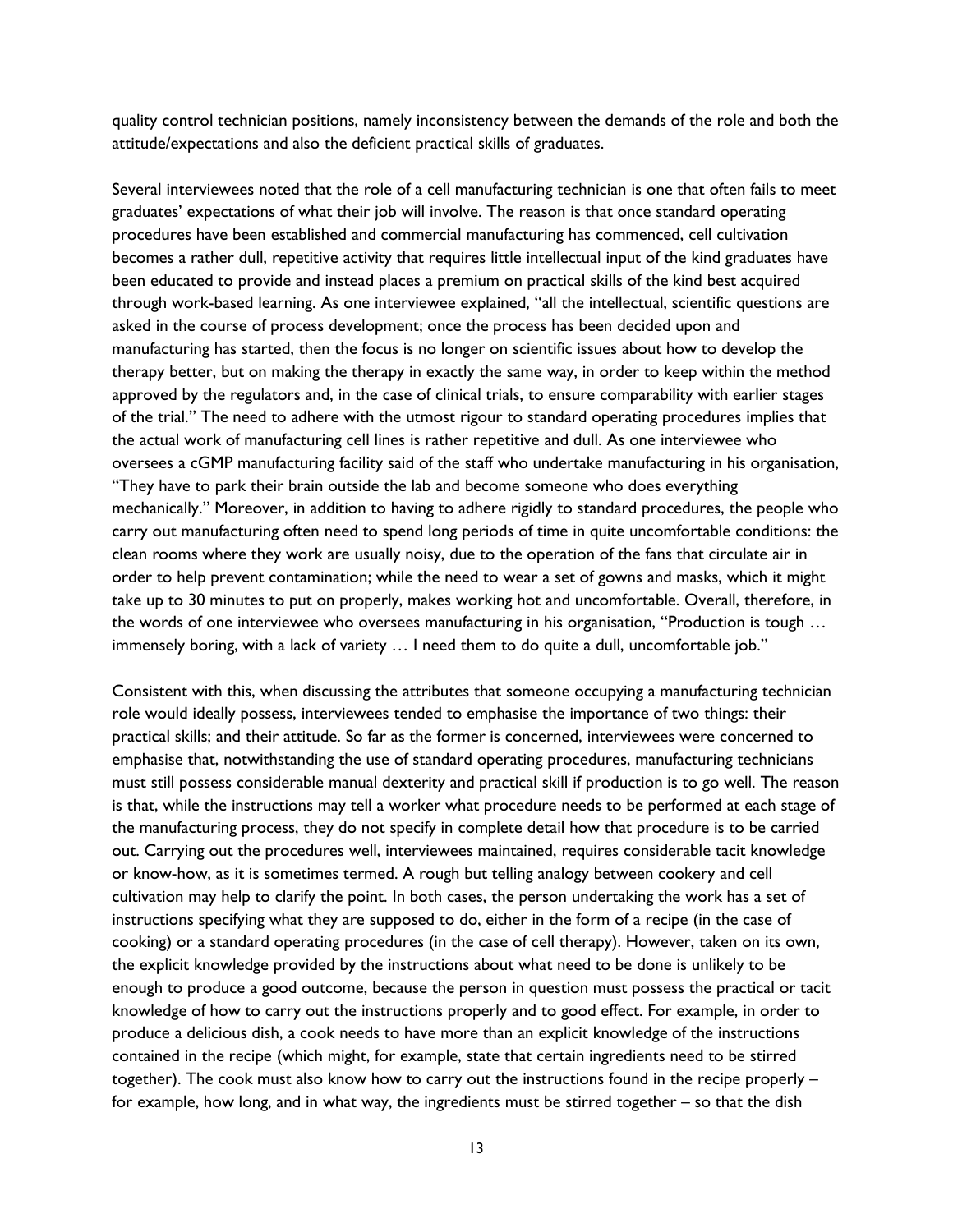produced turns out well and tastes delicious.<sup>[10](#page-14-0)</sup> In a similar vein, in order to be good at manufacturing cells, a person who has an explicit knowledge of the standard operating procedures, and so knows what needs to be done, must also have the tacit or practical knowledge of how precisely to carry out the procedures specified in the work instructions. "Reading instructions is one thing," one manufacturing manager stated, "doing something hands-on is another." There are many examples in cell therapy of how such tacit knowledge or know-how can make all the difference between a successful outcome, in which the cultivation goes well and produces cells with the desired therapeutic properties, and an unsuccessful one. The Chief Operating Officer of one company put it, "Not everything can be covered by the SOPs … There is a real element of touch and feel for how to handle cells, especially in the early stages of culturation, that you can't write down' [i.e. tacit knowledge] … so there is quite a lot of judgment involved ... that is not graduate-level knowledge but does imply that they are really skilled."

Significantly, of course, practical know-how of this kind cannot be learned in the abstract, simply by reading about the relevant techniques or seeing them demonstrated by somebody else. On the contrary, it is best acquired via sustained, personal experience of performing the relevant techniques. As one interviewee explained, "Cell culture and clean room behaviours are 'hands on' activities, which people learn by doing … [so] having people trained in the field makes a big difference to how well they can do the job." The implication is clear; the main way to teach the skills in question is not through the predominantly classroom-based study upon which university education concentrates, which all too often leaves graduates "having brushed past techniques and only had a brief exposure to them", but rather via practical, work-based learning of the kind involved in good apprenticeships (which affords trainees considerable practical experience). Of course, as already noted, cell therapy manufacturing technicians do need some underpinning, theoretical knowledge, to help them understand the rationale for, and exercise the judgement required successfully to implement, the relevant standard operating procedures, as noted above. But interviewees were adamant that the requisite fell well short of that required for a full honours degree and that the emphasis ought to be on a work-based approach, that afforded trainees the greatest opportunities to gain the hands-on, practical experience required for them to develop practical skills and judgment (supplemented by block- or day-release at a local college, so that trainees can also obtain the requisite underpinning knowledge).

Interviewees also emphasised how important it is for people occupying manufacturing technician roles to have the "right mindset" (or attitude). This was said to consist in the workers in question being "accurate", having "a really good eye for detail", being able to "focus on the task at hand", and being "careful and really conscientious in following procedures" (including the requirements of cGMP and other regulatory systems). More than one interviewee remarked, not entirely frivolously, that while it isn't necessary for people engaged in manufacturing to exhibit "OCD behaviour" when it comes to complying with work instructions and regulatory requirements, it helps. These attitudes are not, interviewees argued, confined to graduates: "It's an ability thing," one interview commented, "not connected to graduate-level knowledge." Consequently, as another interviewee who is responsible for

<span id="page-14-0"></span><sup>10</sup> One only has to think of the disasters that have befallen many contestants in the 'technical challenge' element of the BBC television series *The Great British Bakeoff*, where they have a follow a series of instructions in order to bake a cake, to see how badly things can go wrong when the explicit knowledge provided by the recipe is not complemented by the tacit or practical knowledge of how to follow those instructions to good effect.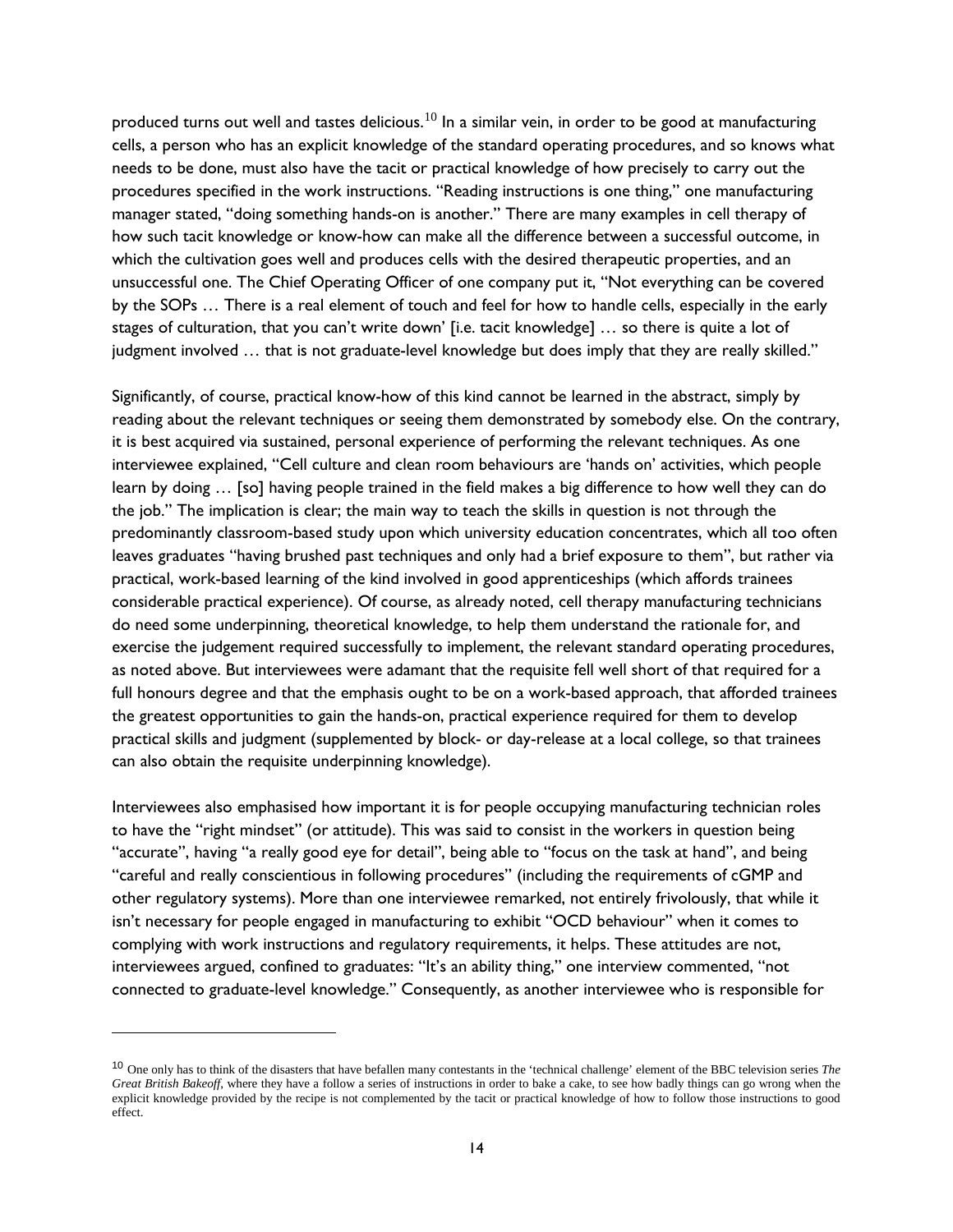manufacturing in her organisation put it, "Too many years of education are useless to me." Indeed, several interviewees argued that too much education might even encourage people to develop attitudes inappropriate for cell therapy manufacturing. The reason is that people educated to degree level or above often want to "do science" by using their scientific knowledge to try to improve the production process. As a result, they may sometimes be tempted to deviate from the standard procedures in a wellintentioned, but ultimately counter-productive, attempt to increase the efficiency of the production process. Such "freelancing" is of course anathema to the strictures of cGMP manufacturing, where rigorous adherence to the specified methods of production is of paramount importance. And, as noted above, the frustration experienced by graduates who cannot deploy their scientific knowledge to full effect in technician roles, in this case because they are occupying a manufacturing position rather than a process development scientist role, can lead to dissatisfaction and high turnover. As one HR manager put it, "People interested in research often struggle with manufacturing as they're not allowed to tinker." As one interviewee with experience of using graduates in production roles put it, "Graduates don't want to train for 3-4 years and then be in a clean room 6 hours a day." The upshot of all this is that, in the case of manufacturing technician roles, as the Head of Manufacturing at one growing firm concluded, "The best people are not high-powered", so using graduates in such roles is a distinctly "mixed blessing". This consideration reinforces the conclusion, also suggested by the superior practical skilled possessed by people who have been trained via the work-based route, that routine manufacturing roles really are technician roles, not positions best filled by graduates.

Overall, then, it seems clear that in considering the kind of person who is best suited to filling the role of cell therapy manufacturing technician, employers set less store by degree-level scientific knowledge and place more of a premium on people having the practical skills and the attitude required to ensure that the specified methods of production are put into practice consistently and effectively. An interviewee summarised the situation as follows: "There is a long-term need for a skilled, technical people who don't see themselves as scientists but as production people [i.e., technicians]. There is a drive to simplify the process [of producing cells] and to decrease cost, which will increase the need for technical people ... as the sector moves from a [purely] research to a production basis." And, as we have seen, people of that kind are best trained via a work-based, rather than a purely academic route, because it is the hands-on, practical training afforded by an apprenticeship that offers the best way for trainees to acquire the skills needed for cell cultivation. And it is to apprenticeship training for cell therapy that we now turn our attention.

## **4.3 Apprenticeship training for manufacturing technician roles**

An apprenticeship is a contract between an employer and (traditionally) a young person that combines a structured programme of on-the-job training and productive work with part-time, formal technical education (Steedman *et al*. 1998: 11; Ryan 2012; Lewis 2014a). Apprenticeship training, which is usually formally certificated, equips people with intermediate (level 3-5) skills of the kind required to fill roles that fall under the heading of 'Skilled Trades' or 'Associate Professional and Technical Occupations' in the UK's Standard Occupational Classification system. It follows from this definition that any training for roles whose occupants need only be semi-skilled (i.e. require no more than level 2 skills) will not count as an apprenticeship, as it does not aim at the level 3-5 skills that are the hallmark of apprenticeship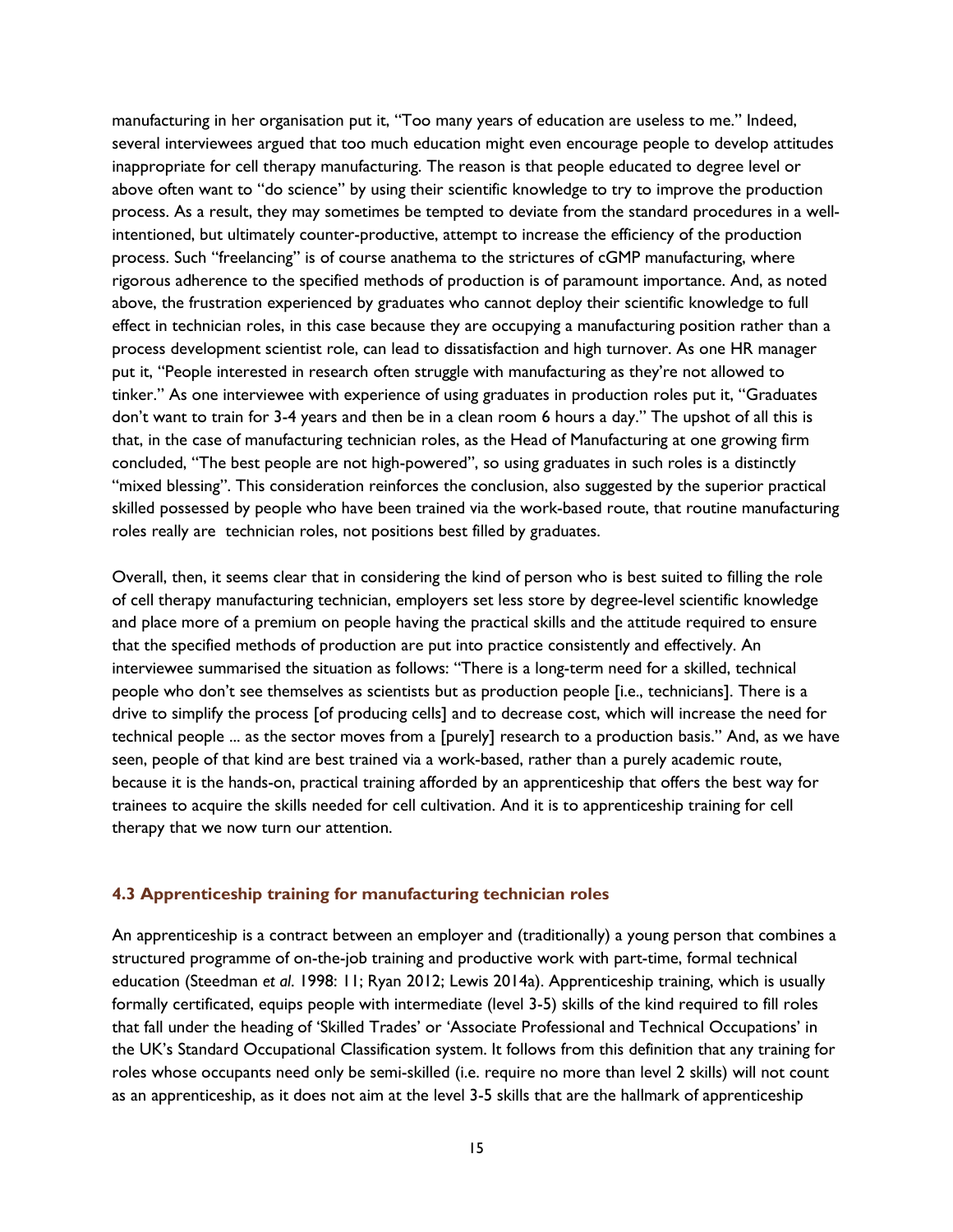training (cf. Steedman 2010: 3; Richard 2013 4-5, 33-35). Equally, training programmes that do not offer a substantial (20%) proportion of time spent on formal, off-the-job technical education and training, so that trainees can acquire the technical knowledge that underpins that practical skills, do not count as an apprenticeship.

Currently only one of the organisations visited for the study trains apprentices (at level 3, for a laboratory technician role rather than for a manufacturing role). However, 5 of the other organisations visited for this study – as well as several of the employers who participated in an advanced therapies skills workshop organised by the Department of Business, Innovation and Skills – have indicated a desire to start training apprentices. The reasons are straightforward, and have largely been rehearsed above, so will only be summarised here. More and more employers in cell therapy are moving towards turn towards full-scale manufacturing, and so will be increasing the number of specialist manufacturing roles. Employers believe that such roles are best filled by specialist technicians – that is, by workers qualified only to intermediate level – rather than by graduates, both because of the superior practical skills and attitude that technicians are expected to possess. However, because cell therapy is a relatively young industry, there has not yet been time to develop a sufficient pool of workers skilled at manufacturing. In the words of one interviewee, "There's no industry yet, so there's a void" with regard to technician training. Similar concerns were expressed by another interviewee from an organisation that is rapidly expanding its involvement in cell therapy, who commented that, "the 'people pipeline' will be a big challenge as there's no pool of skilled workers" on which to draw. It follows that organisations that are seeking to engage in commercial manufacturing need to train technicians themselves. Hence, the burgeoning interest in apprenticeships. As one manufacturing laboratory manager put it, "We would like someone with that kind of training." Or, in the words of another interviewee who manages a growing manufacturing facility, "It would be good to have a pipeline of apprentices." An indication of the practical skills, and associated underpinning knowledge, towards which such an apprenticeship should aim is provided in Appendix 3, which represents the results of several rounds of consultation with employers about the skills and knowledge required of a cell therapy manufacturing technician.

While as noted above one of the major sources of the appeal of apprenticeships for employers lies in the efficacy of work-based learning for equipping workers with the appropriate practical skills, interviewees also noted that the training programme should contain a substantial element of off-the-job training, so that apprentices would also obtain the theoretical knowledge that underpinned their practical skills. The goal of such off-the-job training, which would be provided either on day release or block release, would be to equip trainees with a sufficient knowledge of cell biology, microbiology, and chemistry, along with a grasp of the principles of—and rationale for—the regulatory regime under which cell therapy manufacturing takes place, for people who have completed the programme to be able to do two things. First, to make informed judgments about how, within the margin of discretion afforded them by the standard operating procedures that govern their behaviour, they should act in response to various situations that might confront them in the course of carrying out their duties. Second, to understand why compliance with the standard operating procedures and regulatory requirements are important and why it is important for them to act consistent with those procedures (thereby encouraging technicians to adhere to the relevant rules). A tentative conclusion indicated by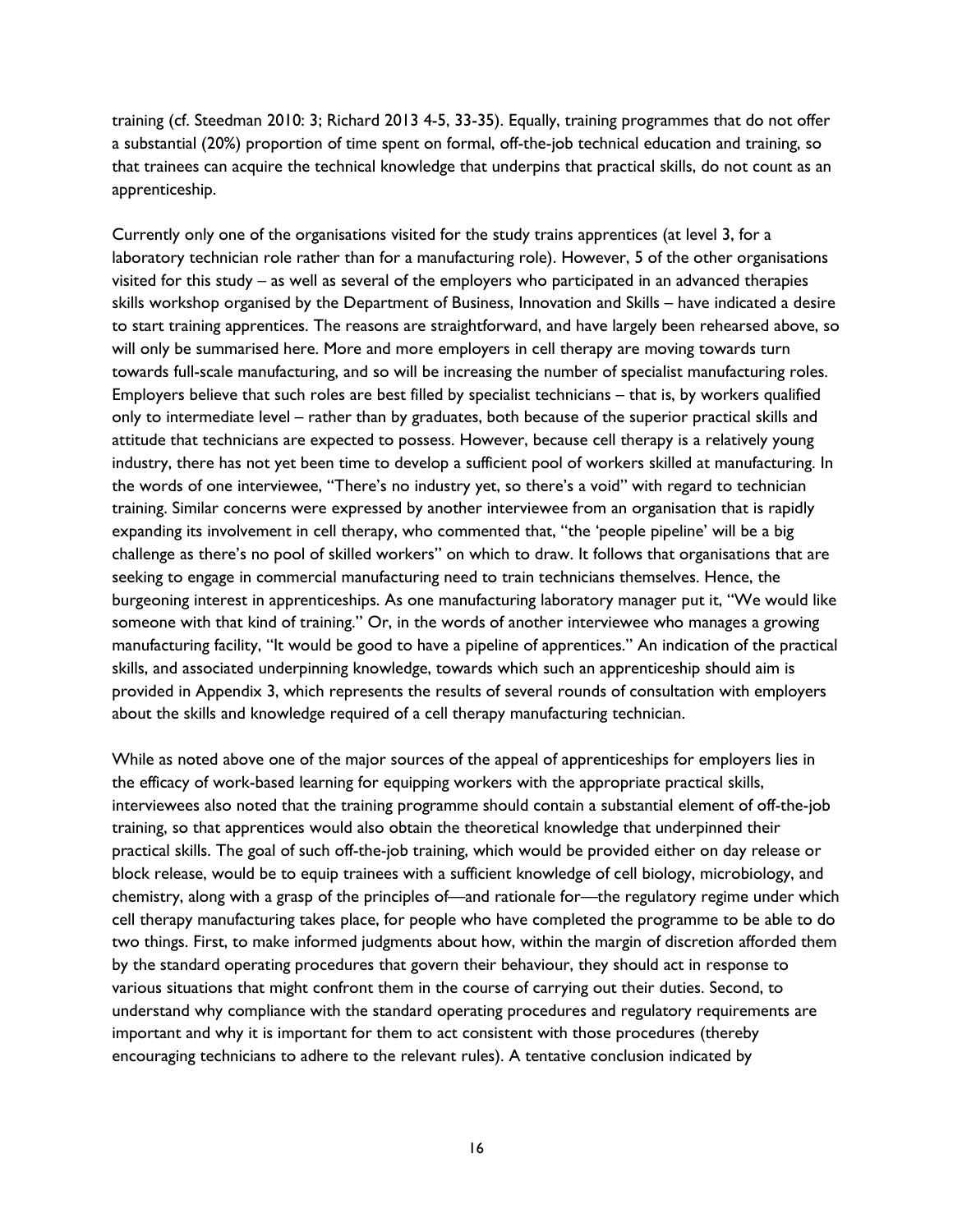interviewees is that the requisite off-the-job training would involve apprentice cell therapy manufacturing technicians taking level 4-5 qualifications in subjects such as Applied Biology.[11](#page-17-0)

Examples of qualifications that illustrate very broadly what might be required include the Foundation Degree in Applied Bioscience Technology, introduced as part of the Higher Apprenticeship in Life Sciences and offered by the University of Kent (BIS 2011b: 22), and the HNCs and HNDs in Applied Biology taught at Forth Valley College (on which see Medway School of Pharmacy 2016 and Forth Valley College 2016). Readers should note that interviewees were not systematically shown either of these documents. Some interviewees who were already aware of the programmes in question argued that a greater emphasis on cell cultivation—involving more time spent on a greater number of techniques, using a wider variety of cells—would ideally be required in order for these programmes to be appropriate for cell therapy technicians. Accordingly, the programmes in question should be treated as no more than useful starting points for a discussion about what appropriate off-the-job technical education for cell therapy manufacturing technicians should look like.

# **5. INSTITUTIONAL REQUIREMENTS FOR APPRENTICESHIP TRAINING IN EMERGING INDUSTRIES**

In light of the evidence, presented above, that there is likely to be an increasing demand for genuine technicians in the future, in particular to occupy manufacturing roles, it is worth exploring some of the potential problems, and potential institutional solutions, that may be encountered.

#### **5.1 Keeping the contents of apprenticeship training programmes up-to-date**

This discussion of the contents of apprenticeship training programmes provided in the previous sections leads on to an important issue, namely the importance of establishing an institutional mechanism for ensuring that any such programme be kept up to date and attuned to the needs of industry. The reason for emphasising this point is that a notable feature of emergent industries such as cell therapy is that methods of production are in many cases still being developed. In particular, as several interviewees mentioned, efforts are afoot to try to automate the manufacture of cell therapies, typically using bioreactors rather than manual methods of production. If and when this kind of technique is widely adopted, it will have important implications for what technicians are required to do. It is important, therefore, that those responsible devising statements of competence for technicians, and associated training programmes, be kept abreast of technological developments, so that their implications for skills and training can be worked out.

<span id="page-17-0"></span><sup>&</sup>lt;sup>11</sup> Significantly, this estimate of the level of skills and knowledge required for a cell therapy manufacturing technician is consistent with that required for manufacturing technicians in parts of the industrial biotechnology sector where production closely resembles that used in cell therapy, and where some firms have begun training people to fill manufacturing technician roles via apprentices at level 4/5 (Lewis 2016).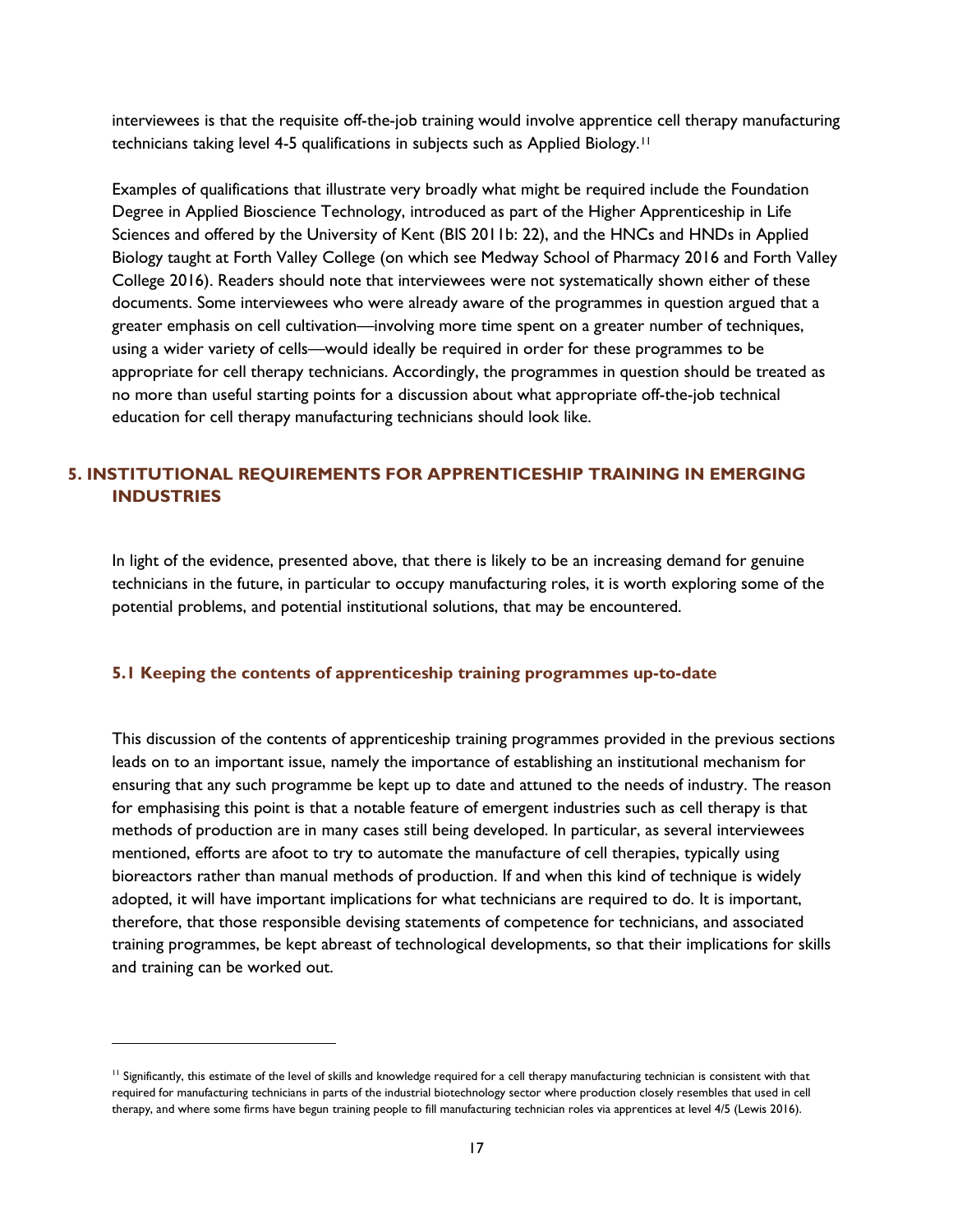The obvious locus of responsibility for such this task lies in the so-called Catapult Centres (hereafter, CCs), in particular the Cell Therapy Catapult (or CTC). In order to see why, it is necessary to elaborate briefly on the nature of CCs, in order to understand why playing this kind of role in skills and training is consistent with their overall remit and rationale. CCs are institutions whose goal is to connecting the UK's research community, as found in universities and other research institutes, with business, in order to facilitate the development of new products and services on a commercial scale (Hauser 2010). Briefly, the rationale for the creation of the CCs stems from the fact that many innovative businesses, especially small and medium-sized enterprises, lack the resources, expertise, equipment, and contacts required to develop research ideas into new, commercially viable technologies, products, and services. CCs are independent, not-for-profit centres that aim to facilitate the commercial development of ideas generated by the UK's research base by providing access to state-of-the-art technology and technical expertise, either by making their facilities available for firms to carry out research themselves or by undertaking such work on firms behalf on a contract research basis, so that solutions to such problems can be found. More specifically, CCs offer: research and development facilities containing up-to-date, specialist equipment; technical expertise; expertise in accreditation and in meeting technical and regulatory requirements; advice on taking ideas and products to market, on developing supply chains, and on increasing the scale of businesses; and assistance with accessing finance. Individual companies, especially small and medium-sized enterprises, are often unable to afford the substantial, indivisible, long-term investment required to develop such facilities and expertise themselves. There is, therefore, a case for the public sector to take a sector-wide, long-term view and make the requisite investment. By creating an institution, based in one physical location, that is open to all businesses and research centres with an interest in a particular technology and/or sector, the CCs can 'create a critical mass of activity' that can justify the investment required to create the resources in question in a way that is not open to individual firms operating in isolation. In this way, CCs can assist in such activities as the production of technology and application demonstrators and the scaling-up of manufacturing processes from laboratory to the factory level. And by doing so, they are able to reduce the risks associated with innovation – that is, with commercialising new goods and services – and thereby increase the speed and effectiveness with which ideas generated by the research base in universities and other research centres can be brought to market in the form of profitable goods and services, thereby helping to increase the presence of UK industry in strategically important global markets and ultimately creating jobs, economic growth, and prosperity in the UK (Technology Strategy Board 2011a: 2-5, 9, 11, 2012: 6; HM Government 2012: 14, 19; also see Hauser 2010: 7 and Technology Strategy Board 2011b: 3-4).

The significance of all this for skills and training is twofold. First, the role of CCs in the development and scale-up of new technology gives them early access to technological developments, leaving them well placed to distil off the implications of those developments for technician skills and knowledge, and use them to inform the development of appropriate training programmes. As an interviewee noted, the CTC is "in touch with multiple centres" where new methods of production are being developed, so it "would be a good source of updates" on what skills manufacturing technicians would need. If the CPI and similar organisations did this then they would be moving more closely into line with similar organisations elsewhere in the world, such as Germany's Fraunhoffers and Singapore's 'Singtechs', that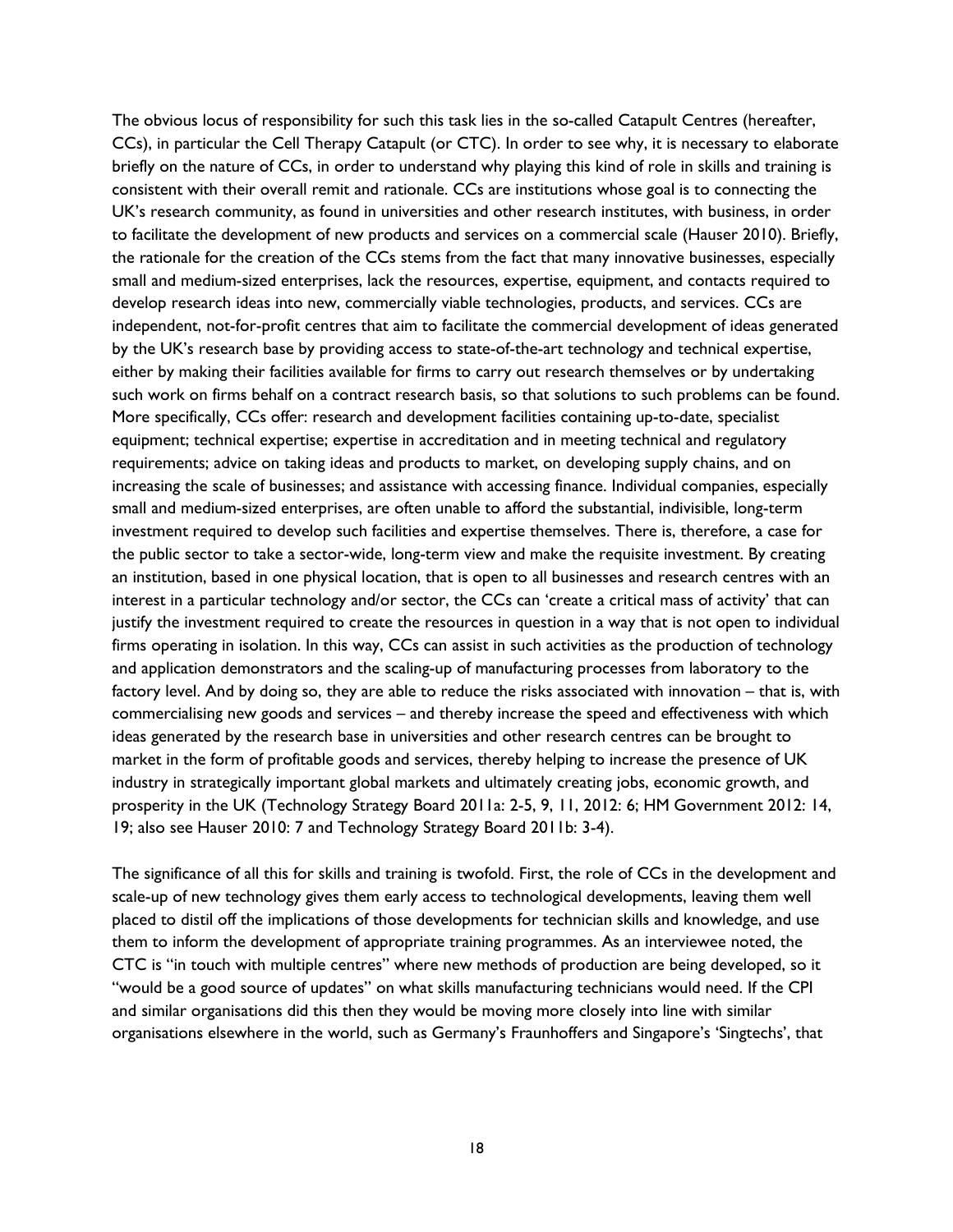play an important role not just in stimulating innovation but also in developing the skills required to operate innovate technologies. $12$ 

A second role for CCs in technician skills and training, which also arguably reflects their underlying purpose of promoting the development of new industries by reducing the risks associated with setting up enterprises using innovative technologies at commercial scale, concerns their role in helping to overcome some of the risks associated with the provision of high-quality apprenticeship training for emerging industries. This second role will be discussed in the following sub-section of the report.

# **5.2 Overcoming the problem of the 'tyranny of small numbers'**

Evidence from other industries, such as (aero)space, composites, and industrial biotechnology, suggests that if and when employers in cell therapy turn towards apprenticeship training, they may find it difficult to find a training provider willing to offer the requisite training (which might involve either an initial period of training in practical skills, such as cell culture and clean room working, provided before apprentices return to their employers for additional training, or a series of more theoretical modules designed to equip apprentices with the requisite underpinning knowledge, or both) (Lewis 2012a: 31-32, 2012b: 31, 2013b: 46-48, 2016: 39-40, 42-47). The reason lies in what one might call the 'tyranny of small numbers', namely the fact that, given the relatively small size of the industry, the total number of apprentices demanded by employers in cell therapy in any one geographical area may well be too small to make it worthwhile for the relevant colleges to offer the training in question, given the prevailing apprenticeship funding regime. The upshot is an outcome where there are both frustrated employers, who cannot access the training they want, and also frustrated training providers, at least some of whom are in principle are willing to offer courses but find it imprudent to do so in practice.

It is worth distinguishing two aspects of this problem, because doing so will point towards some of the issues that need to be taken into account in thinking about how to overcome it.

- The first, and most obvious, source of the problem is the lack of current demand for training courses. Of course, this mainly reflects relatively small size of the industry, which implies that the number of trainees is likely to be correspondingly small in absolute terms.
- The second aspect of the problem concerns uncertainty over future demand. If a provider is going to find it worthwhile to invest in the staff and equipment required to provide high-quality training, then it must be confident that demand will be sustained over enough cohorts or years of trainees for it to earn a decent return on its investment.

Uncertainty over both the immediate demand for training courses, and also concerning whether the demand for training is likely to be sustained for long enough to make it worthwhile to invest in the relevant tutors and facilities, can make providers reluctant to offer training.

<span id="page-19-0"></span> $12$  For more on the role played by CCs in technician skills and training, see Lewis (2014b).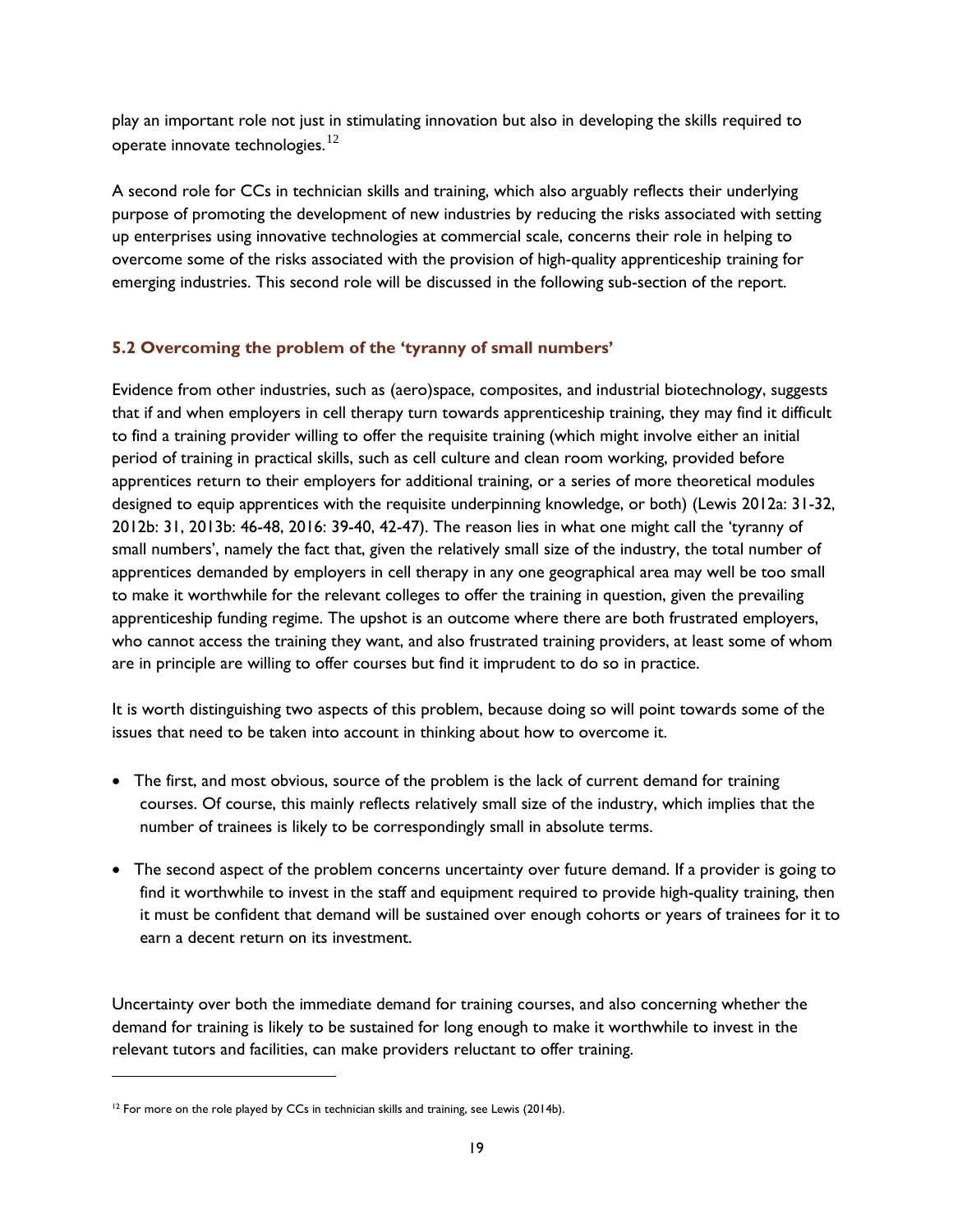What can be done to overcome these problems? In keeping with the points just made, ways need to be found both to aggregate the demand for training, so that the number of trainees exceeds the threshold required to make it worthwhile for providers to offer the relevant courses, and also to reduce the risk faced by potential training providers. A number of points are worthy of consideration. The first is that, given the overall limitations of the demand for training, there is likely to be a need for only a small number of such providers (perhaps only one or two in the entire United Kingdom). Ideally, these centres of excellence or – to use the latest government terminology, 'Institutes of Technology'–would be located in areas where there is a significant concentration of expanding cell therapy employers (cf. UKCES 2014: 19 and Department for Business, Innovation and Skills and Department for Education 2015: 18; HM Treasury 2015: 25-26).<sup>[13](#page-20-0)</sup> Consider, second, three potential ways of potential way of aggregating demand, and thereby also of reducing risk faced by providers. The first is to share or combine as much as possible technician training for cell therapy with training for other process and science-based industries. Some interviewees observed that there is a good deal of overlap between the skills and knowledge needed by manufacturing technicians in cell therapy and in parts of industrial biotechnology, most notably biologics. For example, the manufacturing technicians employed in both industries require training in cell cultivation, in clean room working, and in cGMP manufacturing, as well as a grasp of the principles of cell biology and microbiology. To the extent that there is common ground between the requirements of the two groups of technicians, then there is the potential to use the same training courses for apprentices in both industries.<sup>[14](#page-20-1)</sup> Second, and finally, those training providers who are offering technical education in the underpinning knowledge required by apprentices should strongly considering doing so via distance learning, supplemented by periodic residential courses or stints of block release. By extending their reach beyond the geographical area in which they are located, this should enable them to increase the size of the cohorts they attract. Third, as far as possible training courses should be developed so as to make them suitable not only for apprentices and also for graduate recruits and 'converts' from other industries who, while they may have already received significant education and training, may still need additional instruction in the particular requirements of working cell therapy (e.g. cGMP, clean room working), further increasing demand.

One way of reducing the risk faced by potential training providers is to utilise existing facilities, which are used also used for purposes other than training (perhaps most notably, those facilities run by process development organisations such as catapult centres). The use of existing facilities to provide training will help to reduce both the size, and the riskiness, of the investment required to set up a training programme: it will reduce the size, because some of the relevant equipment and personnel will already be in place; and it will reduce the risk because the facilities can be used to generate income from sources other than training, such as research/process development work. (While a specialist training

j

<span id="page-20-0"></span><sup>&</sup>lt;sup>13</sup> An analysis of the current geographical distribution of GMP cell therapy manufacturing capacity in the UK can be found in Cell and Gene Therapy Catapult (2016: 13-27).

<span id="page-20-1"></span><sup>&</sup>lt;sup>14</sup> Such a strategy would be in keeping with the Trailblazer approach to apprenticeships, as established in the aftermath of the Richard Review of Apprenticeships (Richard 2012; HM Government 2013) and as administered by Cogent and the Science-industry partnership (SIP) in the case of the process industries by the Science-Industry Partnership (SIP 2014, 2015, 2016). The Trailblazer approach highlights the importance of apprentices receiving training that is broad enough to enable them to work in an occupation, such as that of a manufacturing technician, in a variety of different firms and sectors (rather than the training being closely tailored to the needs of specific firms in specific sectors). That of course implies that there should be a considerable part of the training that is generic or cross-sectoral, which is exactly the possibility being suggested here.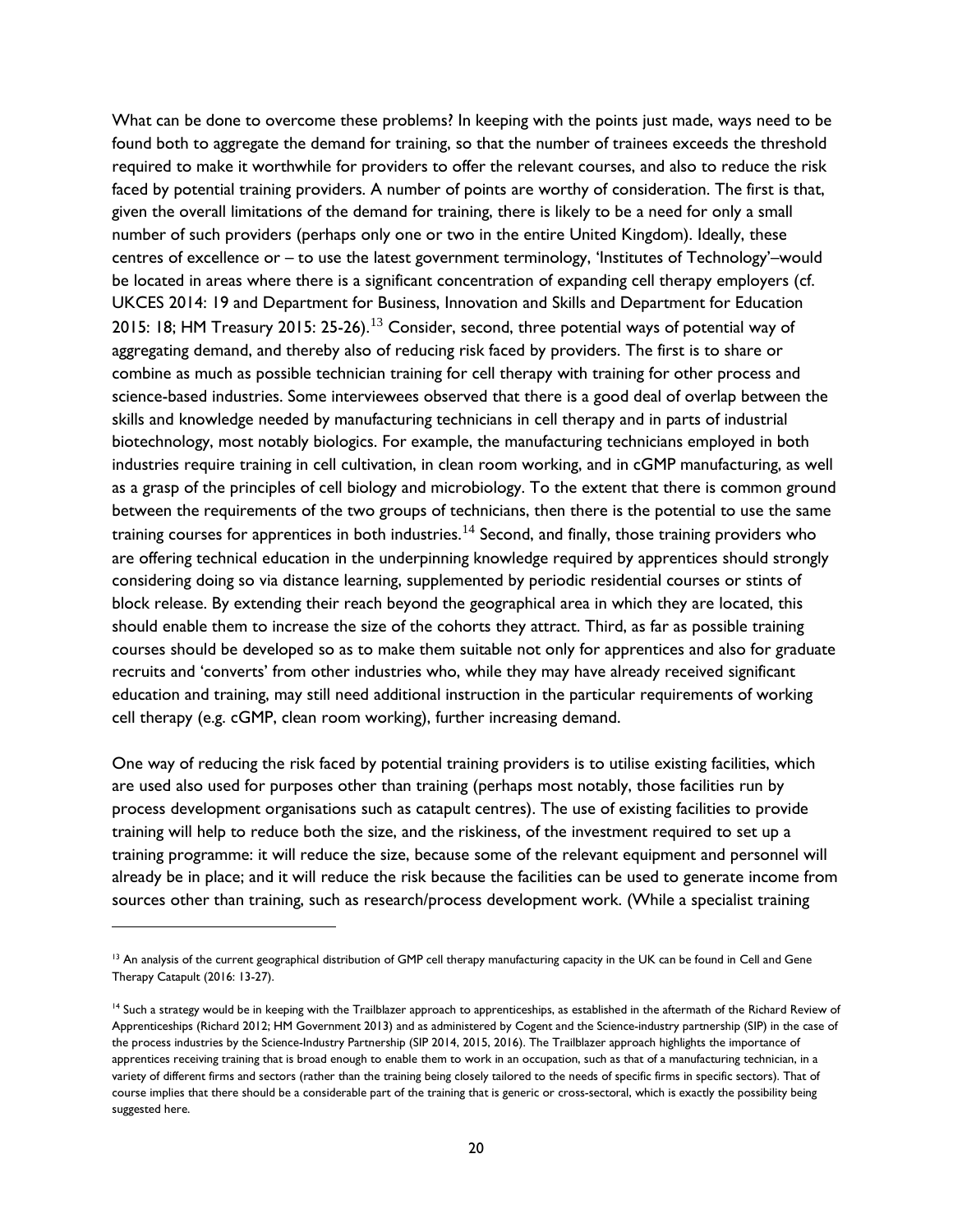facility would be redundant if no trainees came to it, a mixed-use facility of the kind under discussion here, providers could be used for other purposes, thereby diversifying the sources from which the assets in question generate income.) For instance, one organisation visited for this study reported that its laboratories and clean rooms are not always being fully used for research and that at times it used them for CPD training for graduates who needed to learn techniques for cGMP manufacturing and for working in clean rooms. The same facilities could in principle be used to train apprentices in those techniques.

There already, or soon will, exist a number of facilities that might well prove to be suitable for such a dual-purpose role. Perhaps the most prominent is the Cell and Gene Therapy Catapult Manufacturing Centre currently under construction at the Stevenage bio-process innovation campus. Its primary purpose is to provide large-scale manufacturing facilities that will facilitate the Phase 3 clinical trials of cell and gene therapies, as well as their commercial supply (Cell Therapy Catapult 2014; Thompson 2014; Cell and Gene Therapy Catapult 2016: 10, 26-27). Depending both on its capacity and also on the priorities that come to govern its utilisation, its facilities could be also used to provide training in the practical skills required by cell therapy manufacturing technicians. As noted above, such multi-purpose use of facilities would help to reduce the riskiness of the investment required to provide high-quality training for an emergent manufacturing workforce and would therefore be quite consistent with the broad rationale for catapult centres as a means of reducing the risks associated with the commercialisation of new technologies. As such, it would be a natural extension of their role (cf. BIS 2011a: 39; HM Government 2012: 19; MRC 2012: 16; Regenerative Medicine Expert Group 2015: 7-8, 19-22). At present, however, the indicators by reference to which the performance of Catapult Centres is judged centre on how much income they generate from externals grants and contracts, and exclude measures of their contribution to skills development. Consequently, the incentive for them to become involved in training, especially at the technician level, is weaker than they might otherwise be. Strengthening the incentives for Catapult Centres to become involved in developing skills at all levels would be a welcome way of encouraging them to take more seriously their potentially very significant role in developing the technician workforce required for emerging industries (Lewis 2014b).

Other locations across the UK have facilities that could be similarly used in order to provide practical training, in line with that proposed at Stevenage. Two possibilities will be mentioned here. The first is the Scottish Centre for Regenerative Medicine, an MRC research centre with state-of-the-art GMP manufacturing facilities located in Edinburgh and situated in close proximity to a significant cluster of highly-regarded organisations involved in cell therapy, including ground-breaking manufacturers. Second, in light of the possibility of substantial common ground between the training required for manufacturing technicians in cell therapy and biologics, another possibility would be for training to be provided at the National Horizons Centre, which is located in Darlington and run by another CC, namely the Centre for Process Industries (CPI and Teeside University 2015). There are undoubtedly other facilities of a similar nature that might also be used (e.g., the EPSRC Centre for Regenerative Medicine, located at Loughborough University).

There are, then, a number of existing facilities that might be appropriate for providing some of the training required by cell therapy manufacturing technicians. The precise arrangements that are appropriate for the UK cannot be determined on the basis of the evidence gathered for this study. It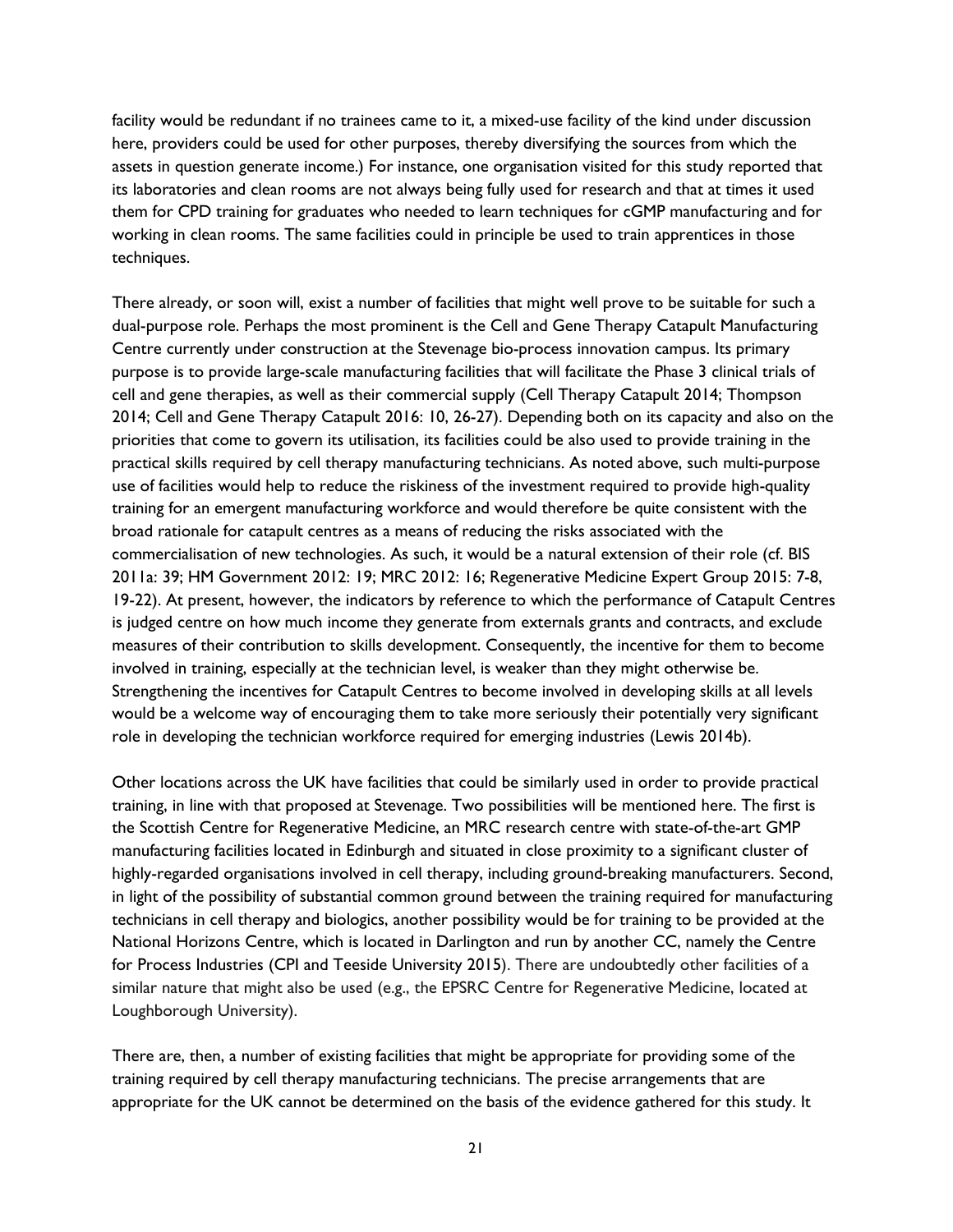might well be that using one or two of these existing facilities in order to provide an initial period of onthe-job practical training—focusing on cell culture, GMP manufacturing and clean room discipline—in conjunction with a distance learning programme of the kind offered by the University of Kent in order to provide apprentices with a grasp of the relevant underpinning knowledge, could be an effective approach: it would acknowledge the importance of avoiding the unnecessary duplication of expensive facilities; but it would also recognise the costs and other shortcomings of having apprentices having to travel potentially very long distances to a single national residential centre.<sup>[15](#page-22-0)</sup> A concrete example of the kind of model envisaged here is provided by Ireland's *National Institute for Bio-processing Research and Training*. NIBERT, as it is commonly known, is a multi-functional facility, containing state of the art equipment, where both research and education, including technician training, takes place. Facilities include a realistic, simulated GMP manufacturing plant, so that manufacturing technicians/operators can receive training.[16](#page-22-1)

What can be said with some confidence is that the current situation faced by emerging industries such as cell therapy poses a challenge to the increasingly devolved skills system that characterises both England and the UK more generally. The fact that the absolute number of apprentices is likely to be small, coupled with the high fixed costs of offering high-quality training, makes it likely that such a facility will be viable only if it is a national one, attracting apprentices from several LEPs, rather than a local solution targeted solely on employer located within the area of one LEP. The danger to which this gives rise is that no one LEP may wish to fund the centre in question. Put slightly differently, if such centres are to be funded, it may well be that an agreement between several LEPs will be needed. Cross-LEP cooperation, and perhaps even cross-border cooperation between England and Scotland, may well be necessary if plans for a high-quality training programme are to come to fruition (cf. SIP 2015: 26). Alternatively, it may well be that a *national* policy is needed for a small number of emerging industries, whose employers lack critical mass in any one region.<sup>[17](#page-22-2)</sup>

#### **5.3 The Apprenticeship Levy**

-

Another important set of issues is raised by a recent shift in government policy, which promises to change the funding regime under which apprenticeship training is provided. In its 2015 Autumn statement, the government announced that from 2017 it will implement a so-called apprenticeship levy (Department for Business, Innovation and Skills and Department for Education 2015; HM Government 2015a; also see Wolf 2015b). This will involve the imposition of a payroll tax of 0.5% on employers with a payroll in excess of  $£3$  million. The revenue thereby raised will be used to create a National Apprenticeship Fund, the resources in which will be used to subsidise those employers who train

<span id="page-22-0"></span><sup>&</sup>lt;sup>15</sup> One advantage of providing an initial block of practical training at a central facility  $-$  "a kind of PEO2 for the life sciences", as one interviewee

described it – aside from the access to good facilities/equipment and specialist trainers it would afford, is that it would address the concern expressed by some employers interviewed for this project that, especially given their relatively small size, they would fit it difficult to release their own staff from the main jobs in order to provide the instruction in practical skills required by apprentices. A period of block release in a training facility, after which apprentices would return to their employer for more specialised/advanced training, would help to deal with this problem. <sup>16</sup> See http://www.nibrt.ie/.

<span id="page-22-2"></span><span id="page-22-1"></span><sup>&</sup>lt;sup>17</sup> For a general account of the relevant model of public service delivery, see Ostrom and Ostrom ([1971] 2000: 35, [1977] 1999) and V. Ostrom 2008: 16-17, 63-65, 79).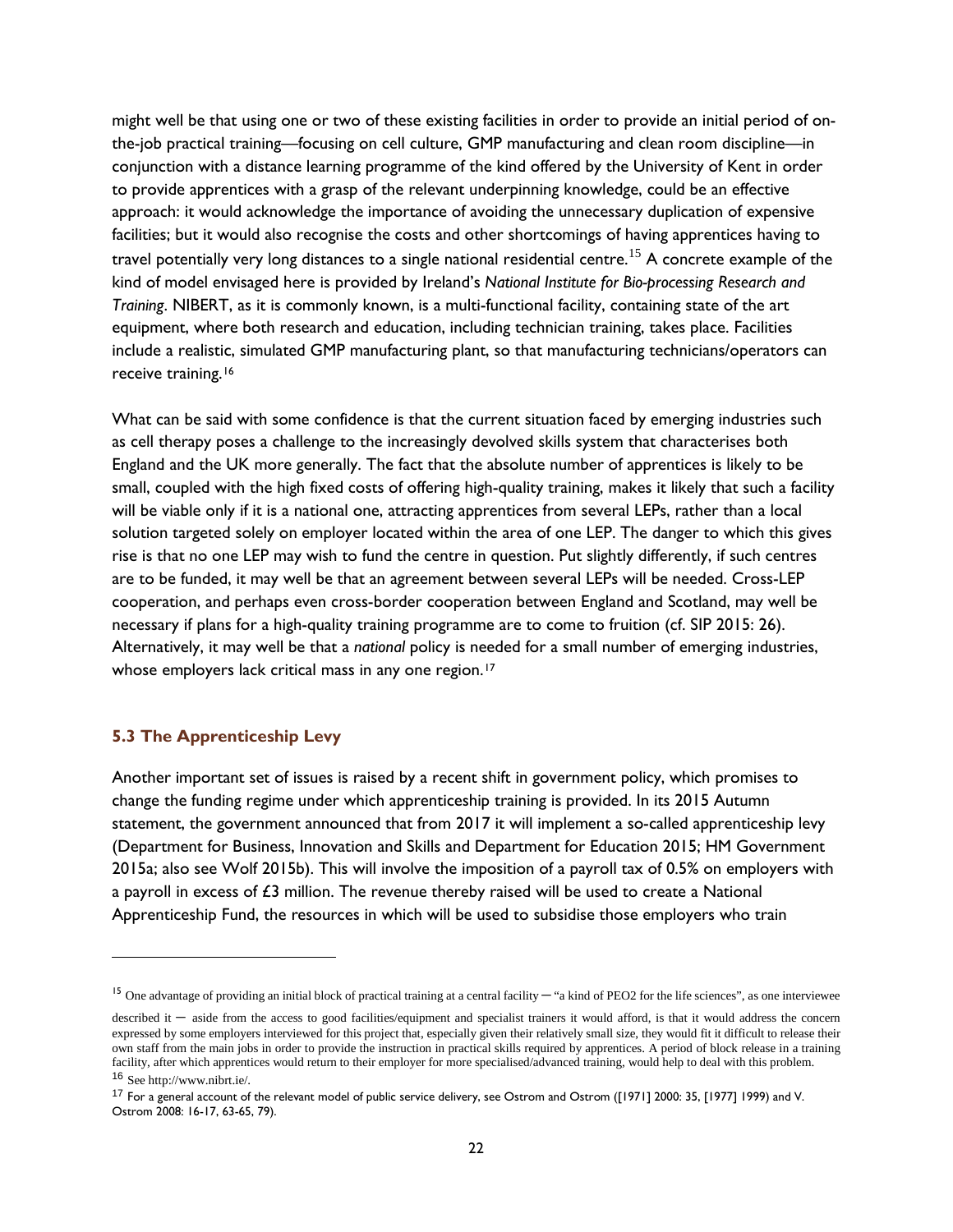apprentices. The goal of the levy is to shift the incentives facing training providers away from the lowerlevel apprenticeships, in areas such as customer services and business administration, towards intermediate-level qualifications in STEM subjects such as those suitable for employers in cell therapy. In this way, it is hoped, it will become easier for employers to obtain access to the apprenticeship training they want. As Wolf (2015b: 16; also see pp 21-22, 25 n. 28) notes, "The [levy's] purpose is to shift incentives, substantially, at the margin [towards high-quality apprenticeships]." Significantly, if the implementation of this scheme does indeed lead to an shift in incentives, and thereby to an increase in the number of genuine (level 3+) apprentices being trained in STEM disciplines, then it should also help to alleviate the problem of the 'tyranny of small numbers', simply because there will now be more apprentices needing training, both now and in the future, thereby making it more worthwhile for providers such as FE colleges to incur the fixed costs of making the relevant investment in tutors, workshops, etc.

The levy is part of a set of policy reforms intended to increase the influence that employers have over the content of vocational training provision (Department for Business, Innovation and Skills and Department for Education 2015; HM Government 2015a; also see Richard 2012, Wolf 2015b). Such 'employer leadership' is thought to be important to ensuring that the UK's vocational education and training system serves employer needs. However, employer leadership is costly and some employers may lack the experience and expertise required to access the skills system effectively and at reasonable cost in terms of time and other resources. This is especially likely to be a problem for small and medium-sized enterprises, who may not have a dedicated human resource department that can take charge of managing the recruitment and training of apprentices.

In this context, it is worth considering briefly two possible way of alleviating some of the burden on smaller employers, thereby encouraging them to take apprentices. One possibility involves what is called 'over-training'. This involves larger employers who currently offer high-quality apprenticeships playing a role in the training of more apprentices than they themselves require to meet their own anticipated needs, with the extra apprentices being employed from the outset of their apprenticeship by other firms (often SMEs). The larger firm will typically manage the training and assessment of the apprentices, using its own apprentice managers and instructors and assessors to do so. It may also provide some of the on-the-job training itself, especially if it has its own training facilities. The SMEs that have their apprentices managed in this way can gain access to a more experienced, and effective, way of managing and training their apprentices than they themselves could provide on their own. Moreover, the large employers that offer such over-training do not do so as a charitable act, but rather because they expect to benefit from doing so, for one of two reasons: either because the government funding and fees they gain from over-training helps them to cover some of the fixed costs of running their own apprenticeship schemes; or because, by training apprentices for firms in their supply chain, they stand to gain from having better quality, and/or more reliable, input supplies. Several large employers in UK advanced manufacturing already engage in over-training and it might be worthwhile for some of the larger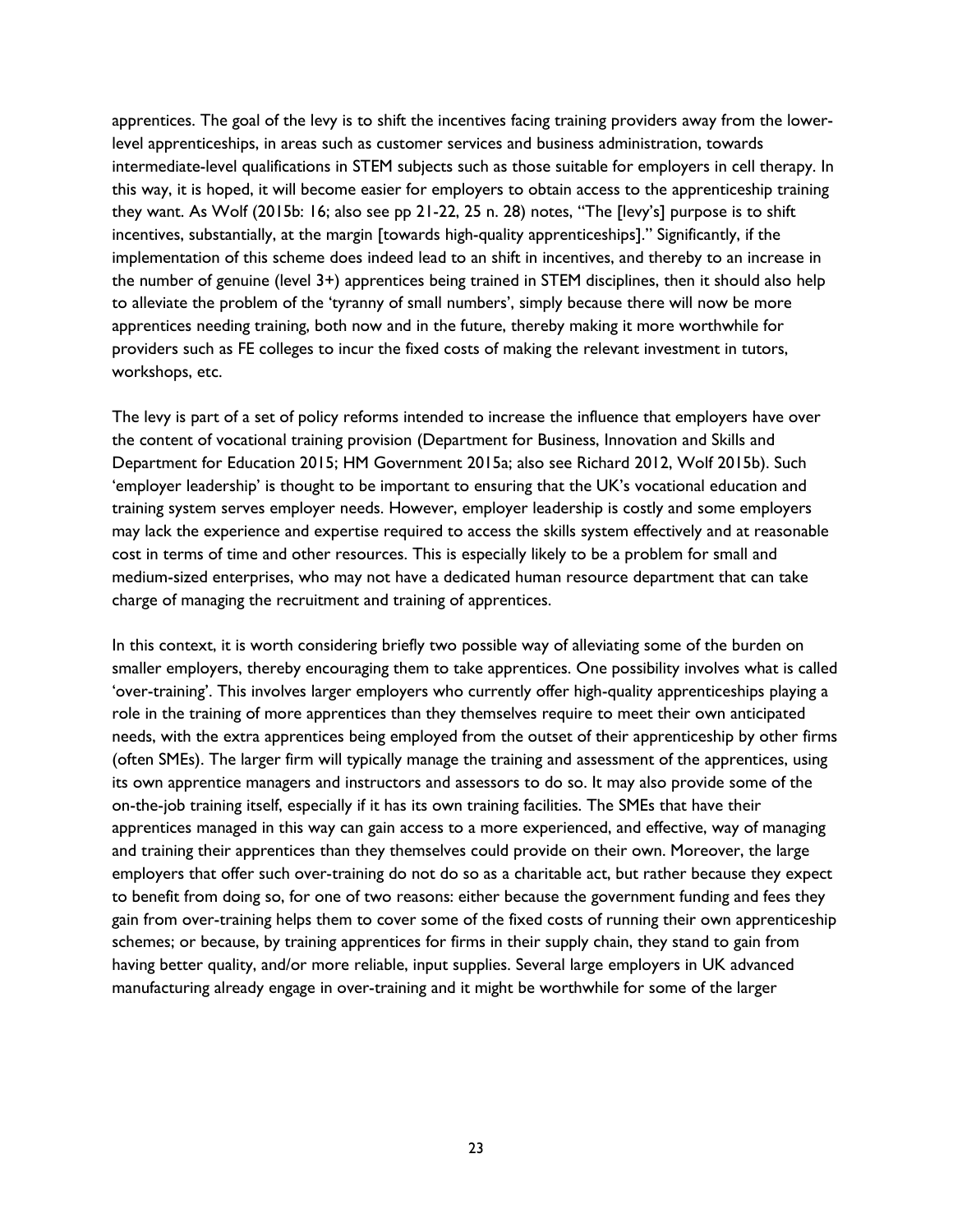organisations that have divisions focusing on cell therapy considering playing such a role (Lewis 2013c, 2014c; cf. HM Government 2015a: 24).[18](#page-24-0)

A second possibility involves what are called Group Training Associations. These organisations, some of which have been established for many years, are not-for-profit bodies whose goal is to facilitate cooperation between employers concerning various aspects of training, including: standard-setting; the development of curricula; the recruitment and selection of trainees; and the actual delivery of training (including the provision of facilities and instructors, the management of training, and the assessment of certification of knowledge and skills) (Gospel and Foreman 2006, Cooney and Gospel 2008). In this way, GTAs promise to alleviate the administrative burden falling on employers who participate in apprenticeship training. There are proposals for the SIP to form a GTA whose member organisations will be drawn from the science-based industries, potentially including those in cell therapy (SIP 2016; also see HM Government 2015a: 26). This might enable the SIP to coordinate activities between firms so as to 'aggregate' employer demand in emerging industries, in order to persuade LEPs to offer the requisite training.

Of course, none of the solutions described above to the various difficulties associated with apprenticeship training can be a universal cure (cf. UKCES 2015: 12). On the contrary, the ideas sketched above are better thought of as elements in a portfolio of options, and the best approach to adopt will depend on the precise context in which it is to be applied.

j

<span id="page-24-0"></span><sup>&</sup>lt;sup>18</sup> The larger employers in question, whose apprenticeship schemes are often over-subscribed, could also act as 'clearing houses', passing on the details of good applicants whom they cannot take on themselves to the smaller firms with whom they are dealing, who often struggle to recruit high calibre apprentices (Lewis 2014c: 505).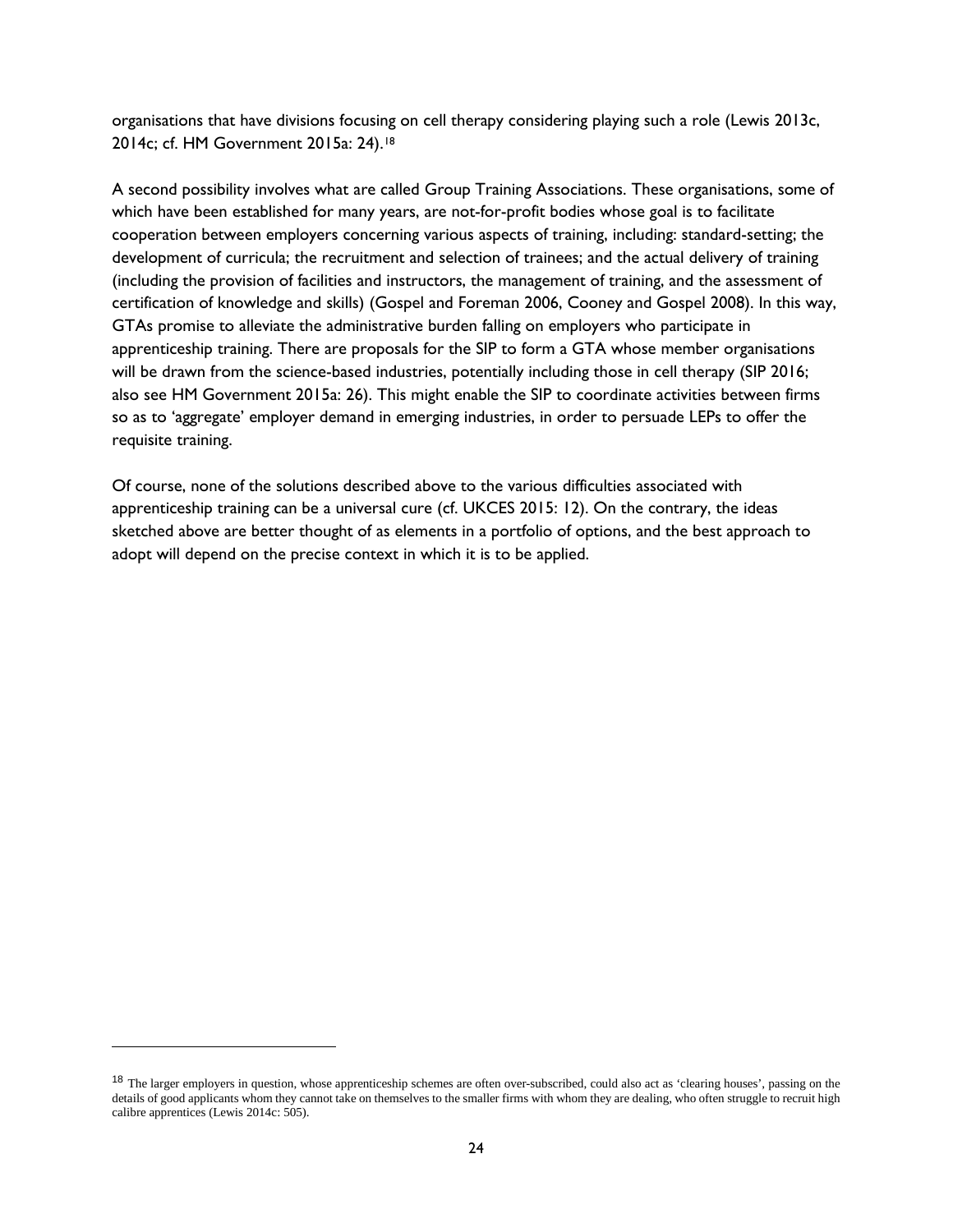### **6. CONCLUSION**

Employers in the field of cell therapy are beginning to turn towards full-scale manufacturing. The evidence suggests that, as they do so, they will create an increasing number of specialist manufacturing roles. Employers believe that such roles are best filled by specialist technicians (that is, by skilled workers who are qualified to below degree level). The use of over-qualified, but under-skilled, graduates to fill manufacturing roles in cell therapy/regenerative medicine firms is problematic, both because graduates lack practical skills and also because they become dissatisfied with the work and pay associated with technician roles. Given that there does not exist a pool of trained technicians from which employers in the industry can draw, they are likely to have to begin to train apprentices.

Evidence from other industries, such as (aero)space, composites, and industrial biotechnology, suggests that as and when employers in cell therapy turn towards apprenticeship training, they may find it difficult to find a training provider willing to offer the requisite training. The reason lies in the so-called 'tyranny of small numbers', namely the fact that, given the relatively small size of the industry, the total number of apprentices demanded by employers in any one geographical area may well be too small to make it worthwhile for the relevant colleges to offer the training required by apprentices (whether that be an initial period of block release for training in practical skills, or the technical education in cell biology, chemistry and microbiology required to give apprentices the requisite underpinning knowledge). Experience from other industries suggests that if this difficulty is to be overcome, it will be necessary to aggregate the demand for apprenticeship training across cell therapy employers so that the number of trainees exceeds the minimum required to make it worthwhile for a provider to offer training, and also to reduce the risk faced by potential training providers.

More specifically, the industry / policy-makers should consider:

- developing only a small number of centres of excellence that offer the training in question, located in areas where there is a significant concentration of manufacturers in cell therapy/regenerative medicine;
- ensuring that those centres offer training via distance learning, supplemented by periodic residential courses or stints of block release, in order to extend their reach beyond the geographical area in which they are located;
- mandating that, where possible, at least some of the relevant training courses should be developed so as to 'double-up' as CPD modules for more established workers, further increasing demand;
- reducing the risk faced by potential training providers by utilising *existing* facilities, which are also used for purposes other than training (e.g. for process development). Obvious candidates in the case of cell therapy would be the manufacturing facility currently being built in Stevenage and the Scottish Centre for Regenerative Medicine.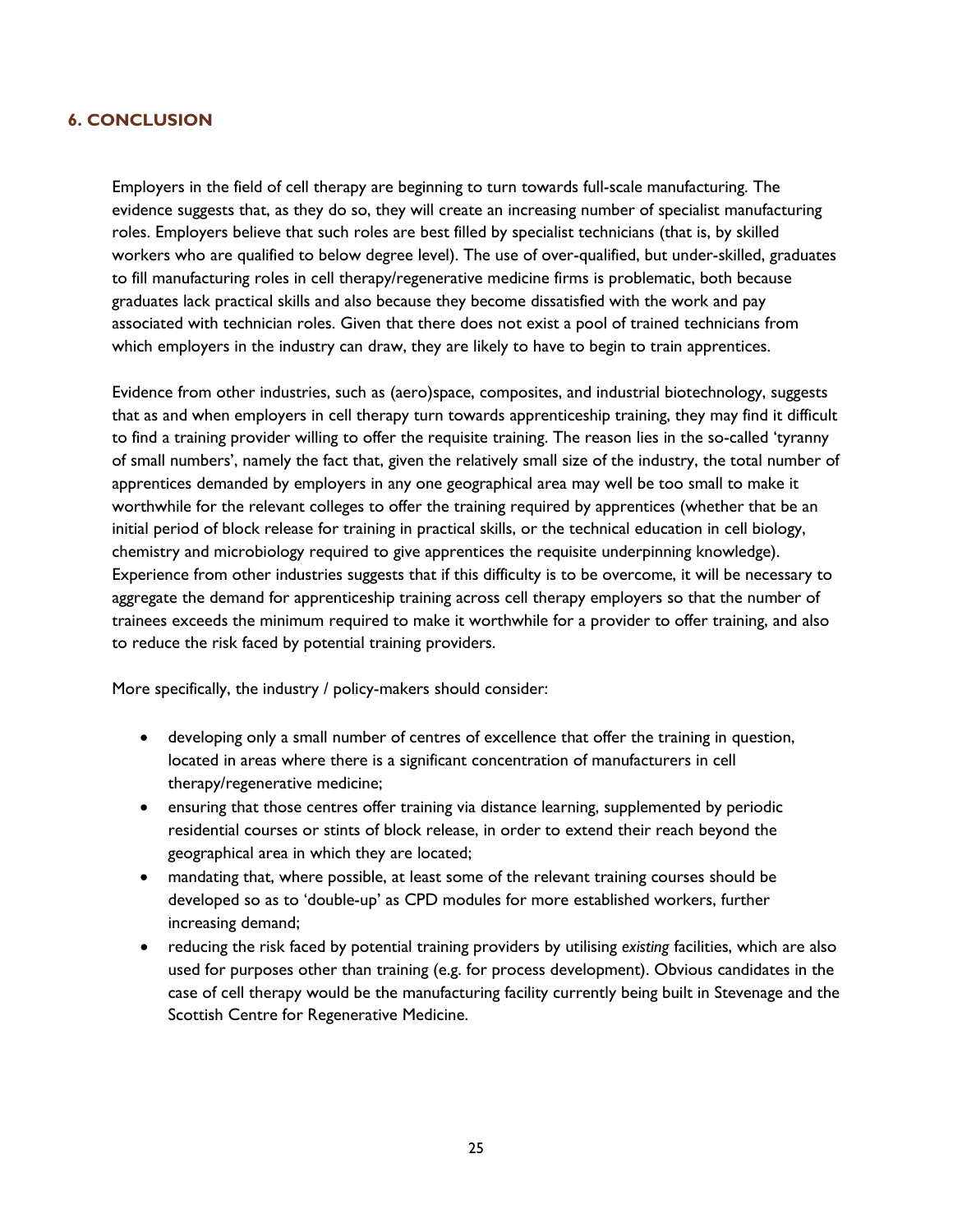# **APPENDIX 1**

#### **Apprenticeship Standard – Laboratory Technician\***

\*Taken from: www.gov.uk/government/uploads/system/uploads/attachment\_data/file/448943/LIFE\_AND\_INDUSTRIAL\_ SCIENCES Laboratory Technician.pdf (made available via the terms of the Open Government Licence: www.nationalarchives.gov.uk/doc/open-government-licence/version/3).

#### **Occupation** – Laboratory Technician

 $Level - 3$ 

**Duration** – Minimum of 18 months, typically 24 months duration.

#### **Occupational profile**

Laboratory technicians work in a wide range of organisations, including but not exclusively, chemical, primary and secondary pharmaceutical, biotechnology, formulated products, nuclear companies; and analytical science services. A laboratory technician may carry out both routine and one-off laboratory testing and perform a variety of technical support functions across the organisation. In any context working safety and ethically is paramount and many companies operate under highly regulated conditions because of the need to control the quality and safety of products, for example medicines. Laboratory technicians are expected to work both individually and as part of a laboratory team. They are able to work with minimum supervision, taking responsibility for the quality and accuracy of the work that is undertaken. They are proactive in finding solutions to problems and identifying areas for improving the business.

#### **Occupational Skills & Knowledge**

A laboratory technician can:

1. Work safely in a laboratory, maintaining excellent housekeeping whilst following appropriate safety, environment and risk management systems.

2. Understand and follow quality procedures to meet the requirements of quality standards relevant to the workplace.

3. Understand the internal and external regulatory environment pertinent to the sector and the employer and comply with regulations proficiently.

4. Prepare for laboratory tasks using the appropriate scientific techniques, procedures and methods.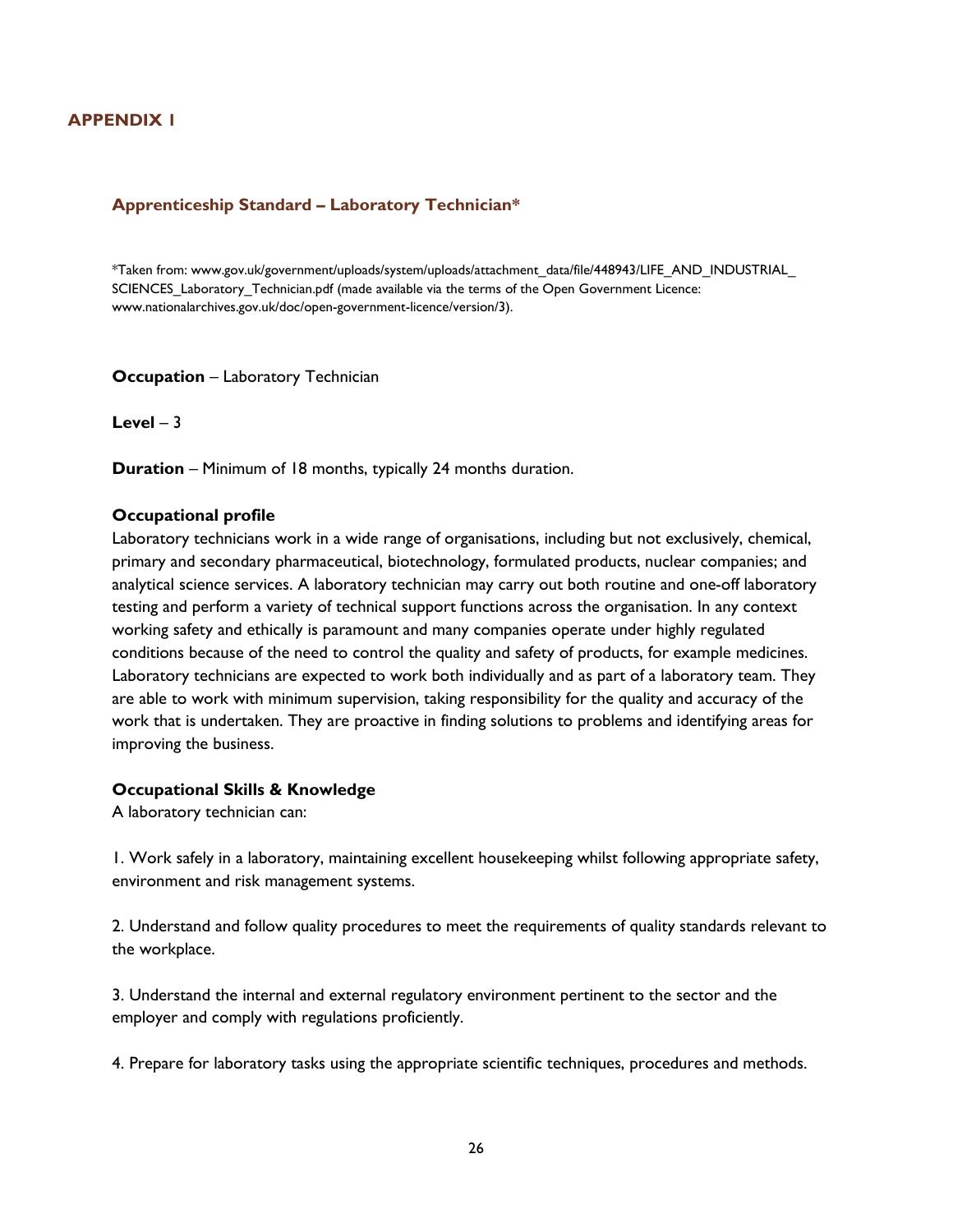5. Perform laboratory tasks following specified methodologies, such as Standard Operating Procedures.

6. Demonstrate technical competence in the use of specified instrumentation and laboratory equipment, including calibration where required.

7. Produce reliable, accurate data and keep accurate records of laboratory work undertaken and results.

8. Analyse, interpret and evaluate data and identify results requiring further investigation seeking advice of senior colleagues as appropriate.

9. Understand and apply statistical techniques for data presentation.

10. Communicate scientific information appropriately, including the use of Laboratory Information Management systems, either digital or paper based.

11. Recognise problems and apply appropriate scientific methods to identify causes and achieve solutions.

12. Participate in continuous performance improvement.

13. Develop and apply theoretical knowledge of relevant science and technology required for the sector & job role.

14. Understand the business environment in which the company operates including personal role within the organisation, ethical practice and codes of conduct.

## **Behaviours**

15. A laboratory technician also demonstrates the required attitudes, behaviours and interpersonal skills associated with the professional workplace including:

- communicate effectively using a full range of skills: speaking; listening; writing; body language; presentation
- work and interact effectively within a team
- work independently and take responsibility for initiating and completing tasks
- understand impact of work on others, especially where related to diversity and equality
- time management and ability to complete work to schedule
- ability to handle change and respond to change management processes.

## **Qualifications**

Apprentices without a level 2 English and mathematics will need to achieve this level prior to completion of their apprenticeship.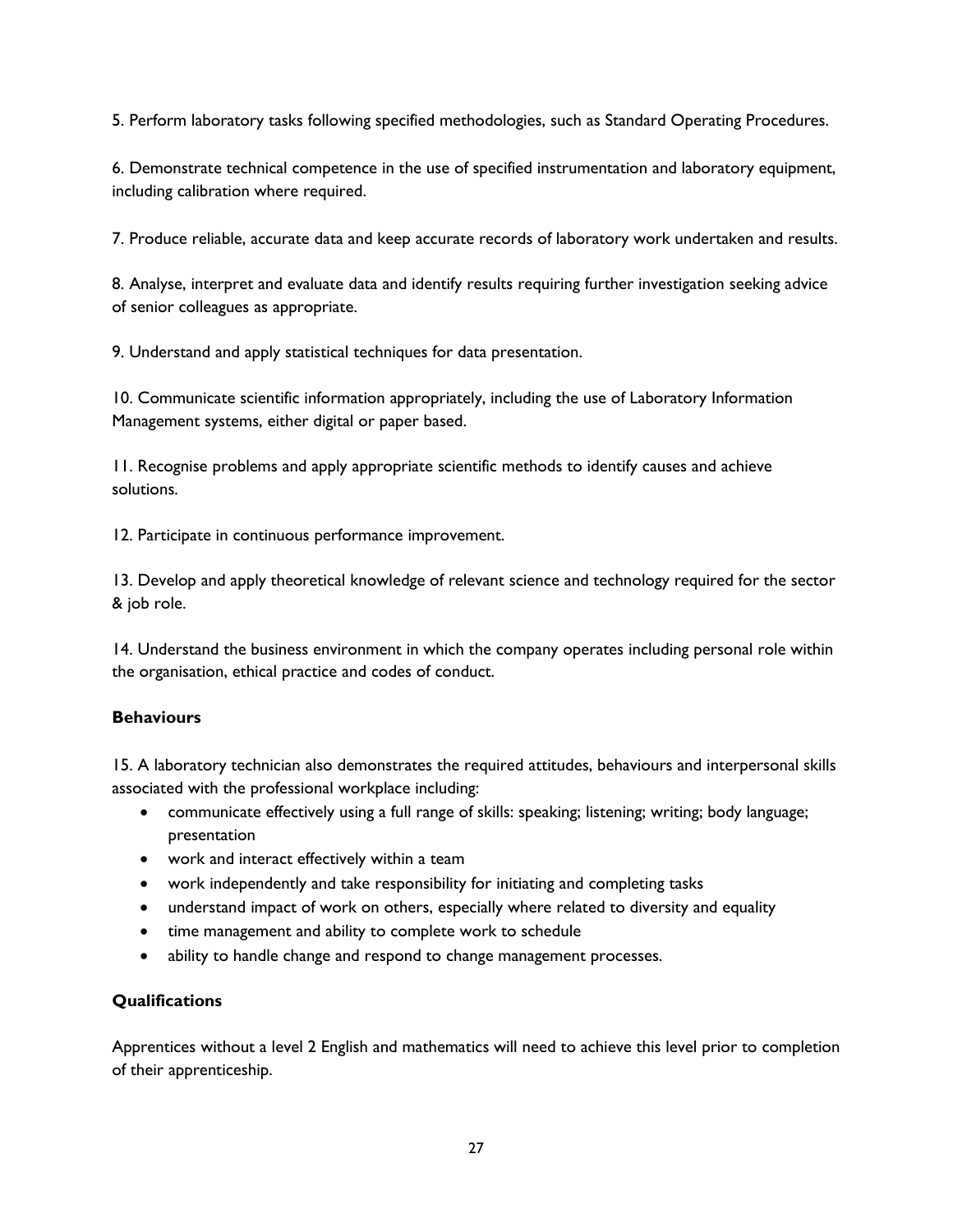Apprentices must complete a level 3 or 4 qualification in a science or technology discipline relevant to their occupation, which is recognised for professional registration by RSciTech, prior to completing the end-point assessment. Example qualifications are detailed in the assessment plan for this standard.

### **Link to professional registration**

The apprenticeship is recognised by the relevant professional bodies at Registered Science Technician (RSciTech) level, for which there is a requirement that the technician will participate in subsequent continuing professional development on completion of the apprenticeship.

**Review date -** June 2018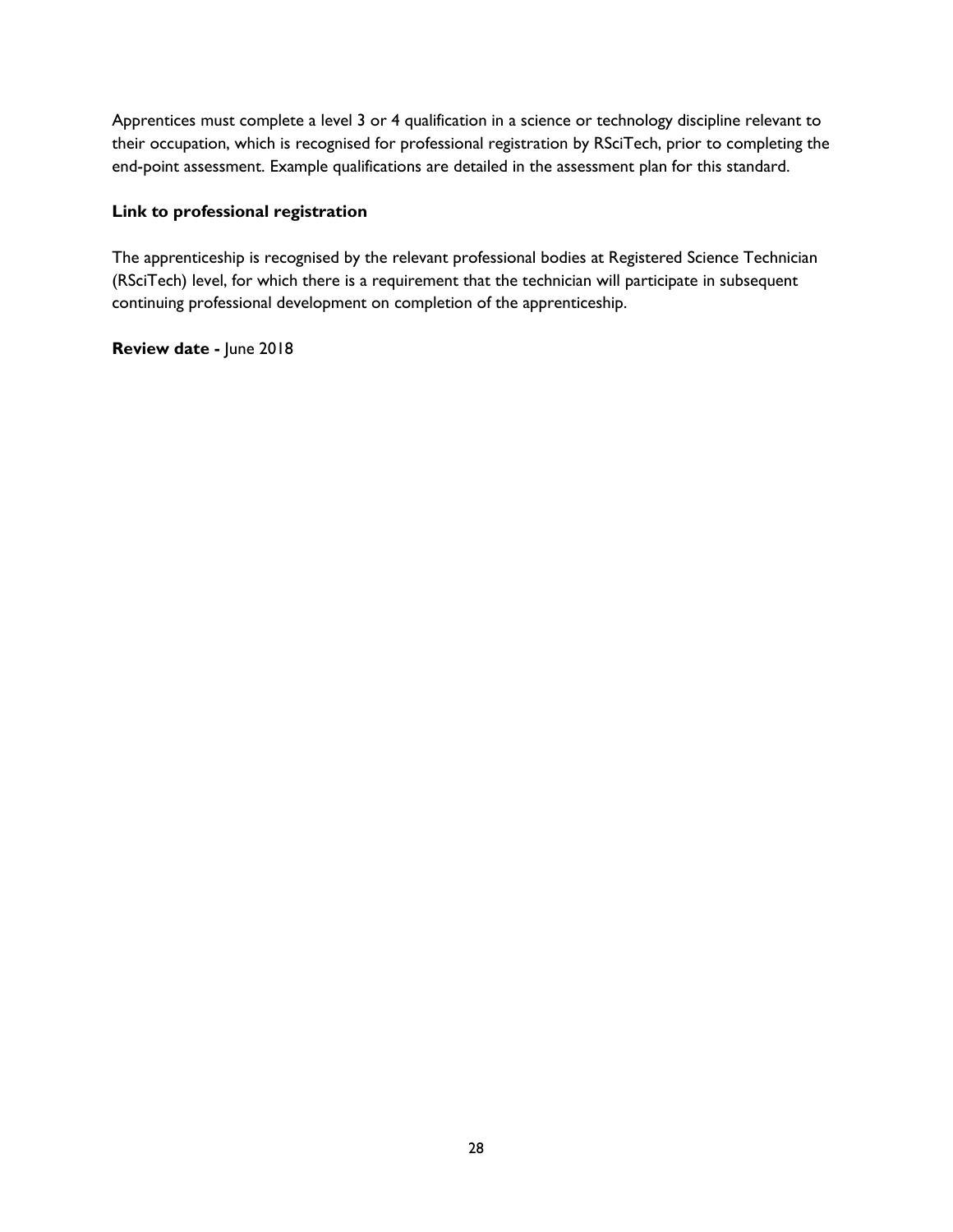## **APPENDIX 2**

**Apprenticeship Standard** – Science Manufacturing Technician\* **Occupation** – Science Manufacturing Technician  $Level - 3$ **Duration** – Minimum of 18 months, typically 30 months duration.

\*Taken from: www.gov.uk/government/uploads/system/uploads/attachment\_data/file/384224/LIFE\_SCIENCES\_AND\_ INDUSTRIAL\_SCIENCES - Science\_Industry\_Maintenance\_Technician - Final\_081214.pdf (made available via the terms of the Open Government Licence: www.nationalarchives.gov.uk/doc/open-government-licence/version/3).

### **Occupational profile**

Science manufacturing technicians work in a wide range of companies, including, but not exclusively, chemical, primary and secondary pharmaceutical, biotechnology, formulated products and nuclear manufacturing. A science manufacturing technician will operate the systems and equipment, involved in the production of products. They may work in varied conditions including wearing specialist safety equipment, shift work and on sites running 365 day operations. Many companies operate under highly regulated conditions and a premium is placed on appropriate attitudes and behaviours to ensure employees comply with organisational safety and regulatory requirements.

Science manufacturing technicians are expected to work both individually and as part of a manufacturing team. They are able to work with minimum supervision, taking responsibility for the quality and accuracy of the work they undertake. They are proactive in finding solutions to problems and identifying areas for improving their work environment.

## **Occupational Skills & Knowledge**

Science manufacturing technicians are able to:

1. Both independently and within a team start-up a manufacturing batch or continuous process in line with appropriate Standard Operating Procedures, understanding the principles of operation.

2. Both independently and within a team operate a manufacturing batch or continuous process in line with appropriate Standard Operating Procedures, understanding the principles of operation.

3. Both independently and within a team shut down/complete a run of the manufacturing batch or continuous process in line with appropriate Standard Operating Procedures, understanding the principles of operation.

4. Work safely in a science manufacturing environment, understanding personal responsibility for Health, Safety and the Environment and principles of risk management

5. Understand and follow quality procedures to meet the requirements of quality standards relevant to the workplace.

6. Understand the internal and external regulatory environment pertinent to the sector and the employer and comply with regulations proficiently.

7. Control and monitor a process or plant and equipment, effectively, efficiently and securely, and resolve problems or correct abnormal conditions.

8. Complete documentation relevant to the manufacturing process including relevant calculations.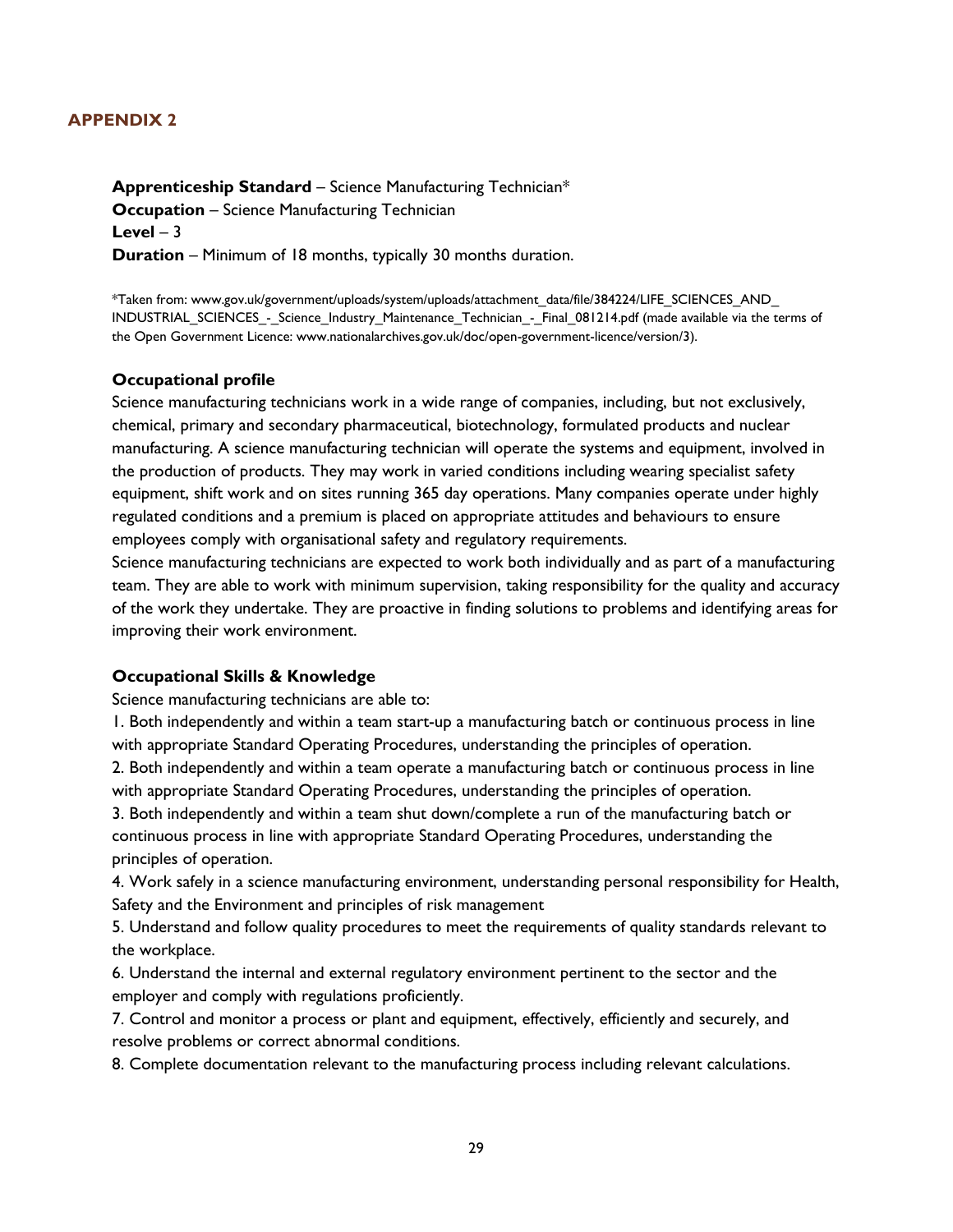9. Understand the business environment in which the company operates including personal role within the organisation, ethical practice and codes of conduct.

10. Participate in continuous performance improvement.

11. Develop and apply theoretical knowledge of relevant science and technology and its application to the required sector & job role.

### **Behaviours**

12. Science manufacturing technicians are able to demonstrate the required attitudes, behaviours and interpersonal skills associated with the professional workplace including:

• communicate effectively using a full range of skills: speaking; listening; writing; body language; presentation

- work and interact effectively within a team
- work independently and take responsibility for initiating and completing tasks
- understand impact of work on others, especially where related to diversity and equality
- time management and ability to complete work to schedule
- ability to handle change and respond to change management processes.

## **Qualifications**

Apprentices without level 2 English and mathematics will need to achieve this level prior to completion of their apprenticeship.

Apprentices must complete a level 3 or 4 qualification in a science or technology discipline relevant to their occupation, which is recognised for professional registration by RSciTech or Eng Tech, prior to completing the apprenticeship's end-point assessment. Example qualifications are detailed on the assessment plan for this standard.

#### **Link to professional registration**

The standard is recognised by the relevant professional bodies at Registered Science Technician (RSciTech) level, for which there is a requirement that the technician will participate in subsequent continuing professional development on completion of the apprenticeship.

This standard meets the professional standards of the Engineering Council for registration as an Engineering Technician (EngTech). Registration is subject to candidates successfully completing the appropriate learning, developing the appropriate competence, and undergoing professional review.

**Review date** – June 2018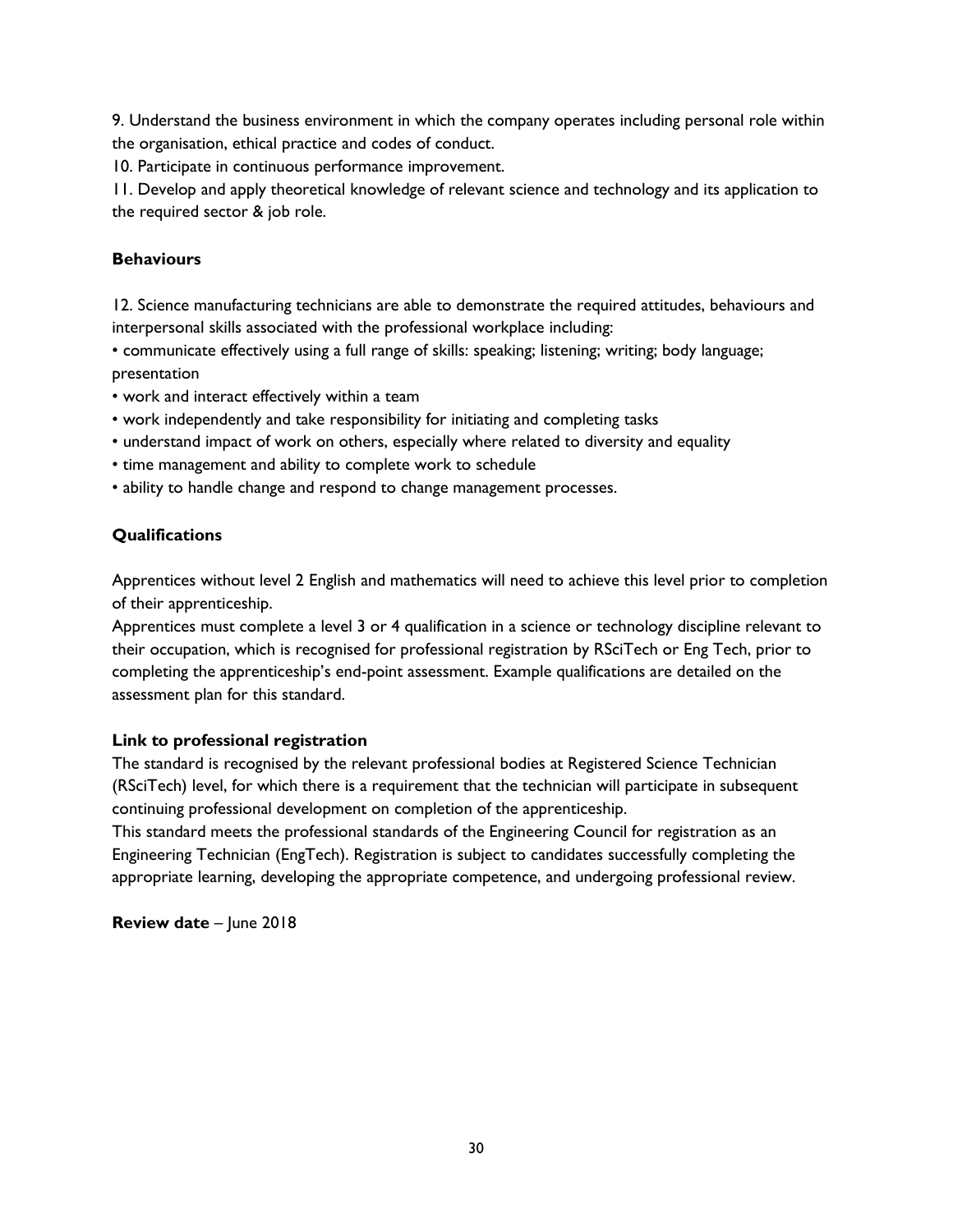# **APPENDIX 3: CELL THERAPY MANUFACTURING TECHNICIAN: STATEMENT OF COMPETENCES / BROAD OUTLINE TRAINING SYLLABUS[19](#page-31-0)**

# **Practical training**

## **Practical training in using clean rooms**

e.g.

- How to put on and use gowns and gloves and how to check that this has been done correctly (e.g. by using 'finger dabs')
- 'Clean room discipline', i.e., how to move about, and work in, a clean room (e.g., how to take things into, and out of, a clean room, so as to avoid contamination, how to clean up after yourself by disinfecting every surface you touch, etc.)

# **1.2. Clean room 'housekeeping' (i.e. helping to maintain the clean room)**

e.g.

- How to clean a clean-room
- Microbial control (environmental monitoring and sampling to test cleanliness of the room, for quality control purposes), e.g.:
- How to take swabs from parts of clean room for testing surfaces for contamination by bacteria
- setting out and collecting settle plates and contact plates (to test for presence of contaminants)
- using active air samplers to test for the presence of viable and non-viable particles (to test for air contamination)
- How to check water systems, air circulation systems, communications systems for remote monitoring, alarms, and back-up systems to ensure they are all working properly)

# **1.3 Practical training for supporting production/manufacturing**

e.g.

l

- Checking that all disposables and reagents are ready for use in the clean room (e.g. gas cylinders, supply of 'injectible' water)
- Ordering consumables, stocking-keeping and inventory (in accordance with stringent QC requirements)
- Preparing media, buffers and other reagents (weighing things accurately, pipetting, serial dilution, using PH meters)

<span id="page-31-0"></span><sup>&</sup>lt;sup>19</sup> Compiled by Paul Lewis as part of this study.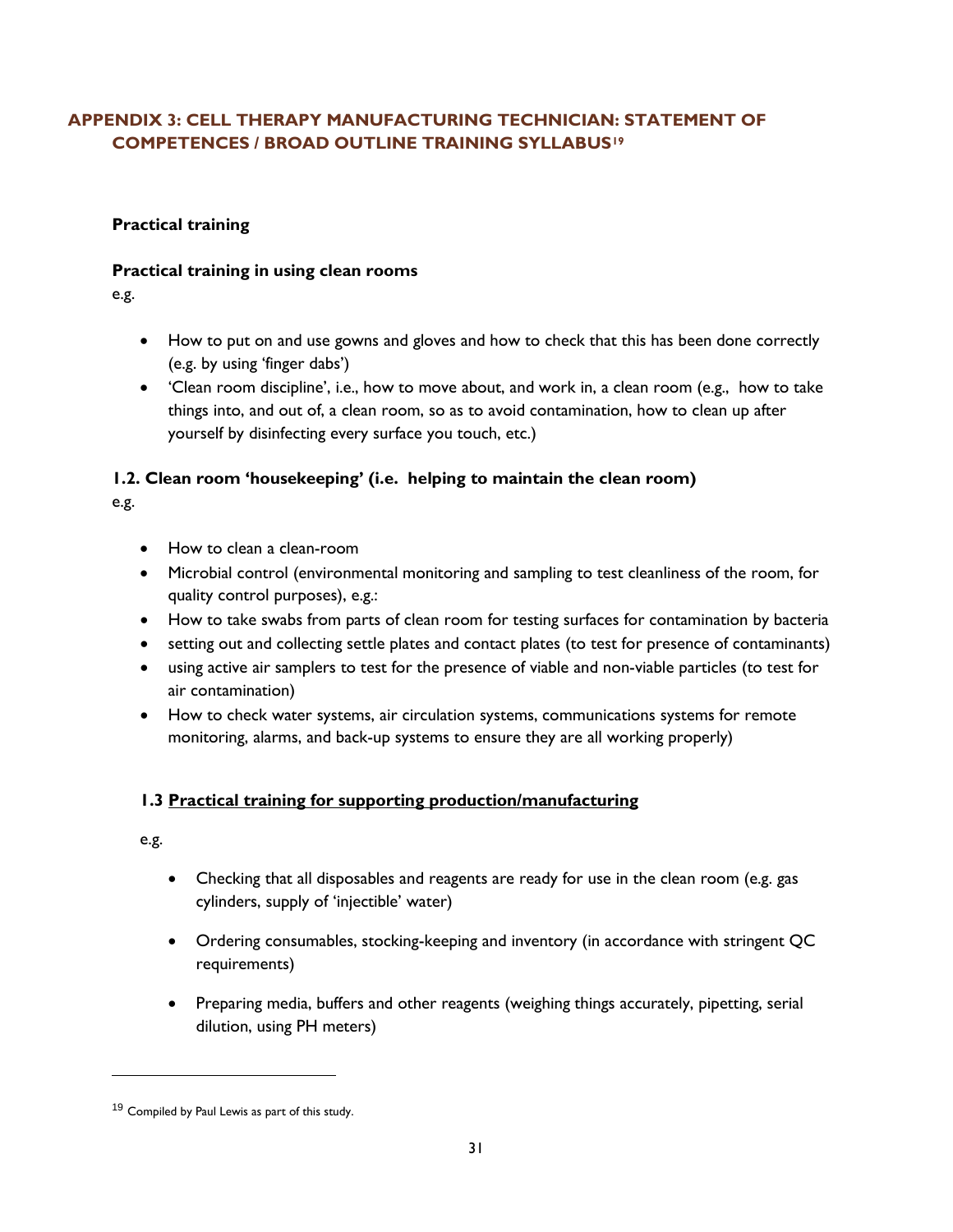- Maintaining calibration of some equipment and instruments (e.g. balances, pipettes, temperature probes in fridges)
- Good distribution practice (how to prepare products for shipment by packing the product up in ice-boxes for controlled temp shipping to maintain its condition, to label it appropriately, etc)

# **1.4. Practical training in Quality Control and in GMP certification**

# e.g.

- The 'verification' process (whereby everything that is done as part of the production process must be witnessed and signed off by a trained observer)
- Filling in the 'batch records' used to record what procedures are carries out on cells at what point in time, what reagents were used, etc. (in order to 'verify' what other people in the manufacturing process have done)

# **1.5. Practical training in production/manufacturing**

e.g.,

- Cell cultivation (introduction to practical techniques for cultivating mammalian cells in a sterile fashion, all in line with standard operating procedures SOPs and under supervision)
	- o How to freeze and thaw cells
	- o How to change media
	- o Feeding cells
	- $\circ$  'Passaging' (i.e., taking the cells and splitting them into more flasks and culture dishes)
	- o How to do 'cells counts' (to see how many cells are alive) and viability tests (to see if population of cells is growing as it should), using both manual and automatic techniques
	- o Aseptic manufacture and sampling
	- o Using bio-reactors (for manufacture)
	- $\circ$  (Possibly) how to select and purify a population of cells (may or may not be appropriate for this training programme, depending on the specific nature of the process and cells in question)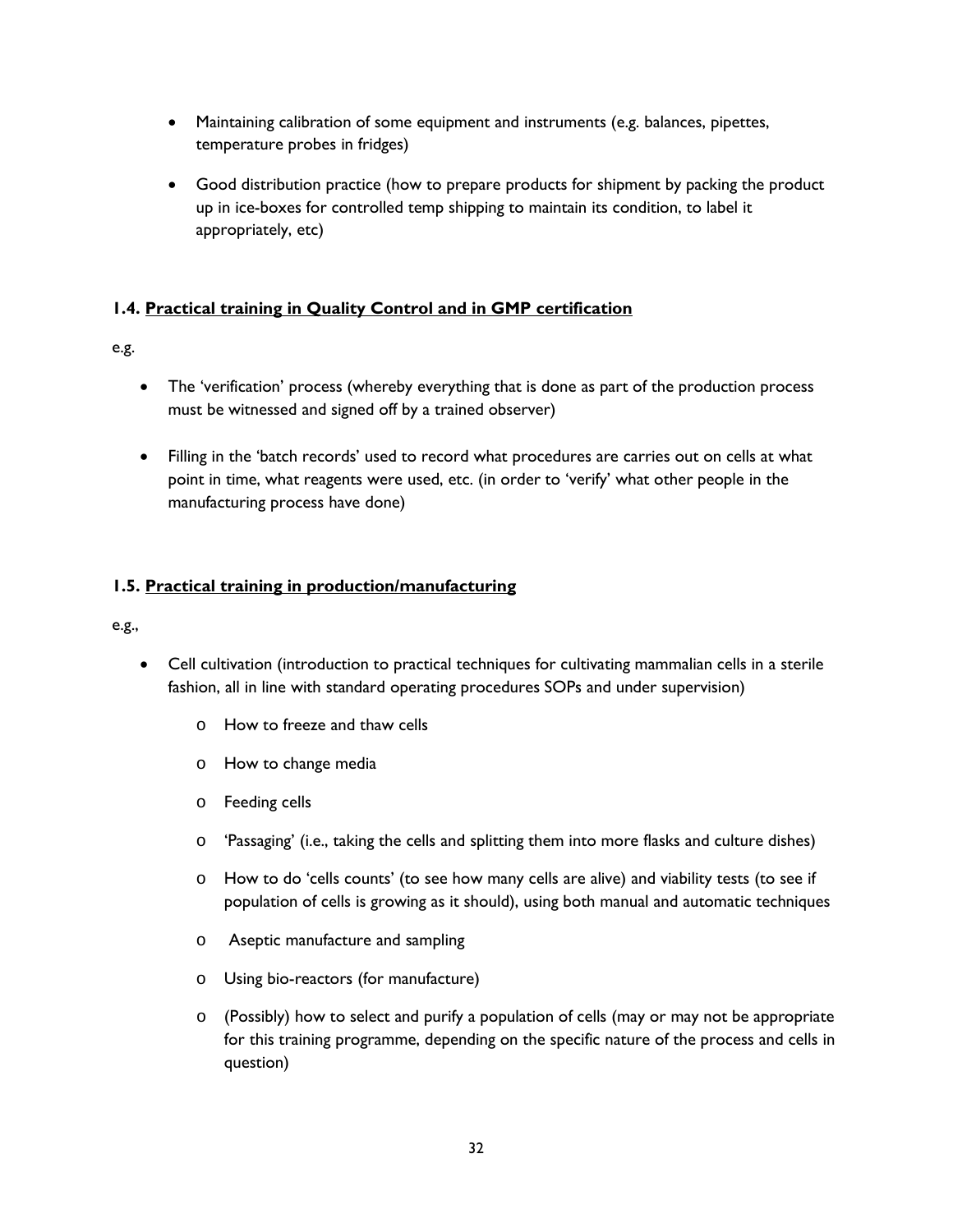# **2. Off-The-Job Training/Underpinning Theoretical Knowledge**

# **2.1 Basic cell biology**

e.g.

- What is a cell?
- The cell cycle (how do cells grow, how and why do they differentiate to form particular kinds of cell, how do they behave if they (not) fed properly, and why do they behave that way?)
- Different types of cells (e.g. pluripotent stem cells, T-cells, neuronal cells, cells that grow in suspension versus adherent cells)
- What controls cells, what influences how they behave?
- Calculating growth curves (for checking viability of populations of cells)
- Some awareness of the kinds of tests used to assess the nature/properties of cells (thought the actual tests will probably be done by a QC technician, on which see below)

# **2.2 Basic microbiology**

e.g.

- What are bacteria? What is a micro-organism? What are viruses?
- What is 'contamination'? What is 'cross-contamination'?
- Why do bacteria and (cross-)contamination matter?
- Where do bacteria come from? What are the sources of contamination?
- What are the risks of (cross-)contamination and how can they be minimised? How can you deal with and control bacteria (e.g. via aseptic manufacture and sampling)?

## **2.3. Basic chemistry** (e.g. to help make buffers to the correct specification)

e.g.

- understanding solutions
- calculating molarities
- PH (measuring and balancing)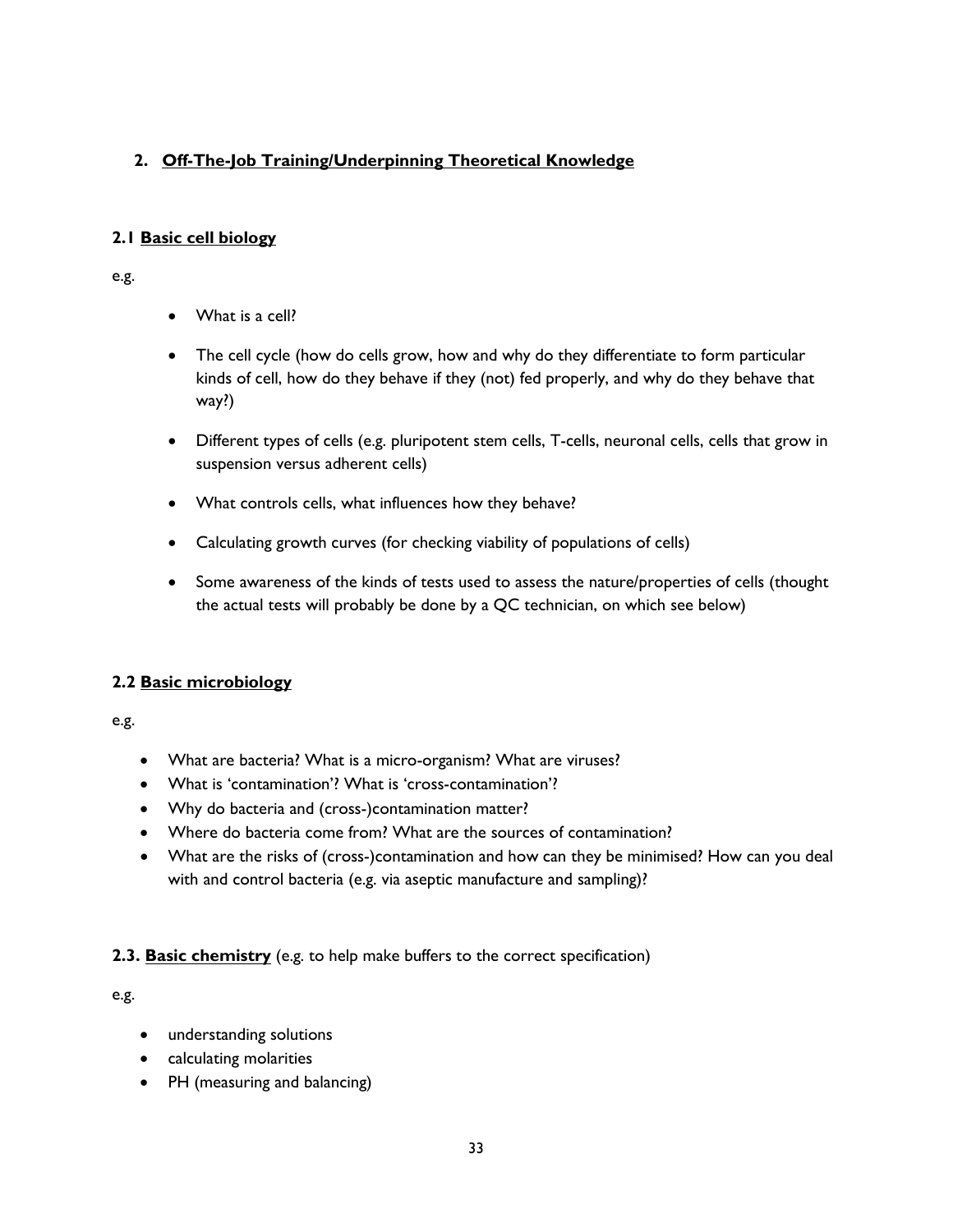## **2.4. Human tissue issues**

e.g.

- Basic knowledge of nature and properties of human tissues
- Grasp of the kind of diseases (e.g. auto-immune, cancer) that Cell Therapy can be used to treat
- Tissue-typing
- Some background on gene therapy might be useful (as there is significant commonality in the requisite training  $\rightarrow$  occupationally-oriented training, not sector-specific)
- HTA (Human Tissue Authority) regulations (e.g. for donor consent)

# **2.5 Principles of, and rationale for, Good Manufacturing Practice (GMP)**

e.g.

- Documentation (e.g. keeping batch records, how to record data in ways that ensure availability in 20 years time)
- Verification and validation
- 'Cross-outs' (for late data entry)
- How to train and retrain people in GMP so that their competence is maintained (and they understand what 'maintaining competence' entails and why it's important)

# **2.6 Other underpinning knowledge**

- $\triangleright$  How the clean room functions as a system (e.g. what is the significance of air flow and positive air pressure in clean rooms, so staff understand how air flow affects the integrity of the clean room)
- $\triangleright$  Some knowledge of Good Clinical Practice (GCP) (so technicians can appreciate the context into which the product they make will be used).
- $\triangleright$  An understanding of the role of QA and the QP (so the technicians know how their work articulates with the broader context in which production occurs, concerning quality assurance in particular.)
- $\triangleright$  Chain of custody for when product goes to patient (esp. for patient-specific products)
- $\triangleright$  Knowledge of requirements of MHRA licensing and HTA (Human Tissue Authority) regulations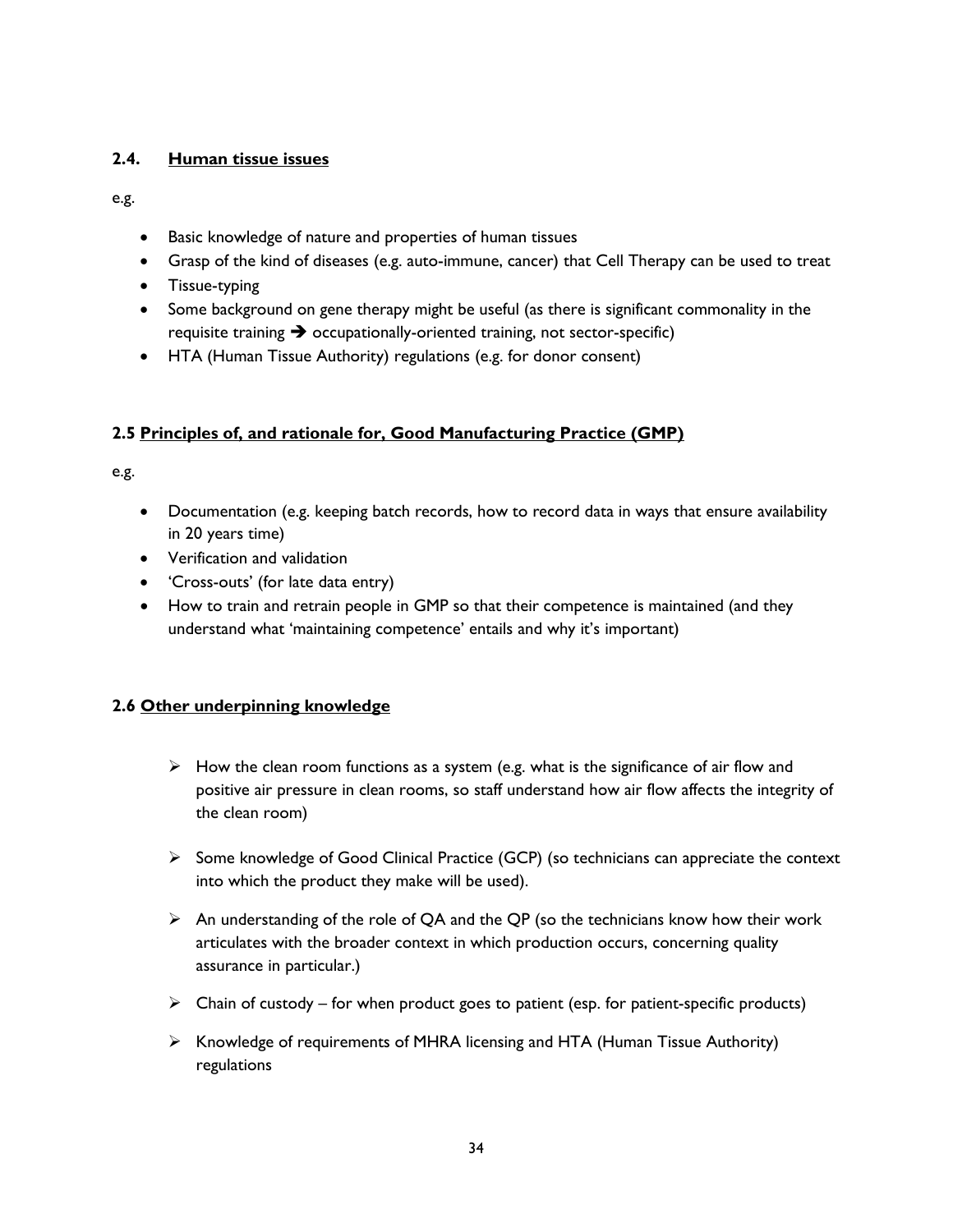$\triangleright$  An understanding of process of drug development at a broad level (e.g. distinction between phase 1 and phase 2 trials).

(There exists the possibility of another role, for a specialist Quality Control [QC] technician, who would specialise in testing inputs and outputs as well as the environment in the clean rooms (using, e.g., PCR techniques for testing cells, fluorescent microscopy, flow cytometry, ELISPOT tests, testing for 'markers' of various cell types; bio-burden testing, mycoplasm testing, endotoxin testing; doing environmental monitoring of clean rooms, using contact and settle (agar) plates, etc. There might be quite a lot of overlap in the training of the two kinds of techs initially, but would diverge later in specialist techniques learned.) EU GMP regulations specific that manufacturing and training must be done by separate people (to avoid conflicts of interest)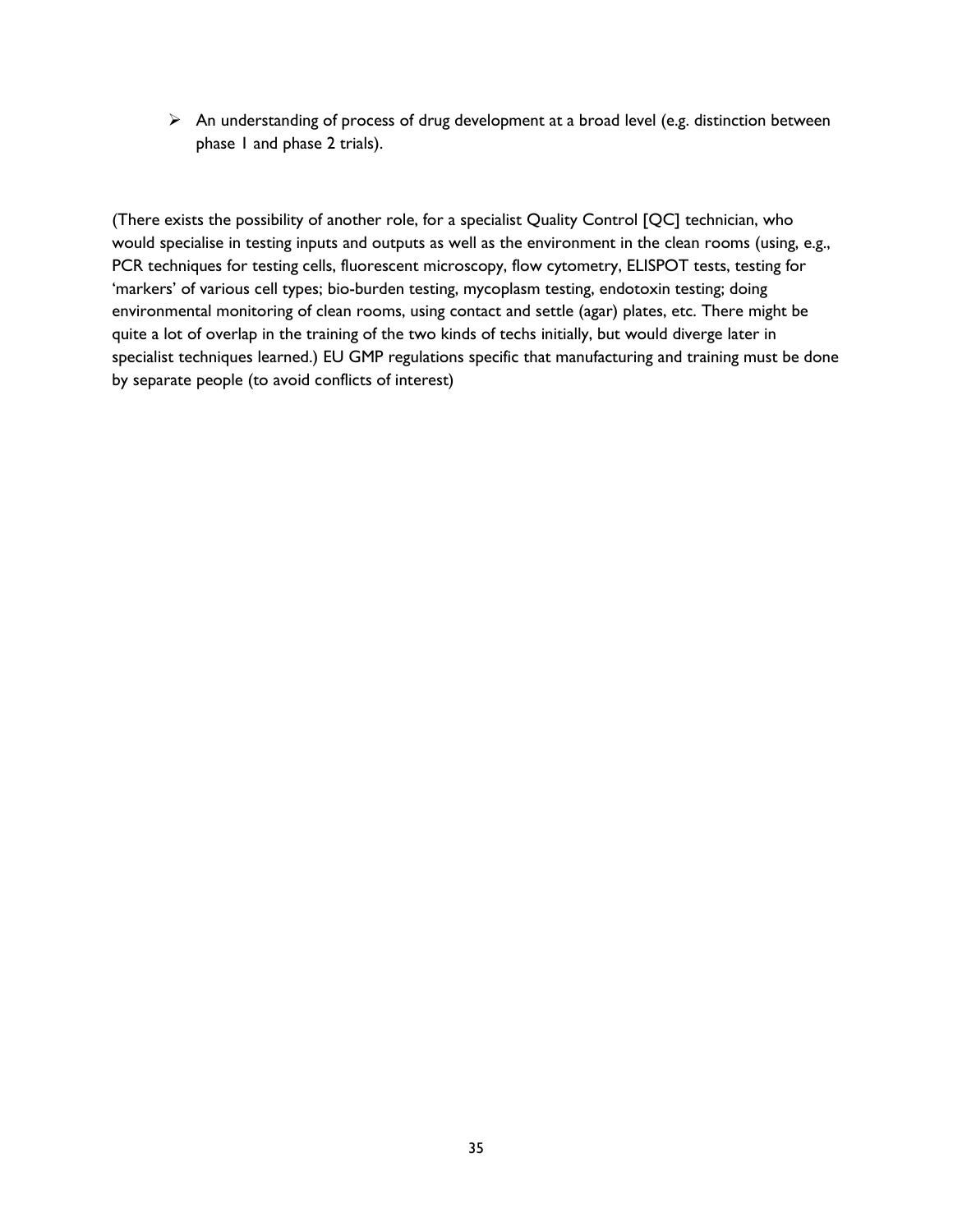### **REFERENCES**

Barley, S.R. and B.A. Bechky (1994). 'In the Backrooms of Science: The Work of Technicians in Science Labs.' *Work and Occupations*, 21: 85-126.

BIS (2011a). *Taking Stock of Regenerative Medicine in the United Kingdom*. London: Department of Business, Innovation and Skills. Available online at:

[https://www.gov.uk/government/uploads/system/uploads/attachment\\_data/file/32459/11-1056-taking](https://www.gov.uk/government/uploads/system/uploads/attachment_data/file/32459/11-1056-taking-stock-of-regenerative-medicine.pdf)[stock-of-regenerative-medicine.pdf.](https://www.gov.uk/government/uploads/system/uploads/attachment_data/file/32459/11-1056-taking-stock-of-regenerative-medicine.pdf)

BIS (2011b). *Strategy for UK Life Sciences*. London: Department of Business, Innovation and Skills.

Cell Therapy Catapult (2014). 'Budget Unveil £55m Large-Scale Cell Therapy Manufacturing Centre for the UK.' News. London: Cell Therapy Catapult.

Cell and Gene Therapy Catapult (2016). *Cell and Gene Therapy Manufacturing in the UK: Capability and Capacity Analysis March 2016*. London: Cell and Gene Therapy Catapult.

Chevalier, A. and J. Lindley (2009). 'Over-education and the Skills of UK Graduates.' *Journal of the Royal Statistical Society* 172 (2), 307-37.

Cooney, R. and H. Gospel (2008). 'Interfirm Cooperation in Training: Group Training in the UK and Australia.' *Industrial Relations Journal*, 39: 411-27.

CPI and Teeside University (2015). *Industrial Prospectus*. Darlington: National Horizons Centre. Available online at: [http://nhc.tees.ac.uk/documents/prospectus.pdf.](http://nhc.tees.ac.uk/documents/prospectus.pdf) 

Department for Business, Innovation and Skills and Department for Education (2015). *English Apprenticeships: Our 2020 Vision: Executive Summary*. London: DBIS and DFE. Available online at: [https://www.gov.uk/government/uploads/system/uploads/attachment\\_data/file/484209/BIS-15-651](https://www.gov.uk/government/uploads/system/uploads/attachment_data/file/484209/BIS-15-651-english-apprenticeships-our-2020-vision-executive-summary.pdf) [english-apprenticeships-our-2020-vision-executive-summary.pdf.](https://www.gov.uk/government/uploads/system/uploads/attachment_data/file/484209/BIS-15-651-english-apprenticeships-our-2020-vision-executive-summary.pdf)

DTI (2003). *Bioscience 2015: Improving National Health, Increasing National Wealth*. London: Department for Trade and Industry.

Forth Valley College (2016). *HND Industrial Biotechnology*. Falkirk: Forth Valley College. Available online at: www.forthvalley.ac.uk/courses/electricalinstrumentationchemical-engineering/hnd-industrial-biotechnology.

Gospel, H. and J. Foreman (2006). 'Inter-firm Training Coordination in Britain.' *British Journal of Industrial Relations*, 44: 191-214.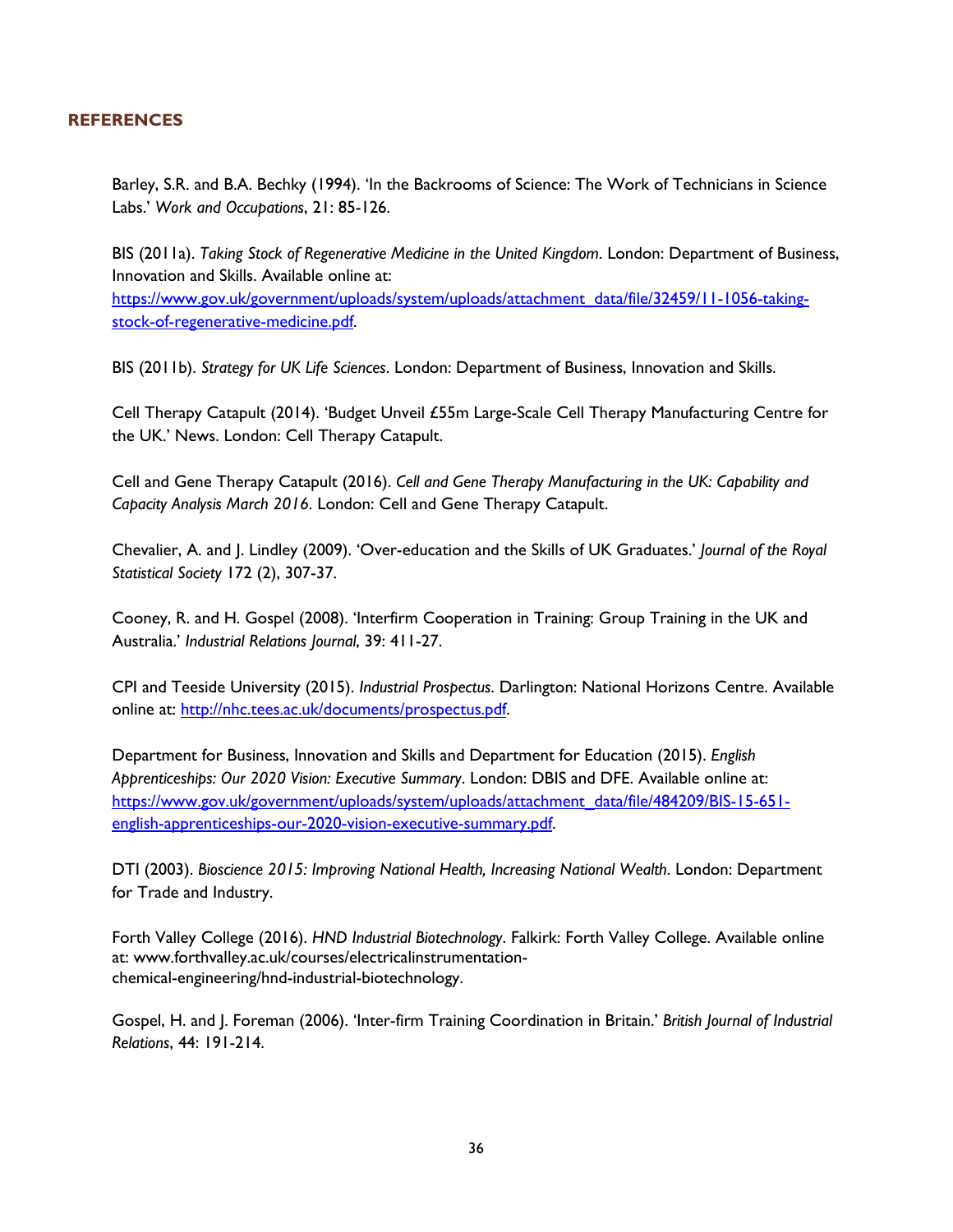Green, F and Y. Zhu (2010) 'Over-qualification, Job Dissatisfaction, and Increasing Dispersion in the Returns to Graduate Education.' *Oxford Economic Papers,* 62: 740-763.

Hauser, H. (2010). *The Current and Future Role of Technology and Innovation Centres in the UK: a Report by Dr Hermann Hauser*. London: Department of Business, Innovation and Skills.

HM Government (2013). *The Future of Apprenticeships: Implementation Plan*. London: Crown Copyright Available online at:

[https://www.gov.uk/government/uploads/system/uploads/attachment\\_data/file/253073/bis-13-1175](https://www.gov.uk/government/uploads/system/uploads/attachment_data/file/253073/bis-13-1175-future-of-apprenticeships-in-england-implementation-plan.pdf) [future-of-apprenticeships-in-england-implementation-plan.pdf.](https://www.gov.uk/government/uploads/system/uploads/attachment_data/file/253073/bis-13-1175-future-of-apprenticeships-in-england-implementation-plan.pdf) 

HM Government (2012). *Strategy for UK Life Sciences: One Year On*. London: Crown Copyright.

HM Treasury (2015). *Fixing the Foundations: Creating a More Prosperous Nation*. London: HM Treasury. Available online:

https://www.gov.uk/government/uploads/system/uploads/attachment\_data/file/443898/Productivity\_Plan\_ web.pdf.

Holmes, C. and K. Mayhew (2015). *Over-qualification and Skills Mismatch in the Graduate Labour Market.* London: CIPD.

Keep, E. and S. James (2011). 'Employer Demand for Apprenticeships.' In T. Dolphin and T. Lamming (eds.), *Rethinking Apprenticeships*. London: IPPR.

Lewis, P. (2012a). *Space for Technicians? An Analysis of Technician Duties, Skills, and Training in the UK Space Industry*. London: The Gatsby Charitable Foundation. Available online at: [https://papers.ssrn.com/sol3/papers.cfm?abstract\\_id=2861985.](https://papers.ssrn.com/sol3/papers.cfm?abstract_id=2861985)

Lewis, P.A. (2012b). *Flying High: A Study of Technician Skills and Training in the UK Aerospace Industry*. London: The Gatsby Charitable Foundation. Available online at: [https://papers.ssrn.com/sol3/papers.cfm?abstract\\_id=2893710.](https://papers.ssrn.com/sol3/papers.cfm?abstract_id=2893710)

Lewis, P. (2013a). *Technician Roles, Skills and Training in the UK Chemical Industry: An Analysis. London: The* Gatsby Charitable Foundation. Available online at: [https://papers.ssrn.com/sol3/papers.cfm?abstract\\_id=2895115.](https://papers.ssrn.com/sol3/papers.cfm?abstract_id=2895115)

Lewis, P. (2013b). *Skills and Training for Composites Manufacturing and Use in the UK: An Analysis*. London: The Gatsby Charitable Foundation. Available online at: [https://papers.ssrn.com/sol3/papers.cfm?abstract\\_id=2883236.](https://papers.ssrn.com/sol3/papers.cfm?abstract_id=2883236)

Lewis, P.A. (2013c). *The Over-training of Apprentices by Large Employers in Advanced Manufacturing in the UK*. The Gatsby Charitable Foundation. Available online at: [https://papers.ssrn.com/sol3/papers.cfm?abstract\\_id=2895677.](https://papers.ssrn.com/sol3/papers.cfm?abstract_id=2895677)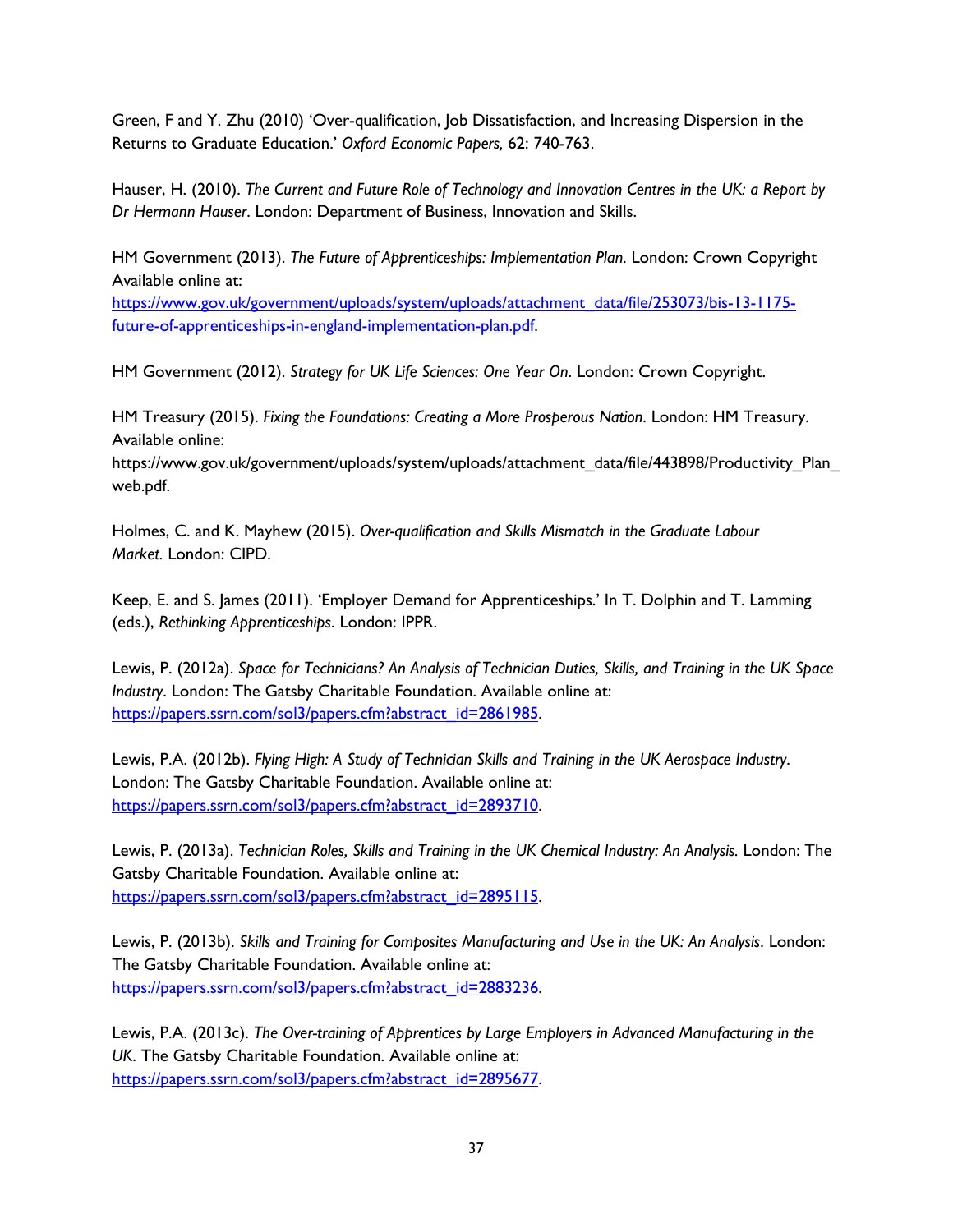Lewis, P.A. (2014a). 'Apprenticeship.' In D. Guest and D. Needle (eds.), *Wiley Encyclopaedia of Management, Volume 5: Human Resource Management*. 3rd edition. Oxford: Blackwell.

Lewis, P.A. (2014b). *Catapult Centres: An Analysis of their Role in Technician Skills and Training*. London: The Gatsby Charitable Foundation.

Lewis, P.A. (2014c). "The Over-training of Apprentices by Employers in Advanced Manufacturing: A Theoretical and Policy Analysis." *Human Resource Management Journal*, 24 (4): 496-513.

Lewis, P. (2016). *Technician Duties, Skills and Training in Industrial Biotechnology: An Analysis*. London: The Gatsby Charitable Foundation. Available online at: [https://papers.ssrn.com/sol3/papers.cfm?abstract\\_id=2894834.](https://papers.ssrn.com/sol3/papers.cfm?abstract_id=2894834)

Lewis, P.A. and H. Gospel (2011). *Technicians under the Microscope: A Study of the Skills and Training of University Laboratory and Engineering Workshop Technicians.* London: The Gatsby Charitable Foundation. Available online at: https://papers.ssrn.com/sol3/papers.cfm?abstract\_id=2894151.

Mason, G. (2012). *Science, Engineering, and Technology (SET) Technicians in the UK Economy*. London: The Gatsby Charitable Foundation.

Medway School of Pharmacy (2016). *Applied Bioscience Technology Foundation Degree*. Kent: Medway School of Pharmacy. Available online at: www.msp.ac.uk/ studying/undergraduate/applied-bioscience-technology/index.html?tab=programmestructure.

MRC (2012). *A UK Strategy for Regenerative Medicine*. London: The Medical Research Council. Available online at: [http://www.mrc.ac.uk/publications/browse/regenerative-medicine-strategypdf.](http://www.mrc.ac.uk/publications/browse/regenerative-medicine-strategypdf)

Ostrom, V. (2008). *The Intellectual Crisis in American Public Administration*. 3<sup>rd</sup> edition. Tuscaloosa: The University of Alabama Press.

Ostrom, V. and E. Ostrom ([1971] 2000). 'Public Choice: A Different Approach to the Study of Public Administration.' In M. D. McGinnis (ed.) (2000), *Polycentric Games and Institutions: Readings from the Workshop in Political Theory and Policy Analysis*. Ann Arbor: The University of Michigan Press.

Ostrom, V. and E. Ostrom ([1977] 1999). 'Public Goods and Public Choices.' In M. McGinnis (ed.), *Polycentricity and Local Public Economies: Readings from the Workshop in Political Theory and Policy Analysis*. Ann Arbor: The University of Michigan Press.

Regenerative Medicine Expert Group (2015). *Building on Our Own Potential: A UK Pathway for Regenerative Medicine*. London: Crown Copyright.

[https://www.gov.uk/government/uploads/system/uploads/attachment\\_data/file/415919/build-on](https://www.gov.uk/government/uploads/system/uploads/attachment_data/file/415919/build-on-potential.pdf)[potential.pdf.](https://www.gov.uk/government/uploads/system/uploads/attachment_data/file/415919/build-on-potential.pdf)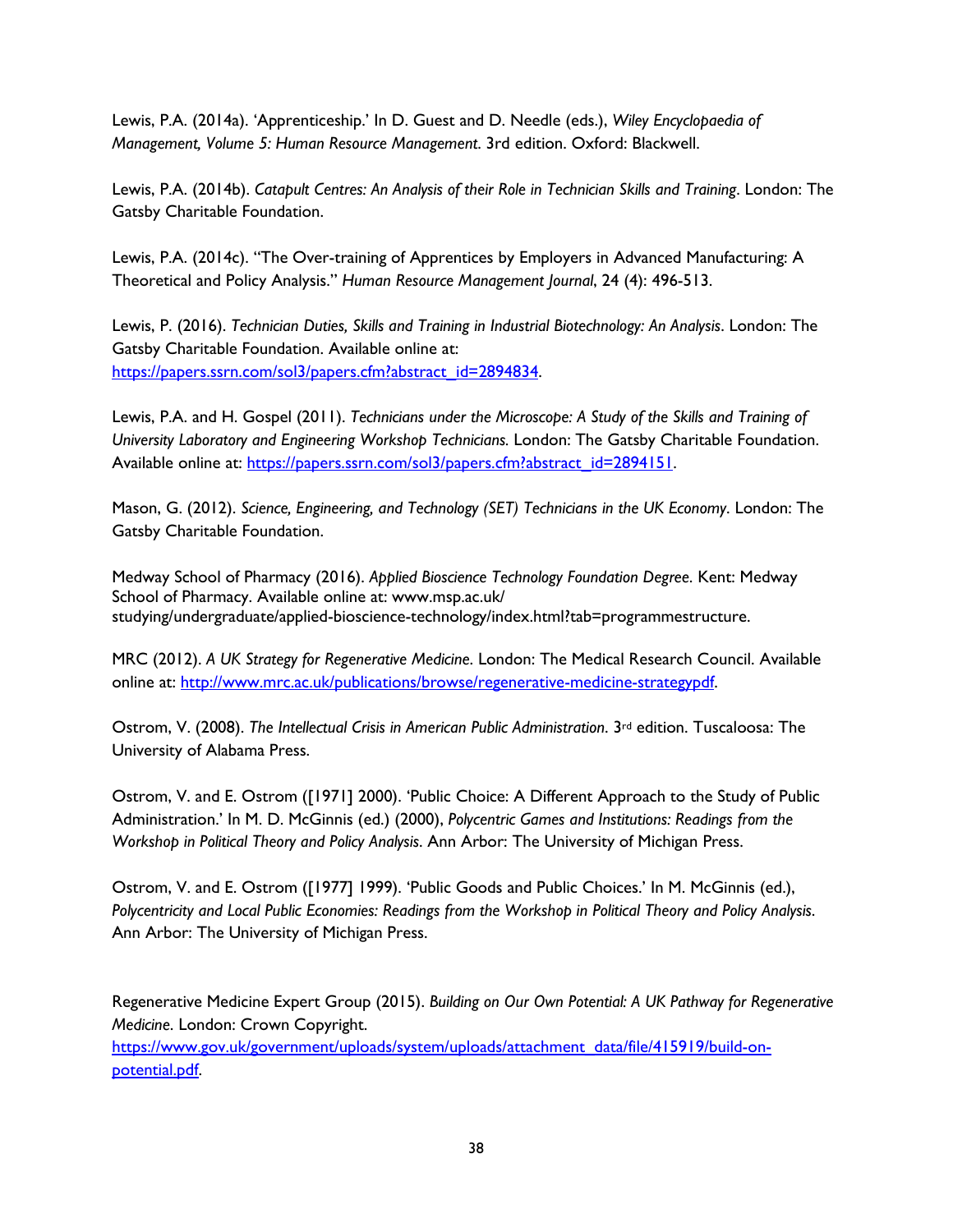Richard, D. (2012). *The Richard Review of Apprenticeships*. London: Department of Business, Innovation and Skills.

Ryan, P. (2012). 'Apprenticeship: Between Theory and Practice, School and Workplace.' In M. Pilz (ed.), *The Future of Vocational Education and Training in a Changing World*. Wiesbaden: Springer VS.

Shapin, S. (1989). 'The Invisible Technician.' *American Scientist*, 77: 554-63.

SIP (2014). *A Guide to the Science-Industry Partnership*. Warrington: COGENT Skills.

SIP (2016). *Science-Industry Partnership: One Year On*. Warrington: COGENT Skills.

Steedman, H., H. Gospel and P. Ryan (1998). *Apprenticeship: A Strategy for Growth*. London: Centre for Economic Performance, LSE.

Steedman, H. (2010). *The State of Apprenticeship in 2010: International Comparisons*. London: LSE Centre for Economic Performance.

Technology Strategy Board (2011a). *Technology and Innovation Centres: Closing the Gap between Concept and Commercialisation. Strategy and Implementation Plan*. Swindon: Technology Strategy Board.

Technology Strategy Board (2011b). *Technology and Innovation Centres: A Prospectus. Maximising the Commercial Impact of UK R&D*. Swindon: Technology Strategy Board.

Thompson, K. (2014). 'Commentary: The final piece of the jigsaw. Why the UK is Building Cell Therapy Capacity.' *MedNous*. Available online at: [http://www.mednous.com/sites/default/files/CommentaryKeithThompsonApr14.pdf.](http://www.mednous.com/sites/default/files/CommentaryKeithThompsonApr14.pdf) 

UKCES (2014). *Growth Through People: Summary*. Wath-upon-Dearne: UKCES. Available online at: https://www.gov.uk/government/uploads/system/uploads/attachment\_data/file/378810/14.11.26. GTP\_V 18.3 FINAL FOR WEB.pdf.

UKCES (2015). *Growth Through People: Evidence and Analysis*. Wath-upon-Dearne: UKCES.

Willetts, D. (2013). *Eight Great Technologies*. London: Policy Exchange. Available online at: file:///C:/Documents%20and%20Settings/Paul/My%20Documents/APPRENTICESHIPS/EMERGING%20IN DUSTRIES/Willetts%20eight%20great%20technologies.pdf.

Wolf, A. (2009). *An Adult Approach to Further Education*. London: The Institute of Economic Affairs.

Wolf, A. (2011). *Review of Vocational Education – The Wolf Report*. London: Department for Education.

Wolf, A. (2015a). *Heading for the Precipice: Can Further and Higher Education Funding Policies be Sustained?*  London: The Policy Institute at King's College London.